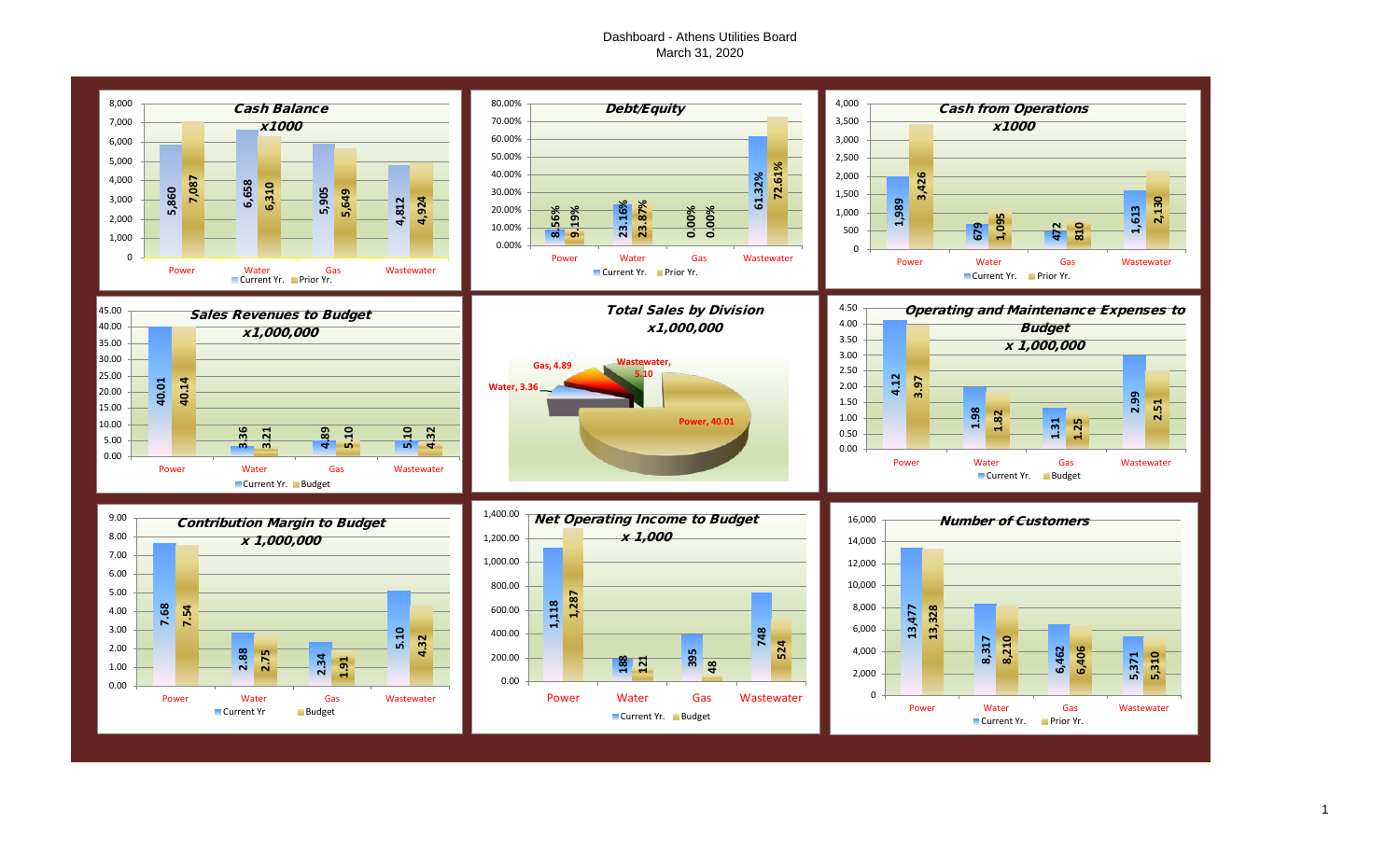#### **Athens Utilities Board Combined Balance Sheet (000 Omitted) March 31, 2020**

|                                         | <b>March 31, 2020</b>  | <b>Prior Year</b>      | <b>Change</b>      |
|-----------------------------------------|------------------------|------------------------|--------------------|
| <b>Current Assets</b>                   | \$32.059               | \$32,379               | (\$321)            |
| Long-Term Assets<br><b>Total Assets</b> | \$118,902<br>\$150,961 | \$116.969<br>\$149,348 | \$1,933<br>\$1,613 |
| <b>Current Liabilities</b>              | \$4,989                | \$5,423                | (\$435)            |
| Long-Term Liabilities                   | \$28,376               | \$29.385               | (\$1,009)          |
| <b>Net Assets</b>                       | \$117,595              | \$114,539              | \$3,056            |
| <b>Total Liabilities and Net Assets</b> | \$150,961              | \$149,348              | \$1,613            |

#### **Athens Utilities Board Combined Profit and Loss Statement (000 Omitted)**

#### **March 31, 2020**

|                                       |                | YEAR-TO-DATE      |                 |                       | <b>BUDGET</b>     |                 |               |               |                 |
|---------------------------------------|----------------|-------------------|-----------------|-----------------------|-------------------|-----------------|---------------|---------------|-----------------|
|                                       | <b>YTD</b>     | <b>YTD</b>        | <b>Variance</b> | Month                 | Month             | <b>Variance</b> | <b>Annual</b> | <b>YTD</b>    | <b>Variance</b> |
|                                       | March 31, 2020 | <b>Prior Year</b> |                 | <b>March 31, 2020</b> | <b>Prior Year</b> |                 | <b>Budget</b> | <b>Budget</b> |                 |
| <i><b>Sales Revenue</b></i>           | \$52,962       | \$52,509          | \$453           | \$5,893               | \$5,711           | \$182           | \$68,435      | \$52,758      | \$204           |
| Cost of Goods Sold                    | \$35,354       | \$35,874          | \$521           | \$3,327               | \$3,697           | \$370           | \$47,125      | \$36,241      | \$888           |
| <b>Contribution Margin</b>            | \$17,608       | \$16,635          | \$973           | \$2,566               | \$2,014           | \$552           | \$21,309      | \$16,517      | \$1,092         |
| Operating and Maintenance Expenses    | \$10,126       | \$9,088           | (\$1,038)       | \$1,070               | \$1,106           | \$36            | \$13,110      | \$9,805       | (\$321)         |
| Depreciation and Taxes Equivalents    | \$4,991        | \$4,802           | (\$190)         | \$587                 | \$554             | (\$34)          | \$6,256       | \$4,732       | (\$260)         |
| <b>Total Operating Expenses</b>       | \$15,117       | \$13,890          | (\$1,228)       | \$1,657               | \$1,660           | \$3             | \$19,366      | \$14,537      | (\$581)         |
| <b>Net Operating Income</b>           | \$2,491        | \$2,745           | (\$254)         | \$909                 | \$355             | \$554           | \$1,943       | \$1,980       | \$511           |
| Grants, Contributions & Extraordinary | \$241          | \$405             | (\$165)         | \$1                   | \$72              | (\$71)          | \$504         | \$378         | (\$137)         |
| <b>Change in Net Assets</b>           | \$2,731        | \$3,150           | (\$419)         | \$910                 | \$427             | \$483           | \$2,447       | \$2,358       | \$373           |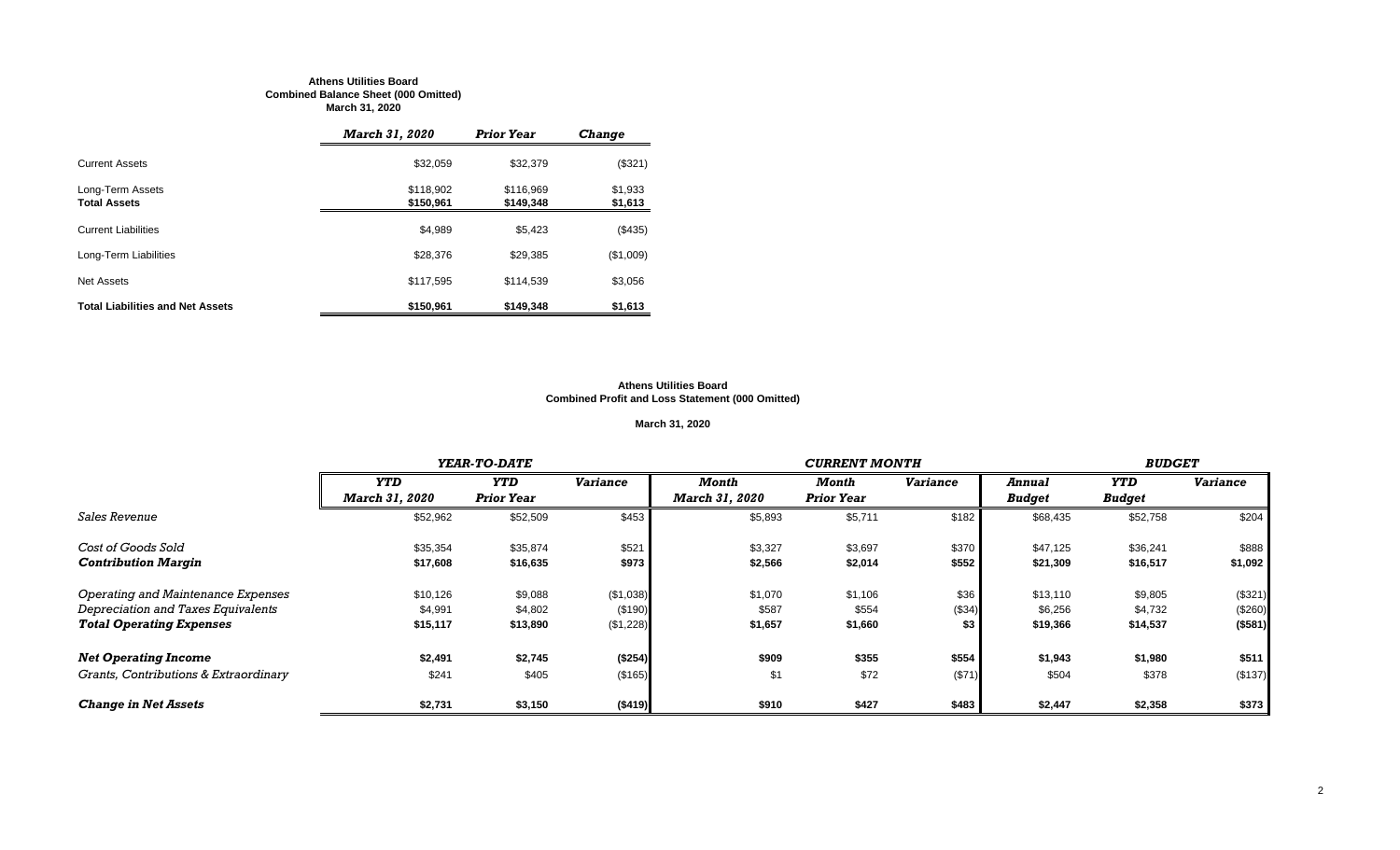#### **Athens Utilities Board Financial Statement Synopsis 3/31/2020 (000 Omitted)**

|                                             |                |           |                |           |              |                              | (000 Omitted)  |                            |                |                              |                |                |                |                                                |                |                   |                |                      |         |                    |
|---------------------------------------------|----------------|-----------|----------------|-----------|--------------|------------------------------|----------------|----------------------------|----------------|------------------------------|----------------|----------------|----------------|------------------------------------------------|----------------|-------------------|----------------|----------------------|---------|--------------------|
|                                             |                |           | <b>Power</b>   |           |              | Water                        |                |                            |                | Gas                          |                |                |                |                                                | Wastewater     |                   |                | <b>Total</b>         |         |                    |
|                                             | Y-T-D          | $Y-T-D$   | M-T-D          | M-T-D     | Y-T-D        | $Y-T-D$<br>Current Prior Yr. | M-T-D          | M-T-D<br>Current Prior Yr. | Y-T-D          | $Y-T-D$<br>Current Prior Yr. | M-T-D          | M-T-D          | Y-T-D          | $Y-T-D$<br>Current Prior Yr. Current Prior Yr. | M-T-D          | M-T-D             | Y-T-D          | $Y-T-D$<br>Prior Yr. | M-T-D   | M-T-D<br>Prior Yr. |
|                                             | <b>Current</b> | Prior Yr. | <b>Current</b> | Prior Yr. |              |                              |                |                            |                |                              |                |                |                |                                                |                | Current Prior Yr. | <b>Current</b> |                      | Current |                    |
| Cash Balance                                | 5,860          | 7,087     |                |           | 6,658        | 6,310                        |                |                            | 5,905          | 5,649                        |                |                | 4,812          | 4,924                                          |                |                   | 23,235         | 23,970               |         |                    |
| <b>Working Capital</b>                      | 7,968          | 9,871     |                |           | 7.549        | 6,991                        |                |                            | 6,789          | 6,157                        |                |                | 5,887          | 5,761                                          |                |                   | 28,193         | 28,781               |         |                    |
| <b>Plant Assets</b>                         | 71,888         | 69,931    |                |           | 33,161       | 32,658                       |                |                            | 24,066         | 23,679                       |                |                | 56,484         | 55,147                                         |                |                   | 185,599        | 181,416              |         |                    |
| Debt                                        | 4,291          | 4,539     |                |           | 4,975        | 5,069                        |                |                            | $\Omega$       | $\Omega$                     |                |                | 16,105         | 17,183                                         |                |                   | 25,370         | 26,791               |         |                    |
| <b>Vet Assets (Net Worth)</b>               | 50,158         | 49,374    |                |           | 21,479       | 21,231                       |                |                            | 20,678         | 20,269                       |                |                | 25,040         | 23,665                                         |                |                   | 117,354        | 114,539              |         |                    |
| <b>Cash from Operations</b>                 | 1,989          | 3,426     | 506            | 794       | 679          | 1,095                        | 139            | 116                        | 472            | 810                          | 433            | 624            | 1,613          | 2,130                                          | 265            | 322               | 4,754          | 7,460                | 1,343   | 1,856              |
| Net Pension Liability                       | 2,340          | 1,949     |                |           | 681          | 567                          |                |                            | 452            | 374                          |                |                | 696            | 579                                            |                |                   | 4,169          | 3,469                |         |                    |
| Principal Paid on Debt {Lease Included} (1) | 248            | 154       | 248            | 154       | 170          | 161                          | 14             | 16                         | $\mathbf{0}$   | $\mathbf 0$                  | $\overline{0}$ | $\overline{0}$ | 1,179          | 642                                            | 11             | 11                | 1,597          | 957                  | 273     | 181                |
| New Debt-YTD                                | $\mathbf 0$    | $\Omega$  | $\overline{0}$ | $\Omega$  | $\mathbf{0}$ | $\mathbf 0$                  | $\overline{0}$ | $\Omega$                   | $\overline{0}$ | $\mathbf 0$                  | 0 <sup>1</sup> |                | $\overline{0}$ | $\Omega$                                       | $\overline{0}$ | $\Omega$          | $\overline{0}$ | $\Omega$             |         | $\sim$             |
| <b>Cash Invested in Plant</b>               | 2,719          | 3,947     | 255            | 324       | 372          | 384                          | 43             | 21                         | 471            | 300                          | 26             | 49             | 1,384          | 1,415                                          | 62             | 169               | 4,947          | 6,046                | 386     | 564                |
| Cash Flow                                   | (740)          | (477)     | 249            | 468       | 168          | 587                          | 80             | 81                         | $\mathbf{1}$   | 510                          | 407            | 575            | 362            | 996                                            | 191            | 213               | (209)          | 1,616                | 927     | 1,337              |
| Sales                                       | 40,008         | 39,740    | 4,236          | 4,046     | 3,355        | 3,205                        | 350            | 343                        | 4,890          | 5,275                        | 817            | 847            | 5,096          | 4,829                                          | 549            | 543               | 53,349         | 53,050               | 5,953   | 5,778              |
| Cost of Goods Sold {COGS}                   | 32,328         | 32,184    | 3,013          | 3,221     | 480          | 417                          | 51             | 45                         | 2,546          | 3,274                        | 263            | 430            |                |                                                |                |                   | 35,354         | 35,874               | 3,327   | 3,697              |
| O&M Expenses-YTD {minus COGS}               | 6,572          | 6,059     | 743            | 703       | 2,646        | 2,478                        | 293            | 316                        | 1,970          | 1,848                        | 211            | 224            | 4,198          | 3,816                                          | 475            | 472               | 15,386         | 14,200               | 1,722   | 1,715              |
| <b>Net Operating Income</b>                 | 1,118          | 1,510     | 489            | 127       | 188          | 252                          | 6              | (21)                       | 395            | 185                          | 350            | 198            | 748            | 798                                            | 59             | 51                | 2,449          | 2,745                | 904     | 355                |
| <b>Interest on Debt</b>                     | 46             | 54        | 5              |           | 81           | 92                           | 9              | 10                         | $\mathbf 0$    | $\Omega$                     | $\Omega$       | $\Omega$       | 185            | 220                                            | 23             | 25                | 312            | 366                  | 37      | 40                 |
| Variable Rate Debt Interest Rate            | 1.33%          | 1.65%     |                |           |              |                              |                |                            |                |                              |                |                | 1.33%          | 1.65%                                          |                |                   |                |                      |         |                    |
| Grants, Contributions, Extraordinary        | 6              | 20        |                | $\Omega$  | 0            | $\overline{\mathcal{L}}$     | $\mathbf 0$    | $\Omega$                   | $\mathbf{0}$   | $\mathbf 0$                  | 0              | $\overline{0}$ | 235            | 381                                            | 0              | 72                | 241            | 405                  | -1      | 72                 |
| Net Income                                  | 1,124          | 1,530     | 490            | 128       | 188          | 256                          | 6              | (21)                       | 395            | 185                          | 350            | 198            | 982            | 1,179                                          | 59             | 122               | 2,690          | 3,150                | 905     | 427                |
| <b>t Customers</b>                          | 13,477         | 13,328    |                |           | 8,317        | 8,210                        |                |                            | 6,462          | 6,406                        |                |                | 5,371          | 5,310                                          |                |                   | 33,627         | 33,254               |         |                    |
| Sales Volume                                | 509,658        | 490,511   | 53,901         | 49,447    | 7,266        | 6,855                        | 751            | 713                        | 6,578          | 6,550                        | 1,074          | 1,056          | 3,447          | 3,362                                          | 365            | 356               |                |                      |         |                    |
| Revenue per Unit Sold (2)                   | 0.078          | 0.081     | 0.079          | 0.082     | 0.46         | 0.47                         | 0.47           | 0.48                       | 0.74           | 0.81                         | 0.76           | 0.80           | 1.48           | 1.44                                           | 1.50           | 1.53              |                |                      |         |                    |
| Natural Gas Market Price (Dth)              |                |           |                |           |              |                              |                |                            |                |                              | 2.04           | 2.86           |                |                                                |                |                   |                |                      |         |                    |
| Natural Gas Total Unit Cost (Dth)           |                |           |                |           |              |                              |                |                            | 3.63           | 4.68                         | 3.52           | 4.38           |                |                                                |                |                   |                |                      |         |                    |
| <b>Full Time Equivalent Employees</b>       | 61.82564       | 59.19     | 61.38          | 58.17     | 14.8202      | 14.75                        | 14.44          | 14.56                      | 10.3569        | 9.23                         | 9.82           | 9.55           | 19.9931        | 19.94                                          | 18.92          | 19.14             | 107.00         | 103.11               | 104.56  | 101.42             |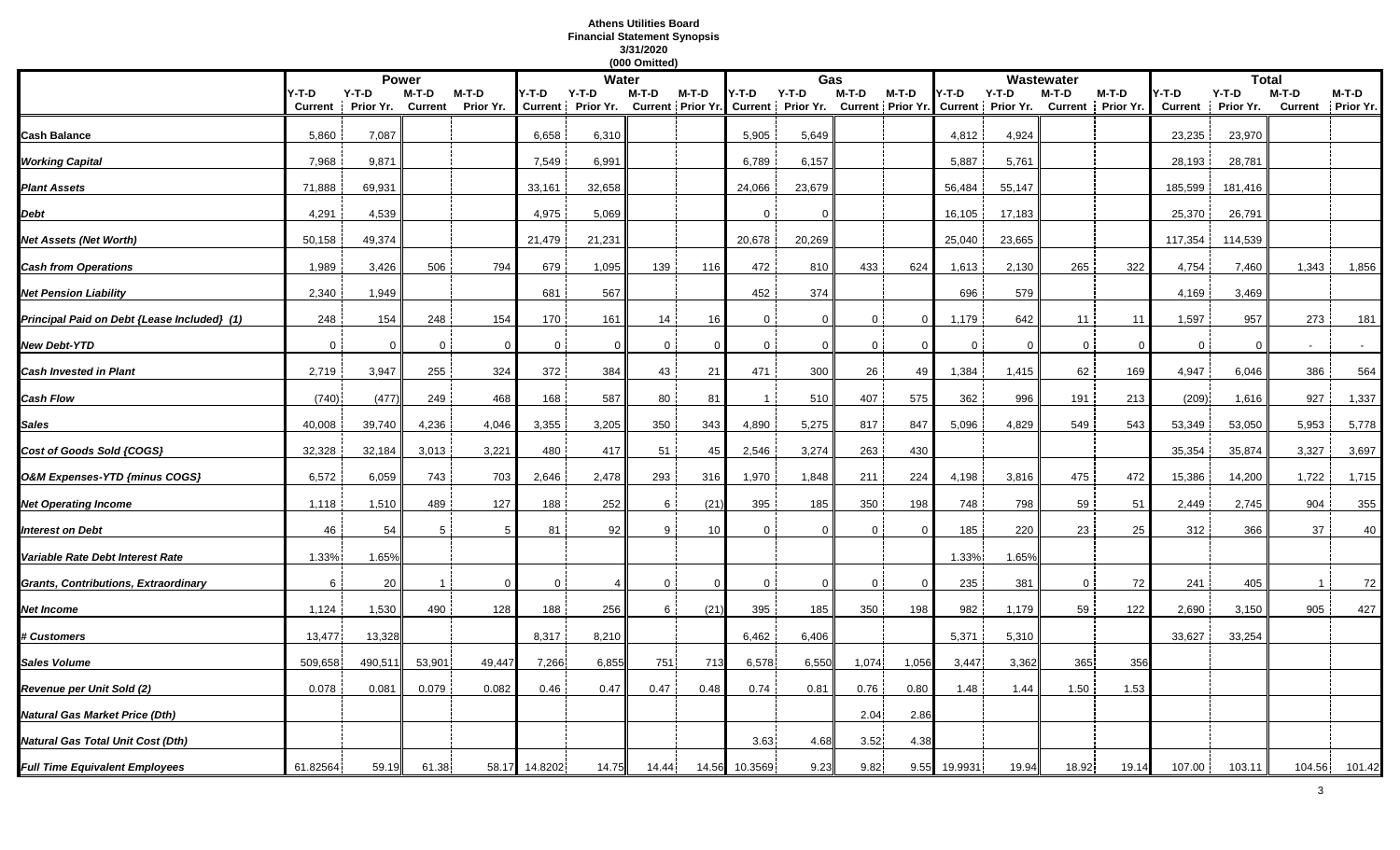|      |                                         |                     |                                         |                  | <b>PUWER DIVISION</b><br><b>BALANCE SHEET</b>  |    |                                         |    |                       |                                      |
|------|-----------------------------------------|---------------------|-----------------------------------------|------------------|------------------------------------------------|----|-----------------------------------------|----|-----------------------|--------------------------------------|
|      |                                         |                     |                                         |                  | March 31, 2020                                 |    |                                         |    |                       |                                      |
|      | <b>Current Period</b><br>March 31, 2020 | <b>Prior Year</b>   | <b>Change from</b><br><b>Prior Year</b> |                  |                                                |    | <b>Current Period</b><br>March 31, 2020 |    | Prior<br><b>Month</b> | Change<br>from prior<br><b>Month</b> |
|      |                                         |                     |                                         |                  | Assets:                                        |    |                                         |    |                       |                                      |
|      | 5,859,870.53                            | 7,086,925.24        |                                         | (1,227,054.71)   | Cash and Cash Equivalents                      |    | 5,859,870.53                            |    | 5,610,620.96          | 249,249.57                           |
|      | 0.00                                    | 0.00                |                                         | 0.00             | <b>Bond Funds Available</b>                    |    | 0.00                                    |    | 0.00                  | 0.00                                 |
|      | 3,119,530.93                            | 2,981,910.66        |                                         | 137,620.27       | <b>Customer Receivables</b>                    |    | 3,119,530.93                            |    | 3,043,791.36          | 75,739.57                            |
|      | 0.00                                    | 0.00                |                                         | 0.00             | Due from (to) Other Divisions                  |    | 0.00                                    |    | 0.00                  | 0.00                                 |
|      | 113.717.65                              | 234,898.09          |                                         | (121, 180.44)    | <b>Other Receivables</b>                       |    | 113,717.65                              |    | 137,600.77            | (23, 883.12)                         |
|      | 94,355.67                               | 106,349.85          |                                         | (11, 994.18)     | <b>Prepaid Expenses</b>                        |    | 94,355.67                               |    | 116,663.20            | (22, 307.53)                         |
|      | 1,187,974.39                            | 1,170,022.03        |                                         | 17,952.36        | <b>Unbilled Revenues</b>                       |    | 1,187,974.39                            |    | 1,187,974.39          | 0.00                                 |
|      | 1,635,599.41                            | 1,580,548.27        |                                         | 55,051.14        | Materials and Supplies Inventory               |    | 1,635,599.41                            |    | 1,646,574.89          | (10, 975.48)                         |
|      | 12,011,048.58                           | 13,160,654.14       |                                         | (1, 149, 605.56) | <b>Total Current Assets</b>                    |    | 12,011,048.58                           |    | 11,743,225.57         | 267,823.01                           |
|      | 0.00                                    | 0.00                |                                         | 0.00             | <b>Unamortized Debt Expense</b>                |    | 0.00                                    |    | 0.00                  | 0.00                                 |
|      | 0.00                                    | 0.00                |                                         | 0.00             | TVA Heat Pump Loans Receivable                 |    | 0.00                                    |    | 0.00                  | 0.00                                 |
|      | 1,607,954.32                            | 946,644.66          |                                         | 661,309.66       | <b>Deferred Pension Outflows</b>               |    | 1,607,954.32                            |    | 1,607,954.32          | 0.00                                 |
|      | 71,887,502.38                           | 69,931,482.25       |                                         | 1,956,020.13     | <b>Electric Utility Plant, at Cost</b>         |    | 71,887,502.38                           |    | 71,632,371.34         | 255,131.04                           |
|      | (24.495.471.27)                         | (23,592,634.30)     |                                         | (902, 836.97)    | Less: Accumulated Depreciation                 |    | (24, 495, 471.27)                       |    | (24, 286, 901.96)     | (208, 569.31)                        |
|      | 47,392,031.11                           | 46,338,847.95       |                                         | 1,053,183.16     | <b>Net Electric Utility Plant</b>              |    | 47,392,031.11                           |    | 47,345,469.38         | 46,561.73                            |
|      | 48,999,985.43                           | 47,285,492.61       |                                         | 1,714,492.82     | <b>Total Long Term Assets</b>                  |    | 48,999,985.43                           |    | 48,953,423.70         | 46,561.73                            |
| - \$ | 61,011,034.01                           | 60,446,146.75<br>S. | \$                                      | 564,887.26       | <b>Total Assets</b>                            | \$ | 61,011,034.01                           | S. | 60,696,649.27         | \$<br>314,384.74                     |
|      |                                         |                     |                                         |                  | <b>Liabilities and Retained Earnings:</b>      |    |                                         |    |                       |                                      |
|      | 2,990,128.30                            | 3,286,966.69        |                                         | (296, 838.39)    | <b>Accounts Payable</b>                        |    | 2,990,128.30                            |    | 3,225,661.60          | (235, 533.30)                        |
|      | 413,980.00                              | 425,610.00          |                                         | (11,630.00)      | <b>Customer Deposits</b>                       |    | 413,980.00                              |    | 413,760.00            | 220.00                               |
|      | 0.00                                    | 0.00                |                                         | 0.00             | Deferred Income                                |    | 0.00                                    |    | 0.00                  | 0.00                                 |
|      | 638,806.52                              | 643,869.97          |                                         | (5,063.45)       | <b>Other Current Liabilities</b>               |    | 638,806.52                              |    | 625,640.46            | 13,166.06                            |
|      | 4,042,914.82                            | 4,356,446.66        |                                         | (313,531.84)     | <b>Total Current Liabilities</b>               |    | 4,042,914.82                            |    | 4,265,062.06          | (222, 147.24)                        |
|      | 0.00                                    | 0.00                |                                         | 0.00             | <b>Bonds Payable</b>                           |    | 0.00                                    |    | 0.00                  | 0.00                                 |
|      | 0.00                                    | 0.00                |                                         | 0.00             | Long-Term Leases Payable                       |    | 0.00                                    |    | 0.00                  | 0.00                                 |
|      | 4,290,994.13                            | 4,539,476.63        |                                         | (248, 482.50)    | Notes Payable                                  |    | 4,290,994.13                            |    | 4,290,994.13          | 0.00                                 |
|      | 2,339,723.52                            | 1,948,760.69        |                                         | 390,962.83       | <b>Net Pension Liability</b>                   |    | 2,339,723.52                            |    | 2,292,976.16          | 46,747.36                            |
|      | 179,809.42                              | 227,585.45          |                                         | (47, 776.03)     | <b>Deferred Pension Inflows</b>                |    | 179,809.42                              |    | 179,809.42            | 0.00                                 |
|      | 0.00                                    | 0.00                |                                         | 0.00             | TVA Advances, Energy Right Loans               |    | 0.00                                    |    | 0.00                  | 0.00                                 |
|      | 6,810,527.07                            | 6,715,822.77        |                                         | 94,704.30        | <b>Total Long Term Liabilities</b>             |    | 6,810,527.07                            |    | 6,763,779.71          | 46,747.36                            |
|      | 50, 157, 592. 12                        | 49,373,877.32       |                                         | 783,714.80       | Net Position                                   |    | 50, 157, 592. 12                        |    | 49,667,807.50         | 489,784.62                           |
| - \$ | 61,011,034.01                           | 60,446,146.75<br>S  | \$                                      | 564,887.26       | <b>Total Liabilities and Retained Earnings</b> | S  | 61,011,034.01                           | \$ | 60,696,649.27         | \$<br>314,384.74                     |

### **ATHENS UTILITIES BOARD POWER DIVISION**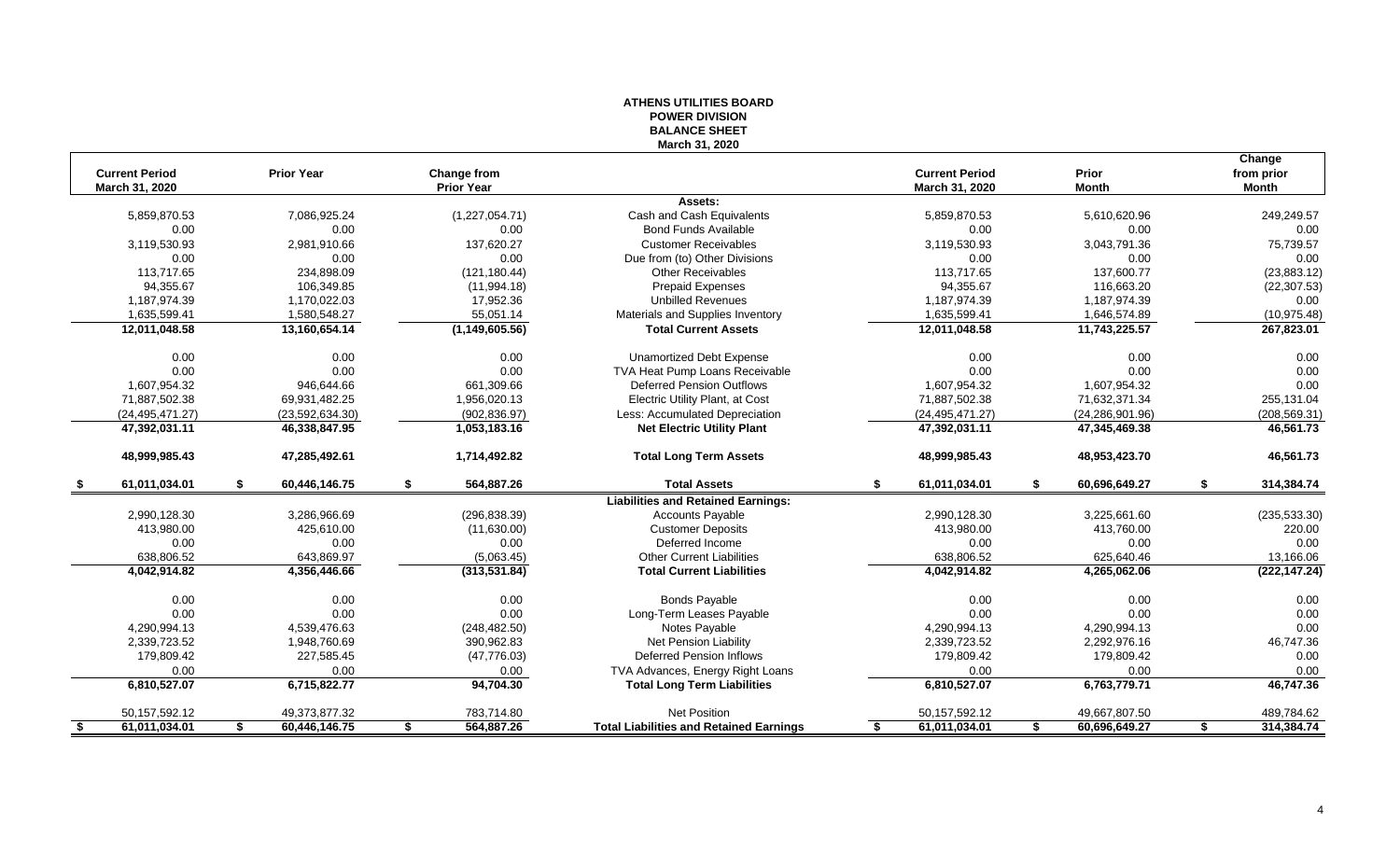|                                |                                   |                                        | Athens Utilities Board<br><b>Profit and Loss Statement - Power</b> |                                    |                                       |                                        |
|--------------------------------|-----------------------------------|----------------------------------------|--------------------------------------------------------------------|------------------------------------|---------------------------------------|----------------------------------------|
| Year-to-Date<br>March 31, 2020 | Year-to-Date<br><b>Prior Year</b> | Variance<br>Favorable<br>(Unfavorable) | March 31, 2020<br><b>Description</b>                               | Current<br>Month<br>March 31, 2020 | Current<br>Month<br><b>Prior Year</b> | Variance<br>Favorable<br>(Unfavorable) |
|                                |                                   |                                        | <b>REVENUE:</b>                                                    |                                    |                                       |                                        |
| 12,748,150.70                  | 12,931,671.85                     | (183, 521.15)                          | <b>Residential Sales</b>                                           | 1,443,965.76                       | 1,426,289.87                          | 17,675.89                              |
| 3,292,398.68                   | 3,315,412.24                      | (23,013.56)                            | <b>Small Commercial Sales</b>                                      | 339,447.92                         | 336,469.41                            | 2,978.51                               |
| 22,637,861.39                  | 22,176,459.95                     | 461,401.44                             | Large Commercial Sales                                             | 2,316,182.90                       | 2,137,473.73                          | 178,709.17                             |
| 321,436.78                     | 323,040.86                        | (1,604.08)                             | Street and Athletic Lighting                                       | 34,922.47                          | 35,138.54                             | (216.07)                               |
| 436,791.15                     | 440,560.09                        | (3,768.94)                             | Outdoor Lighting                                                   | 48,561.88                          | 51,961.95                             | (3,400.07)                             |
| 570,961.96                     | 553,213.41                        | 17,748.55                              | Revenue from Fees                                                  | 52,621.02                          | 58,702.86                             | (6,081.84)                             |
| 40,007,600.66                  | 39,740,358.40                     | 267,242.26                             | <b>Total Revenue</b>                                               | 4,235,701.95                       | 4,046,036.36                          | 189,665.59                             |
| 32,327,636.71                  | 32, 184, 028.53                   | (143, 608.18)                          | <b>Power Costs</b>                                                 | 3,013,484.37                       | 3,220,766.52                          | 207,282.15                             |
| 7,679,963.95                   | 7,556,329.87                      | 123,634.08                             | <b>Contribution Margin</b>                                         | 1,222,217.58                       | 825,269.84                            | 396,947.74                             |
|                                |                                   |                                        | <b>OPERATING EXPENSES:</b>                                         |                                    |                                       |                                        |
| 4,125.34                       | 8,107.34                          | 3,982.00                               | <b>Transmission Expense</b>                                        | 625.34                             | 59.75                                 | (565.59)                               |
| 823,422.41                     | 755,940.57                        | (67, 481.84)                           | <b>Distribution Expense</b>                                        | 94,780.39                          | 93,074.66                             | (1,705.73)                             |
| 883,542.80                     | 571,811.54                        | (311, 731.26)                          | Customer Service and Customer Acct. Expense                        | 73,335.03                          | 81,252.93                             | 7,917.90                               |
| 1,432,195.33                   | 1,481,944.98                      | 49,749.65                              | Administrative and General Expenses                                | 184,283.45                         | 184,078.12                            | (205.33)                               |
| 3,143,285.88                   | 2,817,804.43                      | (325, 481.45)                          | <b>Total Operating Expenses</b><br><b>Maintenance Expenses</b>     | 353,024.21                         | 358,465.46                            | 5,441.25                               |
| 379.55                         | 82.22                             | (297.33)                               | <b>Transmission Expense</b>                                        | 290.08                             | 0.00                                  | (290.08)                               |
| 930,277.11                     | 880,538.28                        | (49, 738.83)                           | <b>Distribution Expense</b>                                        | 99,286.28                          | 74,483.66                             | (24, 802.62)                           |
| 48,219.14                      | 42,966.79                         | (5, 252.35)                            | Administrative and General Expense                                 | 8.512.24                           | 6,385.77                              | (2, 126.47)                            |
| 978,875.80                     | 923,587.29                        | (55, 288.51)                           | <b>Total Maintenance Expenses</b>                                  | 108,088.60                         | 80,869.43                             | (27, 219.17)                           |
|                                |                                   |                                        | <b>Other Operating Expense</b>                                     |                                    |                                       |                                        |
| 1,694,930.19                   | 1,584,325.35                      | (110, 604.84)                          | <b>Depreciation Expense</b>                                        | 193,064.31                         | 181,044.41                            | (12,019.90)                            |
| 755,332.39                     | 733,245.39                        | (22,087.00)                            | <b>Tax Equivalents</b>                                             | 88,760.73                          | 82,956.59                             | (5,804.14)                             |
| 2.450.262.58                   | 2.317.570.74                      | (132, 691.84)                          | <b>Total Other Operating Expenses</b>                              | 281,825.04                         | 264,001.00                            | (17, 824.04)                           |
| 38,900,060.97                  | 38,242,990.99                     | (657,069.98)                           | <b>Total Operating and Maintenance Expenses</b>                    | 3,756,422.22                       | 3,924,102.41                          | 167,680.19                             |
| 1,107,539.69                   | 1,497,367.41                      | (389, 827.72)                          | <b>Operating Income</b>                                            | 479,279.73                         | 121,933.95                            | 357,345.78                             |
| 79,403.89                      | 86,742.31                         | (7, 338.42)                            | Other Income                                                       | 12,402.51                          | 9,158.18                              | 3,244.33                               |
| 1,186,943.58                   | 1,584,109.72                      | (397, 166.14)                          | <b>Total Income</b>                                                | 491,682.24                         | 131,092.13                            | 360,590.11                             |
| 22,417.02                      | 20,469.90                         | (1,947.12)                             | Miscellaneous Income Deductions                                    | (2,325.81)                         | (1,763.42)                            | 562.39                                 |
| 1,164,526.56                   | 1,563,639.82                      | (399,113.26)                           | <b>Net Income Before Debt Expenses</b>                             | 494,008.05                         | 132,855.55                            | 361,152.50                             |
|                                |                                   |                                        | <b>DEBT RELATED EXPENSES:</b>                                      |                                    |                                       |                                        |
| 0.00                           | 0.00                              | 0.00                                   | Amortization of Debt Related Expenses                              | 0.00                               | 0.00                                  | 0.00                                   |
| 46,140.27                      | 53,769.50                         | 7,629.23                               | <b>Interest Expense</b>                                            | 5,223.43                           | 5,474.42                              | 250.99                                 |
| 46,140.27                      | 53,769.50                         | 7,629.23                               | <b>Total debt related expenses</b>                                 | 5,223.43                           | 5,474.42                              | 250.99                                 |
| 1,118,386.29                   | 1,509,870.32                      | (391,484.03)                           | Net Income before Extraordinary Exp.                               | 488,784.62                         | 127,381.13                            | 361,403.49                             |
| 5,822.43                       | 19,915.00                         | (14,092.57)                            | Extraordinary Income (Expense)                                     | 1,000.00                           | 462.00                                | 538.00                                 |
| 1,124,208.72<br><u>_\$</u>     | 1,529,785.32                      | (405,576.60)                           | <b>CHANGE IN NET ASSETS</b>                                        | 489,784.62                         | 127,843.13                            | 361,941.49                             |

## **Athens Utilities Board**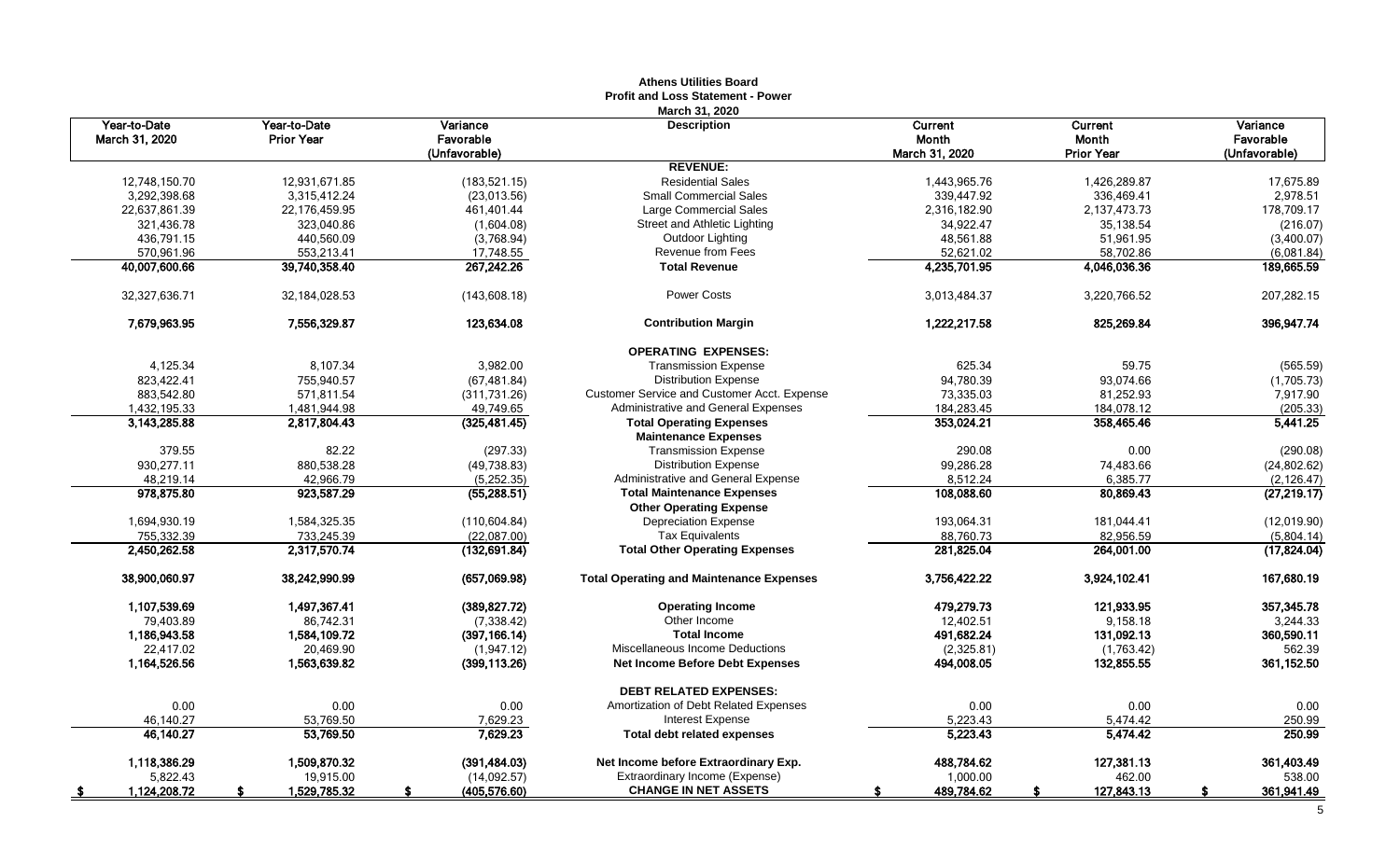|                                |                               |                     | <b>Athens Utilities Board</b><br><b>Budget Comparison - Power</b>       |                                        |                                 |                           |
|--------------------------------|-------------------------------|---------------------|-------------------------------------------------------------------------|----------------------------------------|---------------------------------|---------------------------|
| Year-to-Date<br>March 31, 2020 | Year-to-Date<br><b>Budget</b> | $Y-T-D$<br>Variance | March 31, 2020<br><b>Description</b>                                    | <b>Current Month</b><br>March 31, 2020 | <b>Monthly</b><br><b>Budget</b> | <b>Budget</b><br>Variance |
|                                |                               |                     | <b>REVENUE:</b>                                                         |                                        |                                 |                           |
| 12,748,150.70                  | 12,975,600.67                 | (227, 449.97)       | <b>Residential Sales</b>                                                | 1.443.965.76                           | 1,563,313.81                    | (119, 348.05)             |
| 3,292,398.68                   | 3,320,618.52                  | (28, 219.84)        | <b>Small Commercial Sales</b>                                           | 339,447.92                             | 343,078.69                      | (3,630.77)                |
| 22,637,861.39                  | 22,589,301.03                 | 48,560.36           | Large Commercial Sales                                                  | 2,316,182.90                           | 2,488,269.72                    | (172,086.82)              |
| 321,436.78                     | 312,571.54                    | 8,865.24            | Street and Athletic Lighting                                            | 34,922.47                              | 34,370.43                       | 552.04                    |
| 436,791.15                     | 413,823.83                    | 22,967.32           | Outdoor Lighting                                                        | 48,561.88                              | 45,151.13                       | 3,410.75                  |
| 570,961.96                     | 523,621.80                    | 47,340.16           | Revenue from Fees                                                       | 52,621.02                              | 52,599.47                       | 21.55                     |
| 40,007,600.66                  | 40,135,537.40                 | (127, 936.74)       | <b>Total Revenue</b>                                                    | 4,235,701.95                           | 4,526,783.26                    | (291,081.31)              |
| 32,327,636.71                  | 32,592,270.42                 | 264,633.71          | <b>Power Costs</b>                                                      | 3,013,484.37                           | 3,437,095.78                    | 423,611.41                |
| 7,679,963.95                   | 7,543,266.98                  | 136,696.97          | <b>Contribution Margin</b><br><b>OPERATING EXPENSES:</b>                | 1,222,217.58                           | 1,089,687.47                    | 132,530.11                |
| 4,125.34                       | 2,843.04                      | (1,282.30)          | <b>Transmission Expense</b>                                             | 625.34                                 | 35.45                           | (589.89)                  |
| 823,422.41                     | 765,020.96                    | (58, 401.45)        | <b>Distribution Expense</b>                                             | 94,780.39                              | 85,918.59                       | (8,861.80)                |
| 883,542.80                     | 557.654.29                    | (325, 888.51)       | Customer Service and Customer Acct. Expense                             | 73,335.03                              | 66,875.51                       | (6,459.52)                |
| 1,432,195.33                   | 1,682,150.52                  | 249,955.19          | Administrative and General Expenses                                     | 184,283.45                             | 210,182.04                      | 25,898.59                 |
| 3,143,285.88                   | 3,007,668.81                  | (135, 617.07)       | <b>Total Operating Expenses</b>                                         | 353,024.21                             | 363,011.60                      | 9,987.39                  |
|                                |                               |                     | <b>Maintenance Expenses</b>                                             |                                        |                                 |                           |
| 379.55                         | 0.00                          | (379.55)            | <b>Transmission Expense</b>                                             | 290.08                                 | 0.00                            | (290.08)                  |
| 930,277.11                     | 927,880.24                    | (2,396.87)          | <b>Distribution Expense</b>                                             | 99,286.28                              | 98,912.33                       | (373.95)                  |
| 48,219.14                      | 37,896.94                     | (10, 322.20)        | Administrative and General Expense                                      | 8,512.24                               | 4,365.64                        | (4, 146.60)               |
| 978,875.80                     | 965,777.18                    | (13,098.62)         | <b>Total Maintenance Expenses</b>                                       | 108,088.60                             | 103,277.97                      | (4,810.63)                |
|                                |                               |                     | <b>Other Operating Expense</b>                                          |                                        |                                 |                           |
| 1,694,930.19                   | 1,547,955.19                  | (146, 975.00)       | <b>Depreciation Expense</b>                                             | 193,064.31                             | 163,750.74                      | (29, 313.57)              |
| 755,332.39                     | 714.768.31                    | (40, 564.08)        | <b>Tax Equivalents</b>                                                  | 88.760.73                              | 80.211.78                       | (8,548.95)                |
| 2,450,262.58                   | 2,262,723.51                  | (187, 539.07)       | <b>Total Other Operating Expenses</b>                                   | 281,825.04                             | 243,962.52                      | (37,862.52)               |
| 38,900,060.97                  | 38,828,439.91                 | (71,621.06)         | <b>Total Operating and Maintenance Expenses</b>                         | 3,756,422.22                           | 4,147,347.88                    | 390,925.66                |
| 1,107,539.69                   | 1,307,097.49                  | (199, 557.80)       | <b>Operating Income</b>                                                 | 479,279.73                             | 379,435.38                      | 99,844.35                 |
| 79,403.89                      | 58.306.88                     | 21,097.01           | Other Income                                                            | 12,402.51                              | 931.88                          | 11,470.63                 |
| 1,186,943.58                   | 1,365,404.37                  | (178, 460.79)       | <b>Total Income</b>                                                     | 491,682.24                             | 380,367.26                      | 111,314.98                |
| 22.417.02                      | 24.014.99                     | 1,597.97            | Miscellaneous Income Deductions                                         | (2,325.81)                             | 1.732.45                        | 4,058.26                  |
| 1,164,526.56                   | 1,341,389.38                  | (176, 862.82)       | <b>Net Income Before Debt Expenses</b><br><b>DEBT RELATED EXPENSES:</b> | 494,008.05                             | 378,634.81                      | 115,373.24                |
| 0.00                           | 0.00                          | 0.00                | Amortization of Debt Related Expenses                                   | 0.00                                   | 0.00                            | 0.00                      |
| 46,140.27                      | 54,616.87                     | 8,476.60            | Interest Expense                                                        | 5,223.43                               | 4,030.85                        | (1, 192.58)               |
| 46.140.27                      | 54.616.87                     | 8.476.60            | <b>Total debt related expenses</b>                                      | 5,223.43                               | 4,030.85                        | (1, 192.58)               |
| 1,118,386.29                   | 1,286,772.51                  | (168, 386.22)       | Net Income before Extraordinary Exp.                                    | 488,784.62                             | 374,603.97                      | 114,180.65                |
| 5,822.43                       | 22,500.00                     | (16, 677.57)        | <b>Extraordinary Income (Expense)</b>                                   | 1,000.00                               | 2,500.00                        | (1,500.00)                |
| 1,124,208.72<br><u>\$</u>      | 1,309,272.51<br>\$            | (185,063.79)<br>\$  | <b>CHANGE IN NET ASSETS</b>                                             | 489,784.62                             | 377,103.97<br>\$                | 112,680.65<br>S.          |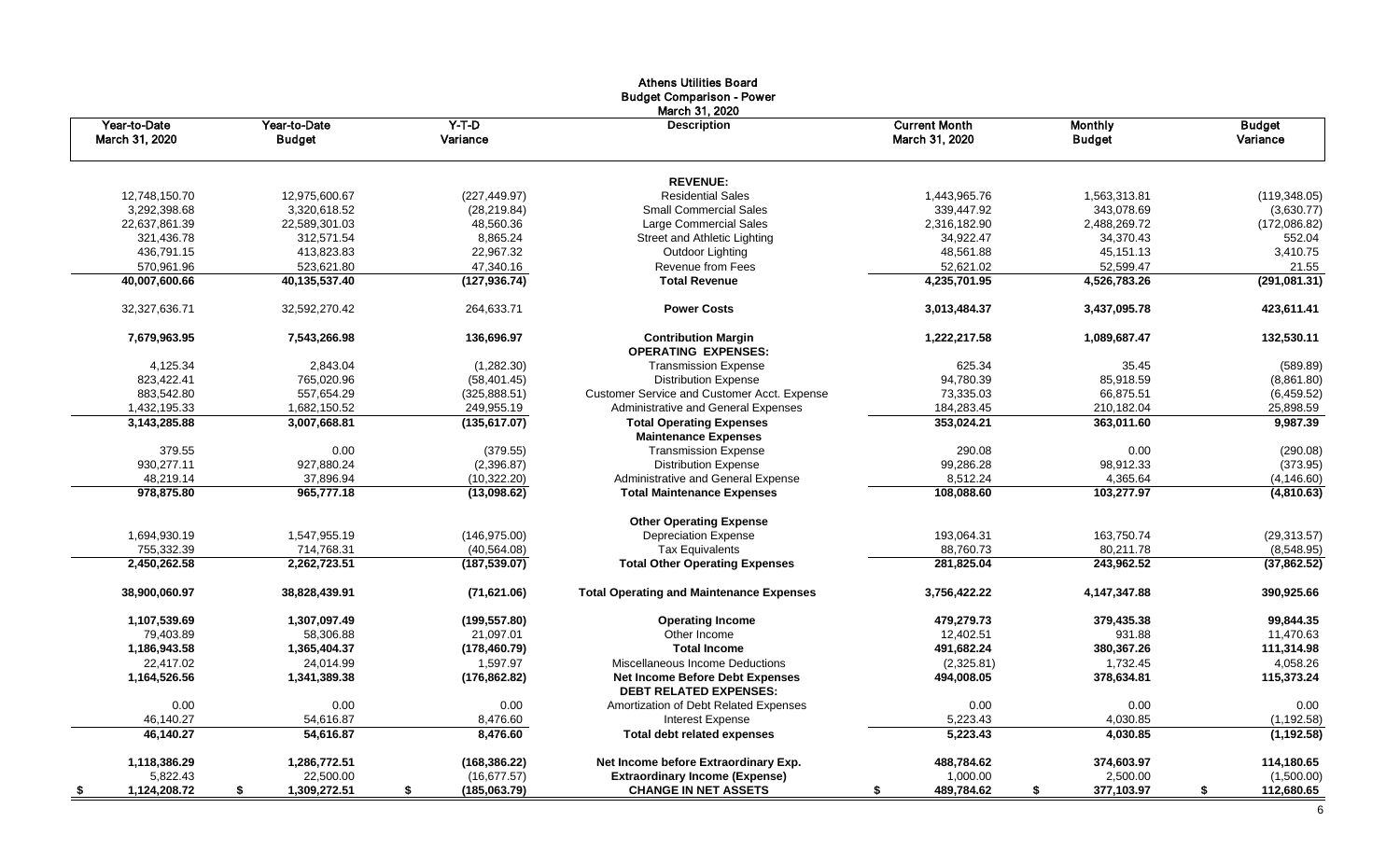|                                |                                   |    |                | March 31, 2020                                                            |                                        |               |                                           |                     |
|--------------------------------|-----------------------------------|----|----------------|---------------------------------------------------------------------------|----------------------------------------|---------------|-------------------------------------------|---------------------|
| Year-to-Date<br>March 31, 2020 | Year-to-Date<br><b>Prior Year</b> |    | Variance       |                                                                           | <b>Month to Date</b><br>March 31, 2020 |               | <b>Month to Date</b><br><b>Prior Year</b> | Variance            |
|                                |                                   |    |                | <b>CASH FLOWS FROM OPERATION ACTIVITIES:</b>                              |                                        |               |                                           |                     |
| 1,124,208.72                   | 1,529,785.32                      |    | (405, 576.60)  | Net Operating Income                                                      |                                        | 489,784.62    | 127,843.13                                | 361,941.49          |
|                                |                                   |    |                | Adjustments to reconcile operating income                                 |                                        |               |                                           |                     |
|                                |                                   |    |                | to net cash provided by operations:                                       |                                        |               |                                           |                     |
| 1,694,930.19                   | 1,584,325.35                      |    | 110,604.84     | Depreciation                                                              |                                        | 193,064.31    | 181,044.41                                | 12,019.90           |
|                                |                                   |    |                | <b>Changes in Assets and Liabilities:</b>                                 |                                        |               |                                           |                     |
| 722,265.00                     | 438,330.65                        |    | 283,934.35     | <b>Accounts Receivable</b>                                                |                                        | (51, 856.45)  | 180,498.20                                | (232, 354.65)       |
| 0.00                           | 0.00                              |    | 0.00           | Due from (to) Other Divisions                                             |                                        | 0.00          | 0.00                                      | 0.00                |
| (62, 806.25)                   | 135,081.37                        |    | (197, 887.62)  | <b>Prepaid Expenses</b>                                                   |                                        | 22,307.53     | (22, 417.23)                              | 44,724.76           |
| 20,314.61                      | 445,864.93                        |    | (425, 550.32)  | <b>Deferred Pension Outflows</b>                                          |                                        | 0.00          | 0.00                                      | 0.00                |
| 0.00                           | 0.00                              |    | 0.00           | Accrued, Unbilled Revenue                                                 |                                        | 0.00          | 0.00                                      | 0.00                |
| (5, 107.10)                    | (26, 845.35)                      |    | 21,738.25      | Materials and Supplies                                                    |                                        | 10,975.48     | 50,702.79                                 | (39, 727.31)        |
| (1,554,129.29)                 | (730, 490.14)                     |    | (823, 639.15)  | Accounts Payable                                                          |                                        | (235, 533.30) | 216,017.19                                | (451, 550.49)       |
| 22,893.04                      | 17,271.41                         |    | 5,621.63       | <b>Other Current Liabilities</b>                                          |                                        | 15,222.18     | 10,915.40                                 | 4,306.78            |
| (11, 120.00)                   | 6,770.00                          |    | (17,890.00)    | <b>Customer Deposits</b>                                                  |                                        | 220.00        | 4,070.00                                  | (3,850.00)          |
| (56, 741.63)                   | (89, 698.39)                      |    | 32,956.76      | Net Pension Liability                                                     |                                        | 46,747.36     | 39,574.06                                 | 7,173.30            |
| 0.00                           | 0.00                              |    | 0.00           | <b>Deferred Pension Inflows</b>                                           |                                        | 0.00          | 0.00                                      | 0.00                |
| 94,556.16                      | 115,111.19                        |    | (20, 555.03)   | <b>Retirements and Salvage</b>                                            |                                        | 15,505.00     | 5,899.13                                  | 9,605.87            |
| 0.00                           | 0.00                              |    | 0.00           | Deferred Income                                                           |                                        | 0.00          | 0.00                                      | 0.00                |
| 1,989,263.45                   | 3,425,506.34                      |    | (1,436,242.89) | <b>Net Cash from Operating Activities</b>                                 |                                        | 506,436.73    | 794,147.08                                | (287, 710.35)       |
|                                |                                   |    |                | <b>CASH FROM NONCAPITAL FINANCING:</b>                                    |                                        |               |                                           |                     |
| 0.00                           | 0.00                              |    | 0.00           | Changes in Long-Term Lease Payable                                        |                                        | 0.00          | 0.00                                      | 0.00                |
| (10,044.36)                    | 43,792.68                         |    | (53, 837.04)   | Changes in Notes Payable                                                  |                                        | (2,056.12)    | (1,509.73)                                | (546.39)            |
| 0.00                           | 0.00                              |    | 0.00           | Changes in Bonds Payable                                                  |                                        | 0.00          | 0.00                                      | 0.00                |
| 0.00                           | 0.00                              |    | 0.00           | Changes in TVA Loan Program                                               |                                        | 0.00          | 0.00                                      | 0.00                |
| (10,044.36)                    | 43,792.68                         |    | (53,837.04)    | <b>Net Cash from Noncapital Financing Activities</b>                      |                                        | (2,056.12)    | (1,509.73)                                | (546.39)            |
|                                |                                   |    |                | <b>CASH FLOWS FROM CAPITAL AND RELATED</b><br><b>INVESTING ACTIVITIES</b> |                                        |               |                                           |                     |
| 0.00                           | 0.00                              |    | 0.00           | Adj.Retained Earnings - TVA loss Adjustment                               |                                        | 0.00          | 0.00                                      | 0.00                |
| 0.00                           | 0.00                              |    | 0.00           | <b>Prior Period Adjustment</b>                                            |                                        | 0.00          | 0.00                                      | 0.00                |
| (2,719,079.90)                 | (3,946,580.94)                    |    | 1,227,501.04   | Changes in Electric Plant                                                 |                                        | (255, 131.04) | (324, 393.71)                             | 69,262.67           |
| (2,719,079.90)                 | (3,946,580.94)                    |    | 1,227,501.04   | <b>Capital and Related Investing Activities</b>                           |                                        | (255, 131.04) | (324, 393.71)                             | 69,262.67           |
| \$<br>(739,860.81)             | \$<br>(477, 281.92)               | S. | (262, 578.89)  | <b>Net Changes in Cash Position</b>                                       |                                        | 249,249.57    | \$<br>468,243.64                          | \$<br>(218, 994.07) |
|                                |                                   |    |                |                                                                           |                                        |               |                                           |                     |
| 6,599,731.34                   | 7,564,207.16                      |    | (964, 475.82)  | Cash at Beginning of Period                                               |                                        | 5,610,620.96  | 6,618,681.60                              | (1,008,060.64)      |
| 5,859,870.53                   | 7,086,925.24                      |    | (1,227,054.71) | Cash at end of Period                                                     |                                        | 5,859,870.53  | 7,086,925.24                              | (1,227,054.71)      |
| \$<br>(739, 860.81)            | \$<br>(477, 281.92)               | \$ | (262, 578.89)  | <b>Changes in Cash and Equivalents</b>                                    | \$                                     | 249,249.57    | \$<br>468,243.64                          | \$<br>(218, 994.07) |
|                                |                                   |    |                |                                                                           |                                        |               |                                           |                     |

#### **Athens Utilities Board Power Division STATEMENTS OF CASH FLOWS**

**Long-Term Debt** \$4,290,994.13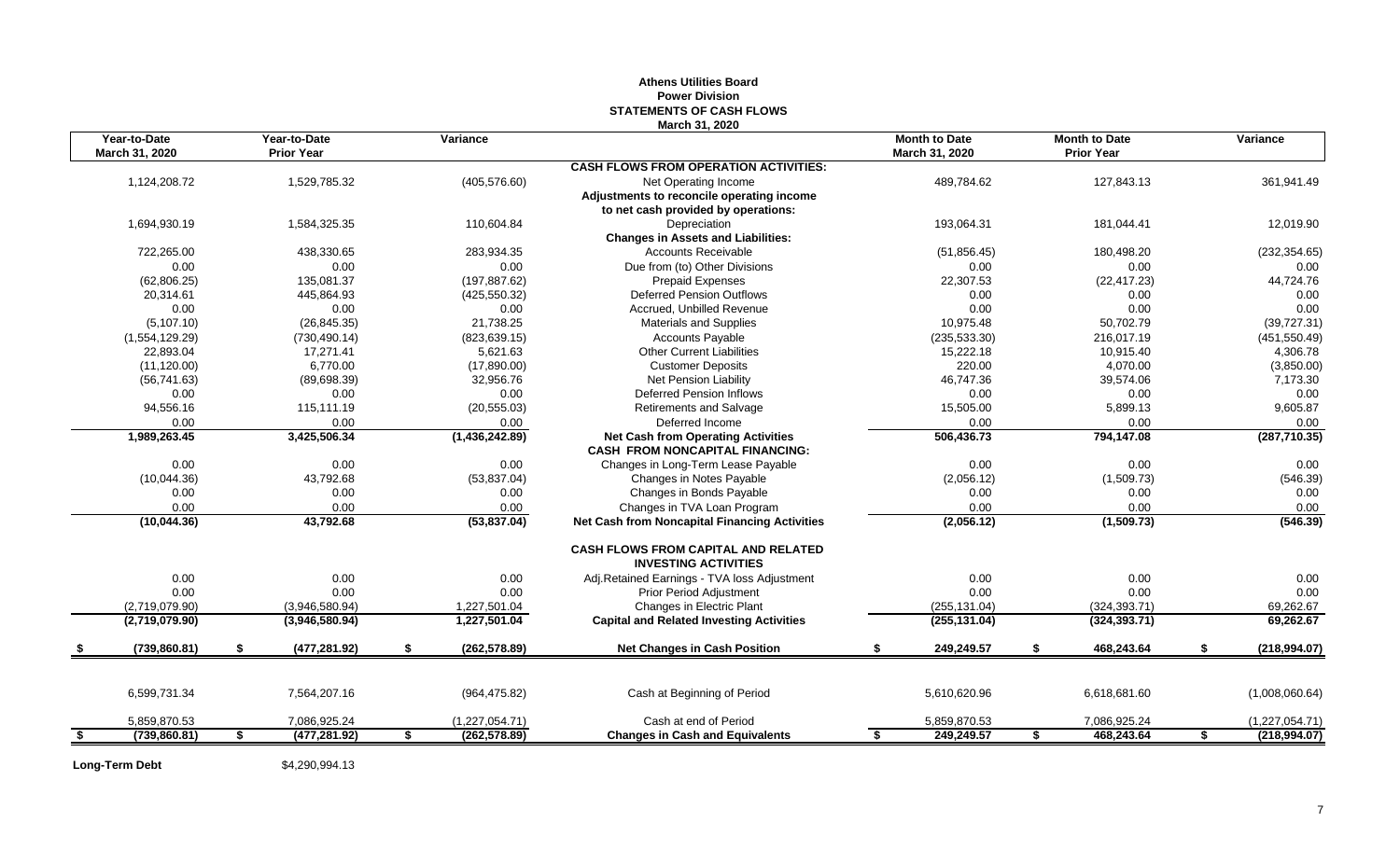#### Athens Utilities Board Statistics Report March 31, 2020

| Power:                       |              |        |           |            |
|------------------------------|--------------|--------|-----------|------------|
|                              | Current      | Prior  |           | # Accounts |
| <b>INumber of services:</b>  | <b>Month</b> | Year   | Change    | Change     |
| Residential                  | 11,127       | 10,988 | 1.27%     | 139        |
| Small Commercial             | 2,003        | 1,992  | 0.55%     | 11         |
| <b>Large Commercial</b>      | 268          | 269    | $-0.37\%$ | $-1$       |
| Street and Athletic Lighting | 20           | 21     | $-4.76%$  | -1         |
| Outdoor Lighting             | 59           | 58     | 1.72%     |            |
| <b>ITotal Services</b>       | 13.477       | 13,328 | 1.12%     | 149        |

| <b>I</b> Sales Volumes:    |            | <b>Current Month</b> |           |             | Year-to-Date      |           |  |  |
|----------------------------|------------|----------------------|-----------|-------------|-------------------|-----------|--|--|
| Kwh                        | 3/31/2020  | <b>Prior Year</b>    | Change    | 3/31/2020   | <b>Prior Year</b> | Change    |  |  |
| Residential                | 14,357,292 | 13,912,163           | 3.20%     | 124,700,217 | 125,809,190       | $-0.88%$  |  |  |
| <b>Small Commercial</b>    | 2,764,739  | 2,691,027            | 2.74%     | 27,064,001  | 27,164,095        | $-0.37%$  |  |  |
| Large Commercial           | 36,346,869 | 32,379,784           | 12.25%    | 353,997,773 | 333,224,540       | 6.23%     |  |  |
| <b>Street and Athletic</b> | 211,599    | 231,240              | -8.49%    | 1,974,142   | 2,162,649         | $-8.72%$  |  |  |
| Outdoor Lighting           | 220.127    | 233.147              | $-5.58\%$ | 1.921.513   | 2.150.207         | $-10.64%$ |  |  |
| Total                      | 53.900.626 | 49.447.361           | 9.01%     | 509.657.646 | 490,510,681       | 3.90%     |  |  |

| Employment         |                |                   |                   |
|--------------------|----------------|-------------------|-------------------|
|                    | March 31, 2020 | <b>Same Month</b> | <b>Difference</b> |
|                    |                | <b>Prior Year</b> |                   |
| Employee Headcount | 59.00          | 56.00             | 3.00              |
| <b>IFTE</b>        | 61.38          | 58.17             | 3.21              |
| $Y-T-D$ FTE        | 61.83          | 59.19             | 2.64              |

| Heating/Cooling Degree Days (Calendar Month): |                |                   |                   |
|-----------------------------------------------|----------------|-------------------|-------------------|
|                                               | March 31, 2020 | <b>Prior Year</b> | <b>Difference</b> |
| <b>Heating Degree Days</b>                    | 322            | 531               | -209              |
| Cooling Degree Days                           | 14             |                   | 14                |
|                                               |                |                   |                   |

| Heating/Cooling Degree Days (Billing Period): |                |                   |                   |
|-----------------------------------------------|----------------|-------------------|-------------------|
|                                               | March 31, 2020 | <b>Prior Year</b> | <b>Difference</b> |
| Heating Degree Days                           | 520            | 515               |                   |
| Cooling Degree Days                           |                |                   |                   |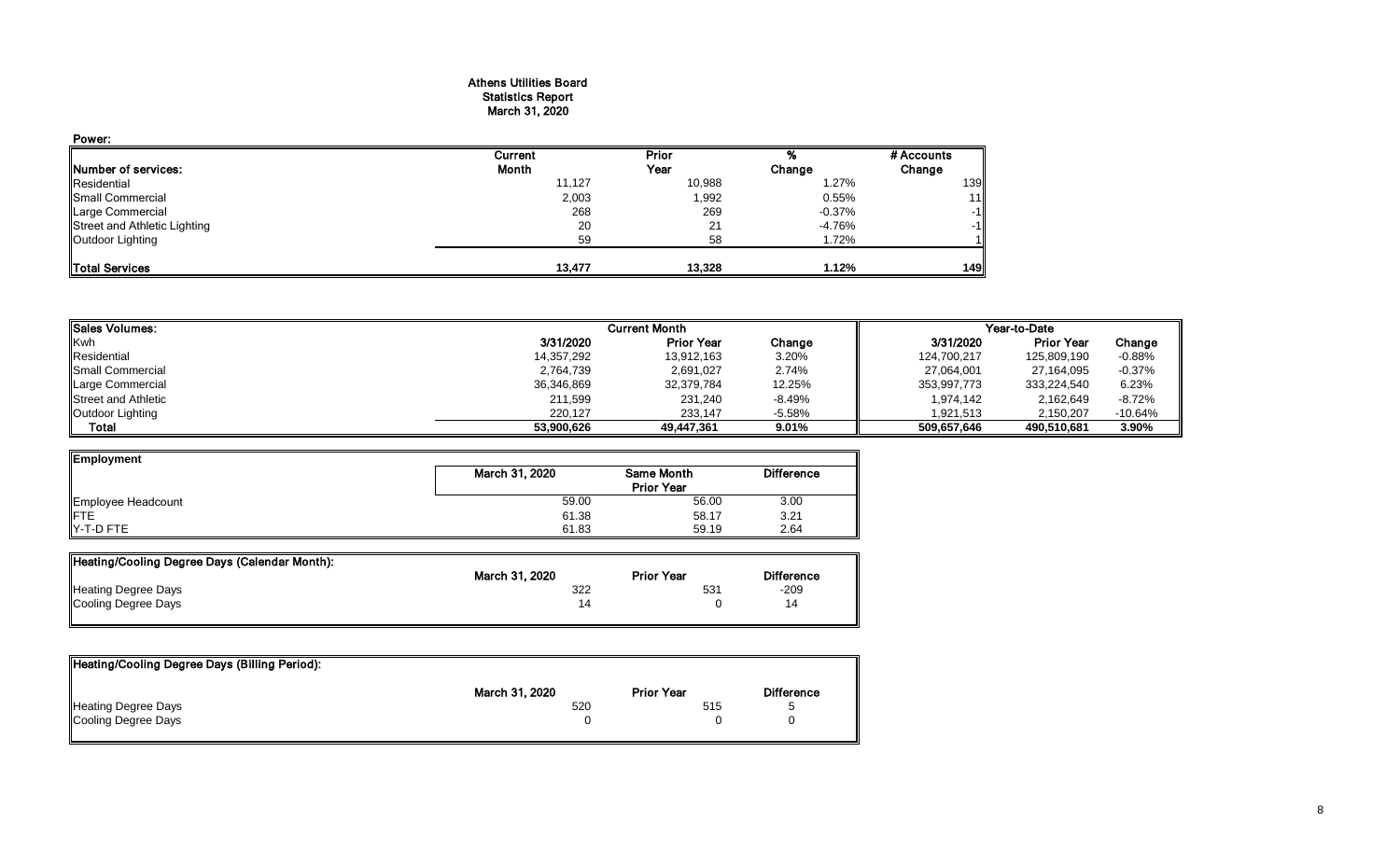#### **Athens Utilities Board Power Division Capital Budget Month Ending as of March 31, 2020**

|                                            | <b>Budget</b>                           | <b>Actual</b> | Variance to date<br>Favorable | <b>Estimated</b><br>% Project | % of Budget<br><b>Expended</b> |
|--------------------------------------------|-----------------------------------------|---------------|-------------------------------|-------------------------------|--------------------------------|
| <b>Planned Capital Improvements:</b>       |                                         |               | (Unfavorable)                 | <b>Completion</b>             |                                |
| Replace Truck 2                            | 65,000                                  | 57,607        | 7,393                         | 96.00%                        | 88.63%                         |
| Replace Truck 70                           | 65,000                                  | 55,256        | 9,744                         | 96.00%                        | 85.01%                         |
| Replace Truck 25 (CNG) meter reader        | 53,000                                  |               | 53,000                        |                               |                                |
| Replace Truck 4 (CNG) - veg. mgmt          | 53,000                                  | 17,973        | 35,027                        |                               | 33.91%                         |
| Replace Truck 10                           | 140,000                                 |               | 140,000 %                     |                               |                                |
| Fault indicators for various circuits      | 10,000                                  | 2,835         | 7,165                         | 100.00%                       | 28.35%                         |
| Englewood substation regulators            | 90,000                                  |               | 90,000                        |                               |                                |
| <b>LED Purchases</b>                       | 300,000                                 | 263,475       | 36,525                        |                               | 87.82%                         |
| mPower improvements                        | 10,000                                  | 23,000        | (13,000)                      |                               | 230.00%                        |
| #6 Change out                              | 250,000                                 |               | 250,000                       |                               |                                |
| <b>Build out Fiber</b>                     | 50,000                                  | 39,324        | 10,676                        | 75.00%                        | 78.65%                         |
| <b>SCADA</b> improvements                  | 10,000                                  |               | 10,000                        |                               |                                |
| Physical security substation houses        | 15,000                                  |               | 15,000                        |                               |                                |
| <b>Etowah SS Renovations</b>               | 900,000                                 | 685,180       | 214,820                       | 95.00%                        | 76.13%                         |
| <b>SAN Server</b>                          | 24,000                                  | 32,099        | (8,099)                       |                               | 133.74%                        |
| Renovations to kitchen                     | 30,000                                  | 17,199        | 12,801                        |                               | 57.33%                         |
| Other System Improvements                  | 368,962                                 | 269,194       | 99,768                        |                               | 72.96%                         |
| Poles                                      | 332,066                                 | 182,965       | 149,101                       |                               | 55.10%                         |
| Primary Wire and Underground               | 500,000                                 | 532,648       | (32, 648)                     |                               | 106.53% Continuous             |
| Transformers                               | 491,950                                 | 128,054       | 363,896                       |                               | 26.03% Continuous              |
| Services                                   | 307,468                                 | 256,710       | 50,758                        |                               | 83.49% Continuous              |
| IT Core (Servers, mainframe, etc.)         | 20,000                                  | 6,141         | 13,859                        |                               | 30.71% Continuous              |
| <b>Total Planned Capital Improvements:</b> | 4,085,446                               | 2,569,660     | 1,515,786                     |                               |                                |
| <b>Other Assets:</b>                       |                                         |               |                               |                               |                                |
| Miami Street Rebuild (FY 2019 Budget Item) | 250,000                                 | 97,631        | 152,369                       |                               |                                |
| OATI Web Server System                     |                                         | 15,000        | (15,000)                      |                               |                                |
| Other                                      |                                         | 61,798        | (61,798)                      |                               |                                |
| <b>Total Other Assets:</b>                 | 250.000                                 | 174.430       | 75,570                        |                               |                                |
| Totals:                                    | 4,335,446 \$                            | 2,744,090 \$  | 1,591,356                     |                               |                                |
|                                            | Percentage of Budget Spent Year-to-date |               | 63.29%                        | <b>Fiscal Year</b>            | 75.00%                         |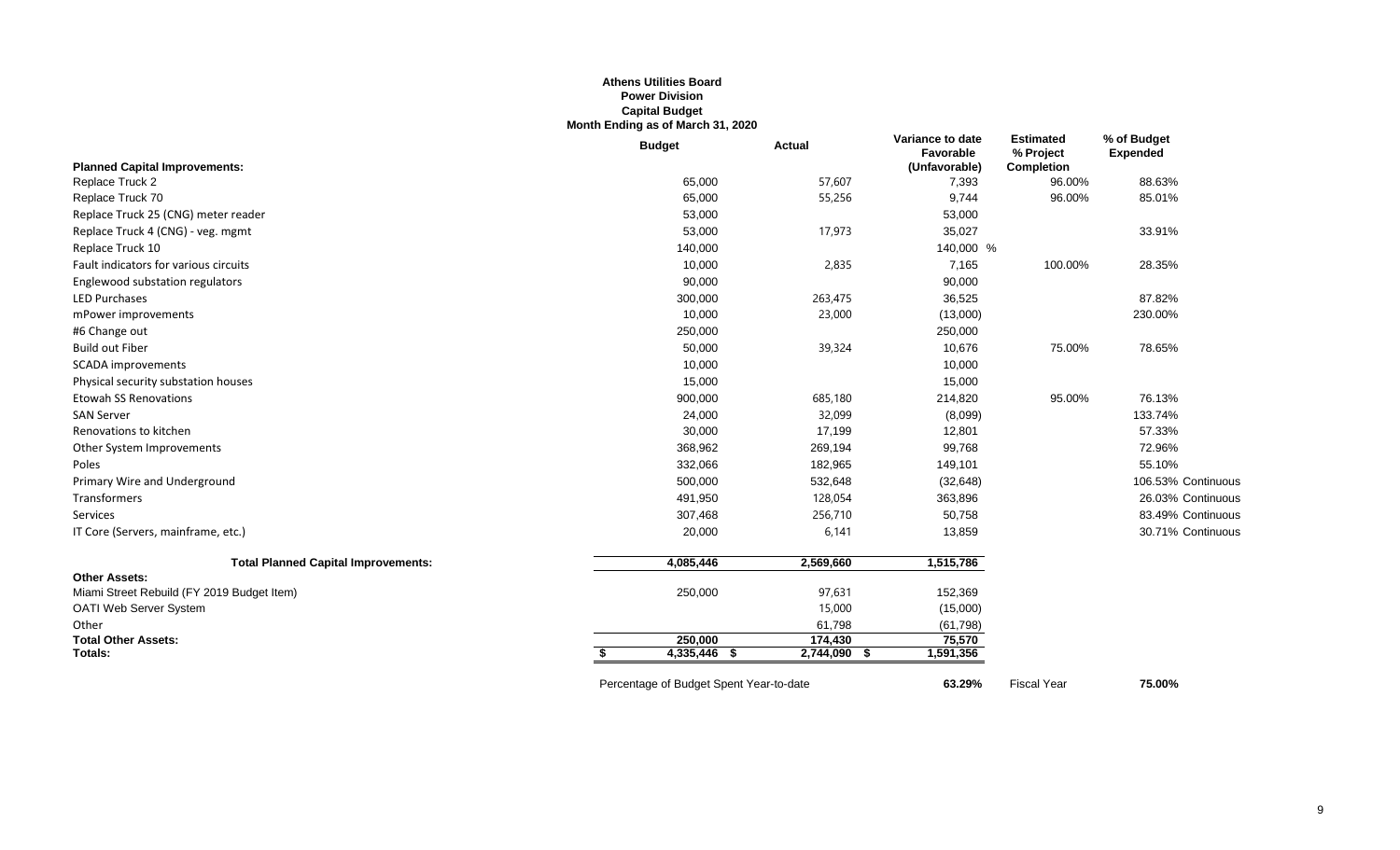#### **ATHENS UTILITIES BOARD WATER DIVISION BALANCE SHEET March 31, 2020**

| <b>Current Period</b><br><b>Prior Year</b><br><b>Current Period</b><br>Prior<br><b>Change from</b><br><b>Prior Year</b><br>March 31, 2020<br><b>Month</b><br>March 31, 2020 | from prior<br><b>Month</b>        |
|-----------------------------------------------------------------------------------------------------------------------------------------------------------------------------|-----------------------------------|
|                                                                                                                                                                             |                                   |
|                                                                                                                                                                             |                                   |
| Assets:                                                                                                                                                                     |                                   |
| 347,267.71<br>6,657,584.42<br>6,657,584.42<br>6,310,316.71<br>Cash and Cash Equivalents                                                                                     | 6,577,655.40<br>79,929.02         |
| 273,086.06<br>243,752.62<br>29,333.44<br><b>Customer Receivables</b><br>273,086.06                                                                                          | 295,408.60<br>(22, 322.54)        |
| 0.00<br>0.00<br>0.00<br>Due to/from Other Divisions<br>0.00                                                                                                                 | 0.00<br>0.00                      |
| 24,907.69<br>24,907.69<br>21,679.71<br>3,227.98<br><b>Other Receivables</b>                                                                                                 | 24,994.28<br>(86.59)              |
| 126,319.40<br>127,390.63<br>(1,071.23)<br>Prepaid Expenses<br>126,319.40                                                                                                    | 135,951.36<br>(9,631.96)          |
| 234,109.48<br>253,808.20<br>(19,698.72)<br>Materials and Supplies Inventory<br>234,109.48                                                                                   | 238,760.30<br>(4,650.82)          |
| 7,316,007.05<br>6,956,947.87<br>359,059.18<br><b>Total Current Assets</b><br>7,316,007.05                                                                                   | 43,237.11<br>7,272,769.94         |
| Reserve and Other<br>0.00<br>0.00<br>0.00<br>0.00                                                                                                                           | 0.00<br>0.00                      |
| 0.00<br>0.00<br>0.00<br>0.00<br><b>Total Restricted Assets</b>                                                                                                              | 0.00<br>0.00                      |
| Debt Issue Costs. Net of Amortization                                                                                                                                       |                                   |
| 0.00<br>0.00<br>0.00<br>0.00                                                                                                                                                | 0.00<br>0.00                      |
| 458,687.40<br>269,129.92<br>189,557.48<br><b>Deferred Pension Outflows</b><br>458,687.40                                                                                    | 0.00<br>458,687.40                |
| 32,658,291.20<br>502,824.60<br>Water Utility Plant, at cost<br>33,161,115.80<br>33,161,115.80                                                                               | 43,326.76<br>33,117,789.04        |
| (14, 256, 466.26)<br>(906, 801.14)<br>Less: Accumulated Depreciation<br>(14, 256, 466.26)<br>(13,349,665.12)                                                                | (82, 631.97)<br>(14, 173, 834.29) |
| <b>Net Water Utility Plant</b><br>18,904,649.54<br>19,308,626.08<br>(403, 976.54)<br>18,904,649.54                                                                          | 18,943,954.75<br>(39, 305.21)     |
| 19,577,756.00<br><b>Total Long Term Assets</b><br>19,363,336.94<br>19,363,336.94<br>(214, 419.06)                                                                           | 19,402,642.15<br>(39, 305.21)     |
| 26,679,343.99<br>S.<br>26,534,703.87<br>S.<br>144,640.12<br><b>Total Assets</b><br>S.<br>26,679,343.99<br>\$                                                                | 26,675,412.09<br>\$<br>3,931.90   |
| <b>Liabilities and Retained Earnings:</b>                                                                                                                                   |                                   |
| 44,028.68<br>60,250.92<br>(16, 222.24)<br><b>Accounts Payable</b><br>44,028.68                                                                                              | 49,018.64<br>(4,989.96)           |
| 49.665.00<br>(740.00)<br><b>Customer Deposits</b><br>49.665.00<br>50.405.00                                                                                                 | 49.330.00<br>335.00               |
| Other Current Liabilities<br>132,223.67<br>132.223.67<br>124,004.57<br>8,219.10                                                                                             | 127,707.51<br>4,516.16            |
| <b>Total Current Liabilities</b><br>225,917.35<br>225,917.35                                                                                                                | 226,056.15                        |
| (8,743.14)<br>234,660.49                                                                                                                                                    | (138.80)                          |
| 567,200.69<br>680,758.83<br>113,558.14<br>Net Pension Liability<br>680,758.83                                                                                               | 667,160.11<br>13,598.72           |
| 52,733.35<br>66,987.93<br>(14, 254.58)<br>Deferred Pension Inflows<br>52,733.35                                                                                             | 52,733.35<br>0.00                 |
| 0.00<br>0.00<br>0.00<br>0.00<br><b>Bonds Payable</b>                                                                                                                        | 0.00<br>0.00                      |
| 4,241,201.72<br>4,434,521.56<br>(193, 319.84)<br>Note Payable<br>4,241,201.72                                                                                               | 4,256,903.36<br>(15,701.64)       |
| 4,974,693.90<br>5,068,710.18<br>(94,016.28)<br><b>Total Long Term Liabilities</b><br>4,974,693.90                                                                           | (2,102.92)<br>4,976,796.82        |
|                                                                                                                                                                             |                                   |
| <b>Net Position</b><br>21,478,732.74<br>21,231,333.20<br>247,399.54<br>21,478,732.74                                                                                        | 21,472,559.12<br>6,173.62         |
| 26,679,343.99<br>26,534,703.87<br>144,640.12<br><b>Total Liabilities and Retained Earnings</b><br>26,679,343.99<br>\$<br>\$<br>\$<br>- \$<br>- \$                           | 26,675,412.09<br>3,931.90<br>\$   |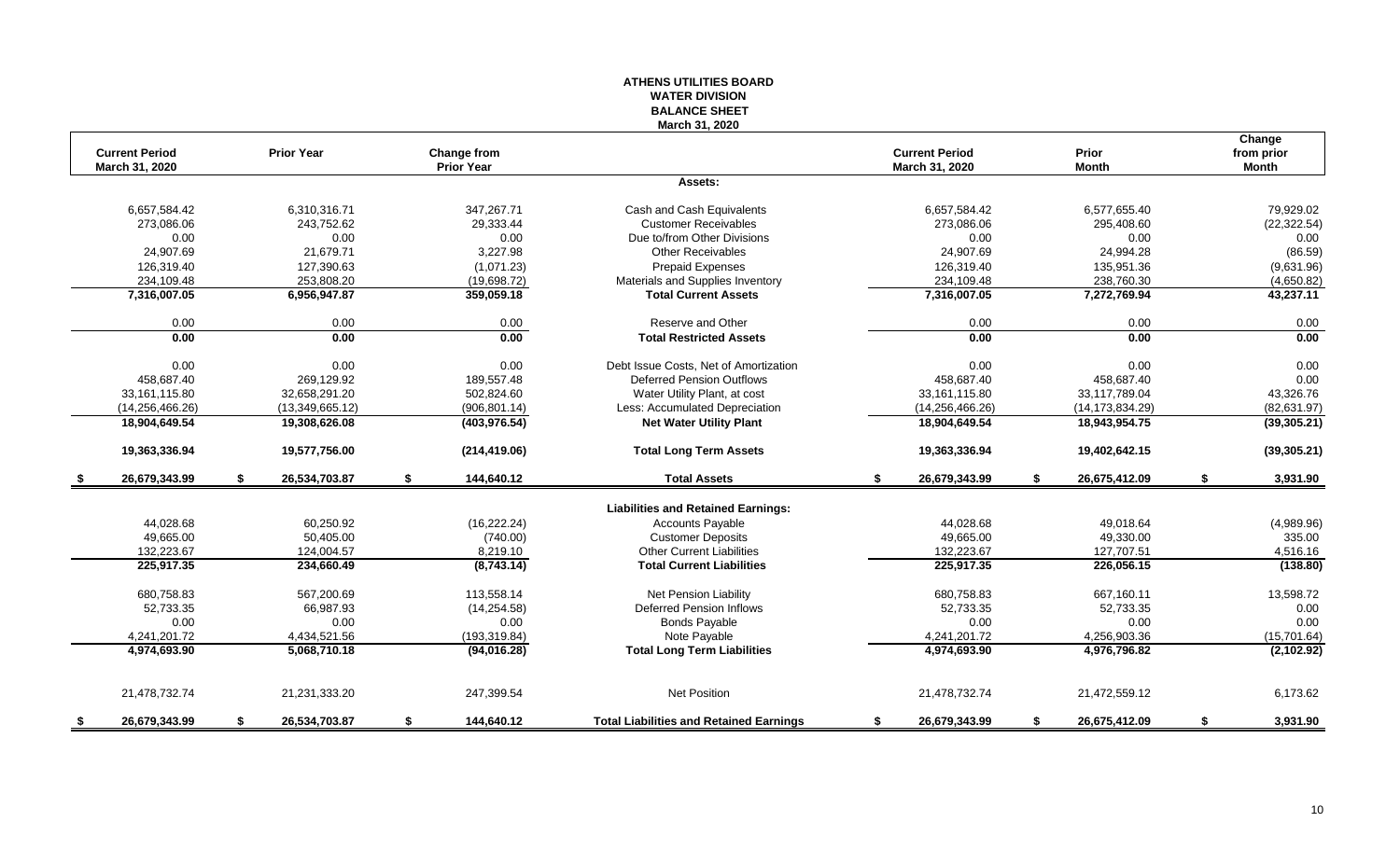|                |                   |               | <b>Athens Utilities Board</b>                      |                |                   |               |
|----------------|-------------------|---------------|----------------------------------------------------|----------------|-------------------|---------------|
|                |                   |               | <b>Profit and Loss Statement - Water</b>           |                |                   |               |
|                |                   | Variance      | March 31, 2020                                     | <b>Current</b> | Current           | Variance      |
| Year-to-Date   | Year-to-Date      | Favorable     | <b>Description</b>                                 | Month          | Month             | Favorable     |
| March 31, 2020 | <b>Prior Year</b> | (Unfavorable) |                                                    | March 31, 2020 | <b>Prior Year</b> | (Unfavorable) |
|                |                   |               | <b>REVENUE:</b>                                    |                |                   |               |
| 1,362,756.93   | 1,323,760.14      | 38,996.79     | Residential                                        | 143,692.53     | 136,440.26        | 7,252.27      |
| 1,487,199.44   | 1,418,684.41      | 68,515.03     | <b>Small Commercial</b>                            | 152,633.99     | 147,630.16        | 5,003.83      |
| 391,853.62     | 366,978.17        | 24,875.45     | Large Commercial                                   | 42,812.55      | 44,217.37         | (1,404.82)    |
| 113,505.54     | 96,001.09         | 17,504.45     | Other                                              | 11,262.85      | 14,325.63         | (3,062.78)    |
| 3,355,315.53   | 3,205,423.81      | 149,891.72    | <b>Total Revenue</b>                               | 350,401.92     | 342,613.42        | 7,788.50      |
| 479.604.65     | 416,547.01        | (63,057.64)   | <b>Purchased Supply</b>                            | 50,500.02      | 45,439.75         | (5,060.27)    |
| 2,875,710.88   | 2,788,876.80      | 86,834.08     | <b>Contribution Margin</b>                         | 299,901.90     | 297,173.67        | 2,728.23      |
|                |                   |               | <b>OPERATING EXPENSES:</b>                         |                |                   |               |
| 344,781.02     | 301,235.47        | (43, 545.55)  | Source and Pump Expense                            | 38,628.79      | 36,363.38         | (2, 265.41)   |
| 169,119.11     | 178,111.67        | 8,992.56      | <b>Distribution Expense</b>                        | 20,931.65      | 24,944.05         | 4,012.40      |
| 422,176.05     | 329,356.52        | (92, 819.53)  | <b>Customer Service and Customer Acct. Expense</b> | 45,041.21      | 42,514.20         | (2,527.01)    |
| 649,329.67     | 618,563.32        | (30, 766.35)  | Administrative and General Expense                 | 72,596.77      | 72,724.29         | 127.52        |
| 1,585,405.85   | 1,427,266.98      | (158, 138.87) | <b>Total operating expenses</b>                    | 177,198.42     | 176,545.92        | (652.50)      |
|                |                   |               | <b>Maintenance Expenses</b>                        |                |                   |               |
| 63,642.10      | 53,111.05         | (10,531.05)   | Source and Pump Expense                            | 5,632.29       | 7,534.25          | 1,901.96      |
| 322,491.93     | 327,434.65        | 4,942.72      | <b>Distribution Expense</b>                        | 27,381.56      | 47,143.68         | 19,762.12     |
| 7,274.52       | 10,067.13         | 2,792.61      | Administrative and General Expense                 | 2,594.38       | 396.79            | (2, 197.59)   |
| 393,408.55     | 390,612.83        | (2,795.72)    | <b>Total Maintenance Expense</b>                   | 35,608.23      | 55,074.72         | 19,466.49     |
|                |                   |               | <b>Other Operating Expenses</b>                    |                |                   |               |
| 667,189.40     | 659,677.41        | (7,511.99)    | <b>Depreciation Expense</b>                        | 79,789.81      | 84,547.29         | 4,757.48      |
| 667,189.40     | 659,677.41        | (7,511.99)    | <b>Total Other Operating Expenses</b>              | 79,789.81      | 84,547.29         | 4,757.48      |
| 3,125,608.45   | 2,894,104.23      | (231, 504.22) | <b>Total Operating and Maintenance Expense</b>     | 343,096.48     | 361,607.68        | 18,511.20     |
| 229.707.08     | 311,319.58        | (81, 612.50)  | <b>Operating Income</b>                            | 7,305.44       | (18,994.26)       | 26,299.70     |
| 47.249.35      | 40.192.46         | 7.056.89      | Other Income                                       | 4,581.16       | 4.826.62          | (245.46)      |
| 276,956.43     | 351,512.04        | (74, 555.61)  | <b>Total Income</b>                                | 11,886.60      | (14, 167.64)      | 26,054.24     |
| 8,019.89       | 8,134.12          | 114.23        | Other Expense                                      | (2,890.00)     | (2,872.50)        | 17.50         |
| 268,936.54     | 343,377.92        | (74, 441.38)  | <b>Net Income Before Debt Expense</b>              | 14,776.60      | (11, 295.14)      | 26,071.74     |
|                |                   |               | <b>DEBT RELATED EXPENSES:</b>                      |                |                   |               |
| 0.00           | 0.00              | 0.00          | Amortization of Debt Discount                      | 0.00           | 0.00              | 0.00          |
| 80,643.35      | 91,637.80         | 10,994.45     | Interest on Long Term Debt                         | 8,602.98       | 10,082.10         | 1,479.12      |
| 80,643.35      | 91,637.80         | 10,994.45     | <b>Total debt related expenses</b>                 | 8,602.98       | 10,082.10         | 1,479.12      |
| 188,293.19     | 251,740.12        | (63, 446.93)  | Net Income Before Extraordinary Income             | 6,173.62       | (21, 377.24)      | 27,550.86     |
| 0.00           | 4,201.73          | (4,201.73)    | Grants, Contributions, Extraordinary               | 0.00           | 0.00              | 0.00          |
| 188,293.19     | 255,941.85        | (67, 648.66)  | <b>CHANGE IN NET ASSETS</b>                        | 6,173.62       | (21, 377.24)      | 27,550.86     |
|                |                   |               |                                                    |                |                   |               |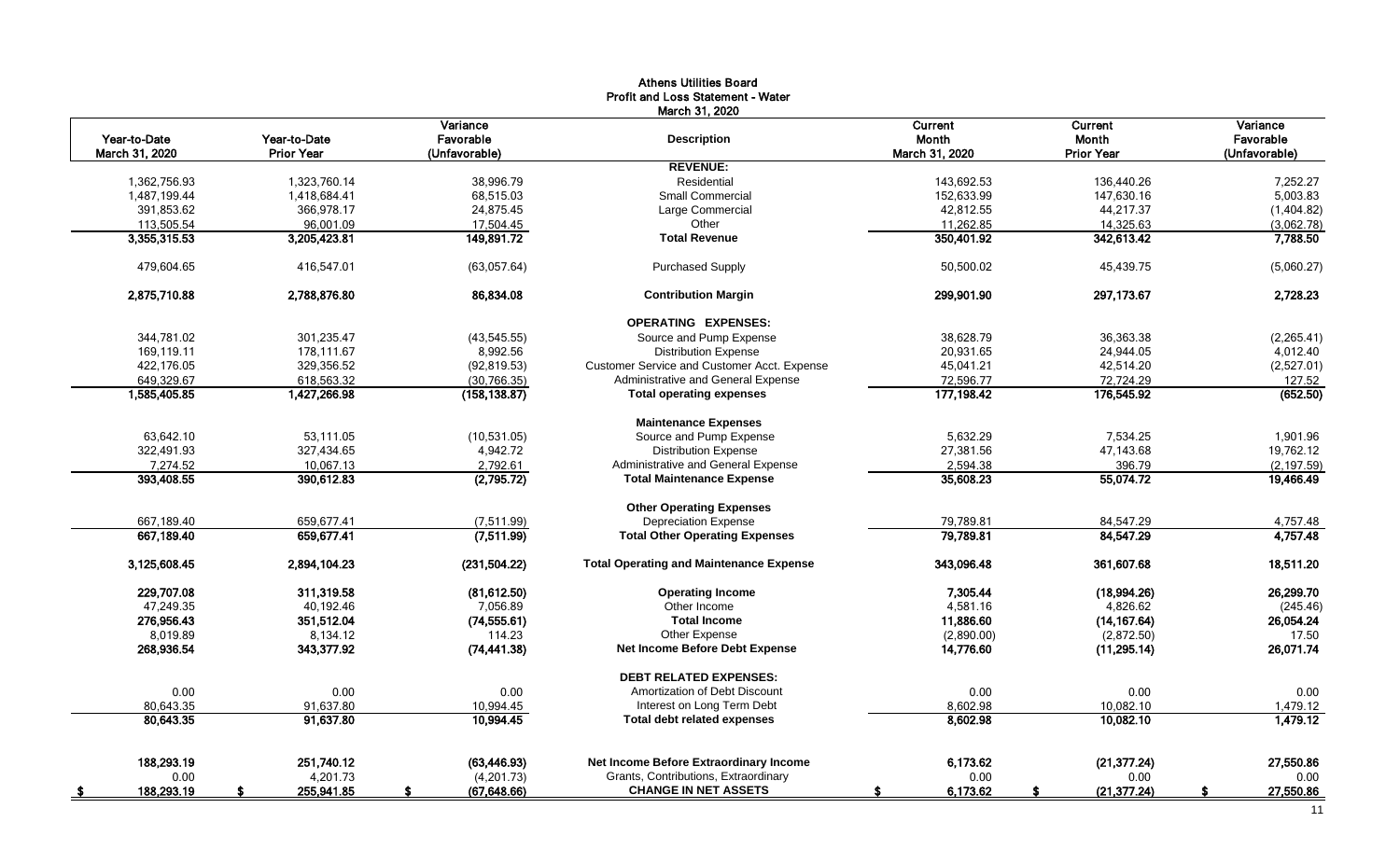|                          |                  |                 | <b>Athens Utilities Board</b>                   |                      |                      |                          |
|--------------------------|------------------|-----------------|-------------------------------------------------|----------------------|----------------------|--------------------------|
|                          |                  |                 | <b>Budget Comparison - Water</b>                |                      |                      |                          |
|                          |                  |                 | March 31, 2020                                  |                      |                      |                          |
| Year-to-Date             | Year-to-Date     | $Y-T-D$         | <b>Description</b>                              | <b>Current Month</b> | <b>Monthly</b>       | <b>Budget</b>            |
| March 31, 2020           | <b>Budget</b>    | Variance        |                                                 | March 31, 2020       | <b>Budget</b>        | Variance                 |
|                          |                  |                 |                                                 |                      |                      |                          |
|                          |                  |                 | <b>REVENUE:</b>                                 |                      |                      |                          |
| 1.362.756.93             | 1.335.572.53     | 27.184.40       | Residential                                     | 143.692.53           | 143.520.68           | 171.85                   |
| 1,487,199.44             | 1,493,289.58     | (6,090.14)      | <b>Small Commercial</b>                         | 152,633.99           | 154,170.98           | (1,536.99)               |
| 391,853.62               | 317,010.09       | 74,843.53       | Large Commercial                                | 42,812.55            | 33,690.86            | 9,121.69                 |
| 113,505.54               | 63,439.63        | 50,065.91       | Other<br><b>Total Revenue</b>                   | 11,262.85            | 6,940.55             | 4,322.30<br>12,078.84    |
| 3,355,315.53             | 3,209,311.83     | 146,003.70      |                                                 | 350,401.92           | 338,323.08           |                          |
| 479,604.65               | 462,980.36       | (16,624.29)     | <b>Purchased Supply</b>                         | 50,500.02            | 50,824.23            | 324.21                   |
| 2,875,710.88             | 2,746,331.47     | 129,379.41      | <b>Contribution Margin</b>                      | 299,901.90           | 287,498.85           | 12,403.05                |
|                          |                  |                 | <b>OPERATING EXPENSES:</b>                      |                      |                      |                          |
| 344,781.02               | 291.573.67       | (53, 207.35)    | Source and Pump Expense                         | 38.628.79            | 29,620.92            | (9,007.87)               |
| 169,119.11               | 152,230.98       | (16,888.13)     | <b>Distribution Expense</b>                     | 20,931.65            | 22,808.88            | 1,877.23                 |
| 422,176.05               | 323,643.15       | (98, 532.90)    | Customer Service and Customer Acct. Expense     | 45,041.21            | 32,608.10            | (12, 433.11)             |
| 649,329.67               | 692,566.28       | 43,236.61       | Administrative and General Expense              | 72,596.77            | 77,142.44            | 4,545.67                 |
| 1,585,405.85             | 1,460,014.08     | (125,391.77)    | <b>Total operating expenses</b>                 | 177,198.42           | 162,180.34           | (15,018.08)              |
|                          |                  |                 | <b>Maintenance Expenses</b>                     |                      |                      |                          |
| 63,642.10                | 55,889.28        | (7,752.82)      | Source and Pump Expense                         | 5,632.29             | 6,037.57             | 405.28                   |
| 322,491.93               | 292,915.63       | (29, 576.30)    | <b>Distribution Expense</b>                     | 27,381.56            | 31,284.53            | 3,902.97                 |
| 7,274.52                 | 6,214.97         | (1,059.55)      | Administrative and General Expense              | 2,594.38             | 1,026.63             | (1, 567.75)              |
| 393,408.55               | 355,019.88       | (38, 388.67)    | <b>Total Maintenance Expense</b>                | 35,608.23            | 38,348.73            | 2,740.50                 |
|                          |                  |                 | <b>Other Operating Expenses</b>                 |                      |                      |                          |
| 667,189.40               | 734.062.12       | 66,872.72       | <b>Depreciation Expense</b>                     | 79,789.81            | 73,085.17            | (6,704.64)               |
| 667,189.40               | 734,062.12       | 66,872.72       | <b>Total Other Operating Expenses</b>           | 79,789.81            | 73,085.17            | (6,704.64)               |
| 3,125,608.45             | 3,012,076.43     | (113, 532.02)   | <b>Total Operating and Maintenance Expenses</b> | 343,096.48           | 324,438.48           | (18,658.00)              |
| 229.707.08               | 197,235.40       | 32,471.68       | <b>Operating Income</b>                         | 7,305.44             | 13,884.60            | (6,579.16)               |
| 47.249.35                | 23,224.81        | 24,024.54       | Other Income                                    | 4,581.16             | 2.579.03             | 2,002.13                 |
| 276,956.43               | 220,460.21       | 56,496.22       | <b>Total Income</b>                             | 11,886.60            | 16,463.63            | (4, 577.03)              |
| 8,019.89                 | 5,309.96         | (2,709.93)      | Other Expense                                   | (2,890.00)           | (1,202.36)           | 1,687.64                 |
| 268,936.54               | 215,150.24       | 53,786.30       | Net Income Before Debt Expense                  | 14,776.60            | 17,665.99            | (2,889.39)               |
|                          |                  |                 | <b>DEBT RELATED EXPENSES:</b>                   |                      |                      |                          |
| 0.00                     | 0.00             | 0.00            | Amortization of Debt Discount                   | 0.00                 | 0.00                 | 0.00                     |
| 80,643.35                | 93,862.38        | 13,219.03       | Interest on Long Term Debt                      | 8,602.98             | 9,464.13             | 861.15                   |
| 80,643.35                | 93,862.38        | 13.219.03       | <b>Total debt related expenses</b>              | 8,602.98             | 9,464.13             | 861.15                   |
| 188,293.19               | 121,287.86       | 67,005.33       | Net Income Before Extraordinary Income          | 6,173.62             |                      |                          |
| 0.00                     | 18,000.00        | (18,000.00)     | Grants, Contributions, Extraordinary            | 0.00                 | 8,201.86<br>2,000.00 | (2,028.24)<br>(2,000.00) |
|                          |                  |                 |                                                 | \$                   | \$                   | \$                       |
| 188,293.19<br><u>_\$</u> | 139,287.86<br>\$ | 49,005.33<br>\$ | <b>CHANGE IN NET ASSETS</b>                     | 6,173.62             | 10,201.86            | (4,028.24)               |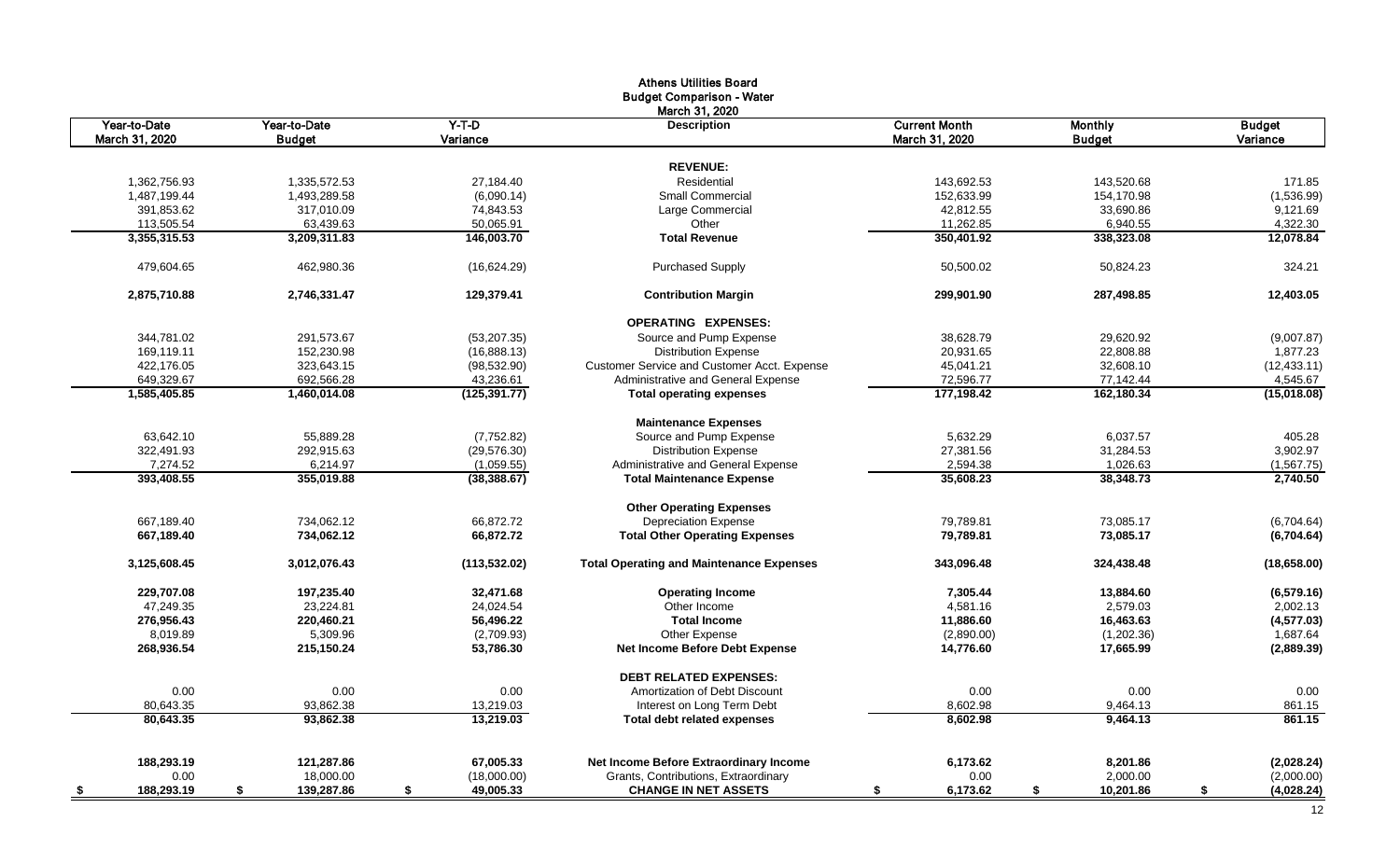#### **Athens Utilities Board Water Division STATEMENTS OF CASH FLOWS March 31, 2020**

|           | Year-to-Date<br>March 31, 2020 |    | Year-to-Date<br><b>Prior Year</b> | Variance            |                                                         |    | <b>Month to Date</b><br>March 31, 2020 | <b>Month to Date</b><br><b>Prior Year</b> |    | Variance     |
|-----------|--------------------------------|----|-----------------------------------|---------------------|---------------------------------------------------------|----|----------------------------------------|-------------------------------------------|----|--------------|
|           |                                |    |                                   |                     | <b>CASH FLOWS FROM OPERATING ACTIVITIES:</b>            |    |                                        |                                           |    |              |
|           | 188.293.19                     |    | 251.740.12                        | (63, 446.93)        | Net Operating Income                                    |    | 6.173.62                               | (21, 377.24)                              |    | 27,550.86    |
|           |                                |    |                                   |                     | <b>Adjustments to Reconcile Operating Income</b>        |    |                                        |                                           |    |              |
|           |                                |    |                                   |                     | to Net Cash Provided by Operations                      |    |                                        |                                           |    |              |
|           | 667,189.40                     |    | 659,677.41                        | 7,511.99            | Depreciation                                            |    | 79,789.81                              | 84,547.29                                 |    | (4,757.48)   |
|           |                                |    |                                   |                     | <b>Changes in Assets and Liabilities:</b>               |    |                                        |                                           |    |              |
|           | 62.007.63                      |    | 37.577.14                         | 24,430.49           | <b>Receivables</b>                                      |    | 22.409.13                              | 38,289.89                                 |    | (15,880.76)  |
|           | 0.00                           |    | 0.00                              | 0.00                | Due from (to) Other Divisions                           |    | 0.00                                   | 0.00                                      |    | 0.00         |
|           | (25, 371.52)                   |    | 60,058.14                         | (85, 429.66)        | Prepaid Expenses                                        |    | 9,631.96                               | (8,777.87)                                |    | 18,409.83    |
|           | 15,400.02                      |    | 129,701.24                        | (114, 301.22)       | <b>Deferred Pension Outflows</b>                        |    | 0.00                                   | 0.00                                      |    | 0.00         |
|           | 12.969.93                      |    | (2,029.66)                        | 14,999.59           | <b>Materials and Supplies</b>                           |    | 4.650.82                               | 5,931.56                                  |    | (1,280.74)   |
|           | (229, 796.82)                  |    | (26,021.88)                       | (203, 774.94)       | <b>Accounts Payable</b>                                 |    | (4,989.96)                             | 4,873.04                                  |    | (9,863.00)   |
|           | (3,745.42)                     |    | 8,276.85                          | (12,022.27)         | <b>Other Current Liabilities</b>                        |    | 4,516.16                               | 4,683.62                                  |    | (167.46)     |
|           | (16, 368.24)                   |    | (25,783.10)                       | 9,414.86            | <b>Net Pension Liability</b>                            |    | 13,598.72                              | 11,546.46                                 |    | 2,052.26     |
|           | 0.00                           |    | 0.00                              | 0.00                | <b>Deferred Pension Inflows</b>                         |    | 0.00                                   | 0.00                                      |    | 0.00         |
|           | 9.639.82                       |    | 2.755.68                          | 6,884.14            | <b>Retirements and Salvage</b>                          |    | 2,842.16                               | (3,775.95)                                |    | 6,618.11     |
|           | (1,460.00)                     |    | (1,295.00)                        | (165.00)            | <b>Customer Deposits</b>                                |    | 335.00                                 | (20.00)                                   |    | 355.00       |
|           | 678,757.99                     |    | 1,094,656.94                      | (415,898.95)        | <b>Net Cash from Operating Activities</b>               |    | 138,957.42                             | 115,920.80                                |    | 23,036.62    |
|           |                                |    |                                   |                     | <b>CASH FLOWS FROM NONCAPITAL FINANCING ACTIVITIES:</b> |    |                                        |                                           |    |              |
|           | 0.00                           |    | 0.00                              | 0.00                | Changes in Bonds Payable                                |    | 0.00                                   | 0.00                                      |    | 0.00         |
|           | (138, 719.39)                  |    | (127, 727.49)                     | (10,991.90)         | Changes in Notes Payable                                |    | (15,701.64)                            | (14, 214.01)                              |    | (1,487.63)   |
|           | (138, 719.39)                  |    | (127, 727.49)                     | (10,991.90)         | <b>Net Cash from Financing Activities</b>               |    | (15,701.64)                            | (14, 214.01)                              |    | (1, 487.63)  |
|           |                                |    |                                   |                     | <b>CASH FLOW FROM CAPITAL AND INVESTING ACTIVITIES:</b> |    |                                        |                                           |    |              |
|           | 0.00                           |    | 0.00                              | 0.00                | <b>Adjust Net Pension Obligation</b>                    |    | 0.00                                   | 0.00                                      |    | 0.00         |
|           | 0.00                           |    | 0.00                              | 0.00                | Prior Period Adjustment                                 |    | 0.00                                   | 0.00                                      |    | 0.00         |
|           | 0.00                           |    | 4,201.73                          | (4,201.73)          | Grants, Contributions & Other Extraordinary             |    | 0.00                                   | 0.00                                      |    | 0.00         |
|           | (372, 255.72)                  |    | (384,079.70)                      | 11,823.98           | <b>Water Utility Plant</b>                              |    | (43,326.76)                            | (20, 735.80)                              |    | (22,590.96)  |
|           | (372, 255.72)                  |    | (379, 877.97)                     | 7,622.25            | <b>Net from Capital and Investing Activities</b>        |    | (43,326.76)                            | (20, 735.80)                              |    | (22, 590.96) |
|           | 167,782.88                     | S. | 587,051.48                        | \$<br>(419, 268.60) | <b>Net Changes in Cash Position</b>                     | S  | 79,929.02                              | \$<br>80,970.99                           | £. | (1,041.97)   |
|           |                                |    |                                   |                     |                                                         |    |                                        |                                           |    |              |
|           | 6,489,801.54                   |    | 5,723,265.23                      | 766,536.31          | Cash at Beginning of Period                             |    | 6,577,655.40                           | 6,229,345.72                              |    | 348,309.68   |
|           | 6,657,584.42                   |    | 6,310,316.71                      | 347,267.71          | Cash at End of Period                                   |    | 6,657,584.42                           | 6,310,316.71                              |    | 347,267.71   |
| <u>\$</u> | 167,782.88                     | s. | 587,051.48                        | \$<br>(419, 268.60) | <b>Changes in Cash and Equivalents</b>                  | \$ | 79,929.02                              | \$<br>80,970.99                           | \$ | (1,041.97)   |

**Long-Term Debt** 4,241,201.72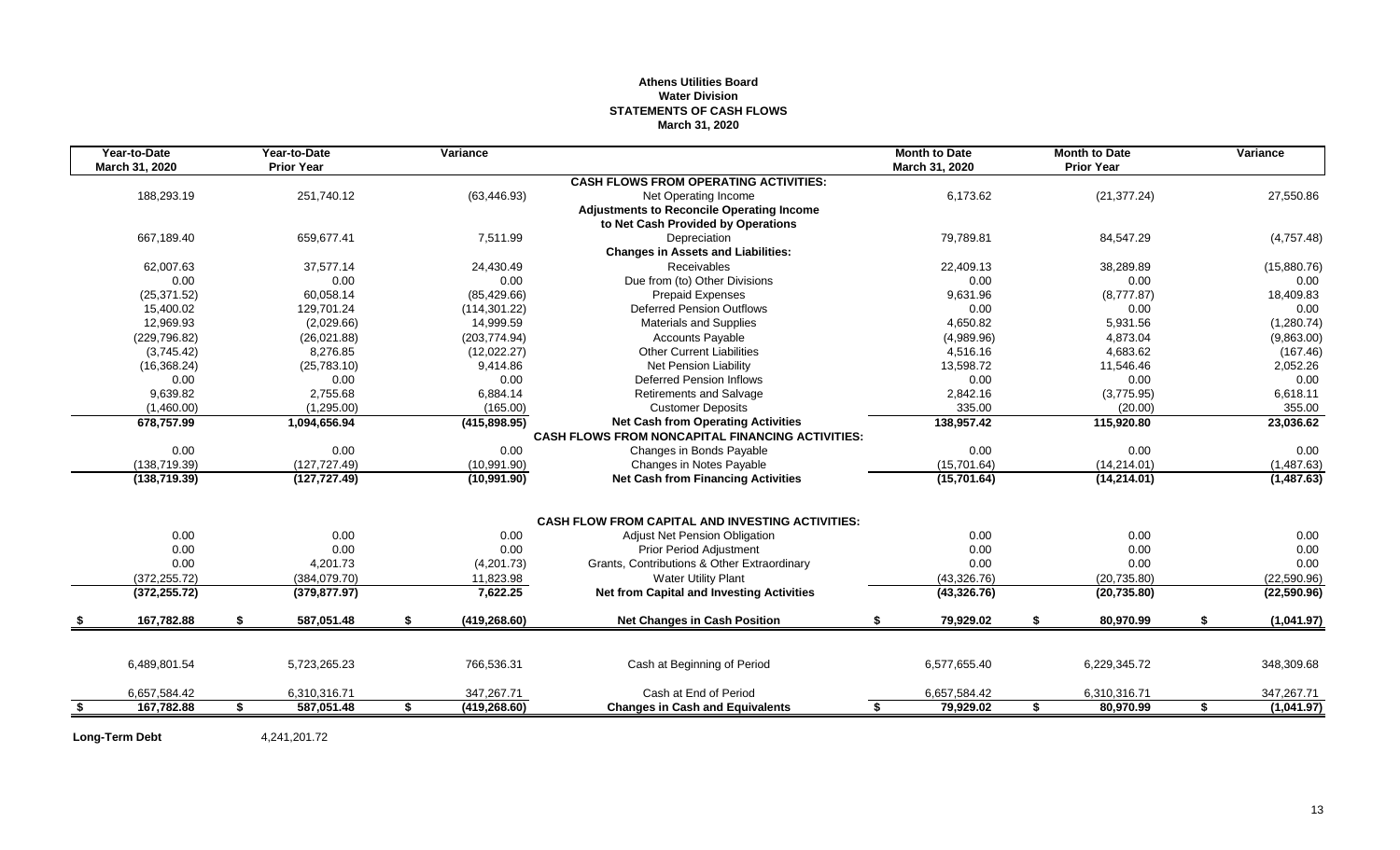#### Athens Utilities Board Statistics Report March 31, 2020

| Water:                      |         |       |          |            |
|-----------------------------|---------|-------|----------|------------|
|                             | Current | Prior | %        | # Accounts |
| <b>INumber of services:</b> | Month   | Year  | Change   | Change     |
| Residential                 | 7,035   | 6,937 | 1.41%    | 98         |
| <b>Small Commercial</b>     | 1,247   | 1,238 | 0.73%    | 9          |
| Large Commercial            | 35      | 35    | $0.00\%$ | 0          |
|                             | 8,317   | 8,210 | 1.30%    | 107        |

| <b>Sales Volumes:</b>   |                | Current Month     |           |           |                   | Year-to-Date |  |  |  |
|-------------------------|----------------|-------------------|-----------|-----------|-------------------|--------------|--|--|--|
| Gallonsx100             | March 31, 2020 | <b>Prior Year</b> | Change    | 3/31/2020 | <b>Prior Year</b> | Change       |  |  |  |
| Residential             | 249,975        | 230,519           | $8.44\%$  | 2,436,178 | 2,354,276         | 3.48%        |  |  |  |
| <b>Small Commercial</b> | 390,539        | 369,514           | 5.69%     | 3,815,027 | 3,558,475         | 7.21%        |  |  |  |
| Large Commercial        | 110.365        | 113.067           | $-2.39\%$ | 1.014.328 | 942.478           | 7.62%        |  |  |  |
|                         | 750.879        | 713.100           | 5.30%     | 7.265.533 | 6.855.229         | 5.99%        |  |  |  |

| <b>Employment</b>  |                |                   |                   |
|--------------------|----------------|-------------------|-------------------|
|                    | March 31, 2020 | <b>Prior Year</b> | <b>Difference</b> |
| Employee Headcount | 14.00          | 14.00             | 0.00              |
| <b>IFTE</b>        | 14.44          | 14.56             | $-0.12$           |
| Y-T-D FTE          | 14.82          | 14.75             | 0.07              |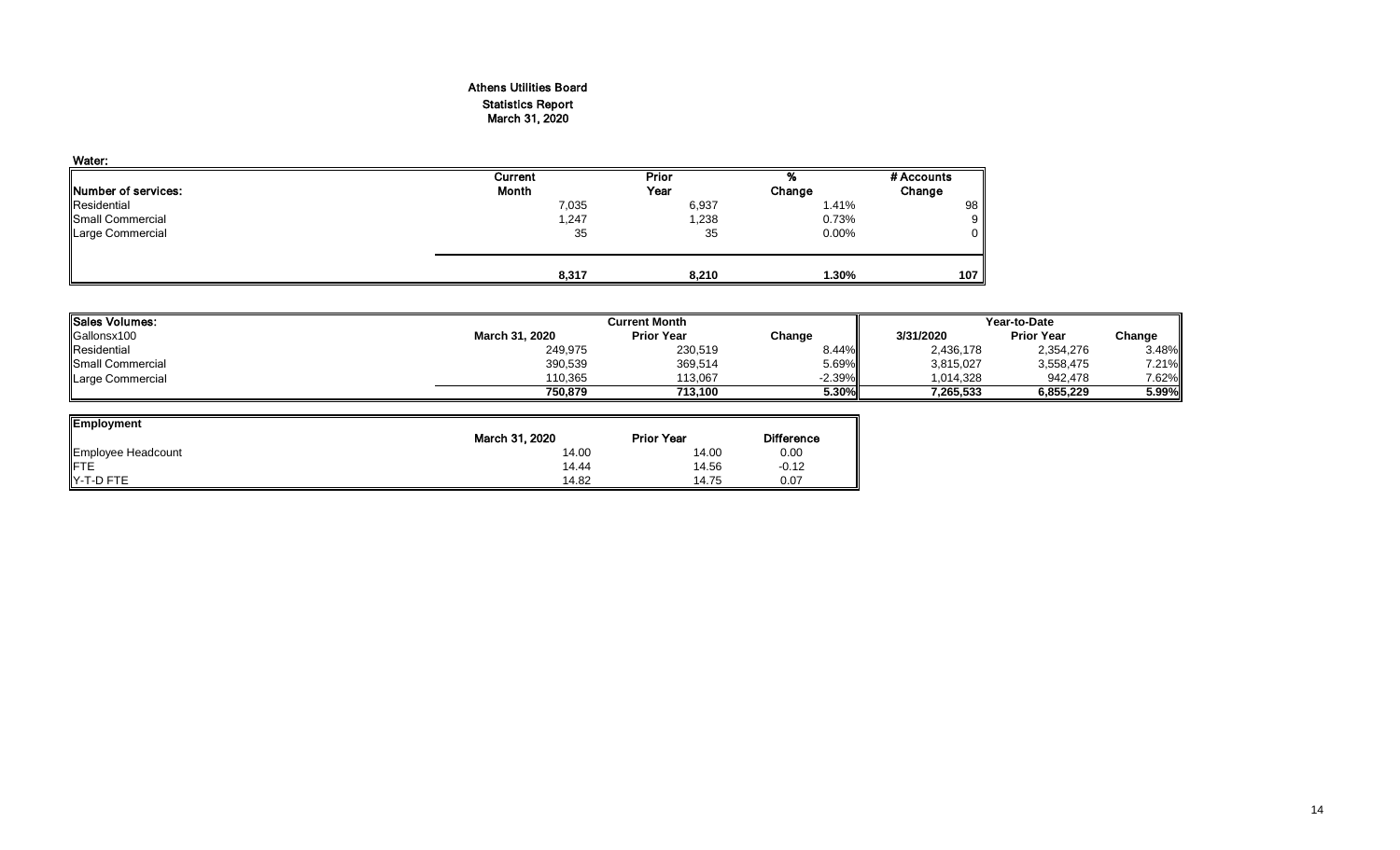|                                                          |                                         | <b>Athens Utilities Board</b><br><b>Water Division</b><br><b>Capital Budget</b><br>Month Ending as of March 31, 2020 |                                                |                                                    |                                          |
|----------------------------------------------------------|-----------------------------------------|----------------------------------------------------------------------------------------------------------------------|------------------------------------------------|----------------------------------------------------|------------------------------------------|
|                                                          | <b>Budget</b>                           | Actual                                                                                                               | Variance to date<br>Favorable<br>(Unfavorable) | <b>Estimated</b><br>% Project<br><b>Completion</b> | <b>Percent Budget</b><br><b>Expended</b> |
| <b>Planned Capital Improvements:</b>                     |                                         |                                                                                                                      |                                                |                                                    |                                          |
| Replace Truck 16 (2011 F450)                             | 80,000                                  |                                                                                                                      | 80,000                                         |                                                    |                                          |
| Replace Truck 18 (2011 F250)                             | 40,000                                  |                                                                                                                      | 40,000                                         |                                                    |                                          |
| TDOT Highway 30 Project                                  | 30,000                                  | 11,470                                                                                                               | 18,530                                         | 100.00%                                            | 100.00%                                  |
| Congress Pkwy - Phase 1 (Dennis to Decatur Pk)           | 300,000                                 |                                                                                                                      | 300,000                                        |                                                    |                                          |
| Replace safety rails around WTP                          | 55,000                                  | 423                                                                                                                  | 54,577                                         |                                                    | 0.77%                                    |
| Flash Mixers, Baffling, SCADA at WTP                     | 100,000                                 |                                                                                                                      | 100,000                                        |                                                    |                                          |
| <b>SAN Server</b>                                        | 15,000                                  | 20,062                                                                                                               | (5,062)                                        |                                                    | 133.74%                                  |
| Water Plant Building Maint and Lab Equipment             | 50,000                                  | 1,238                                                                                                                | 48,762                                         |                                                    | 2.48%                                    |
| Meter Change Out (Large, Small and Testing)              | 30,000                                  | 20,633                                                                                                               | 9,367                                          |                                                    | 68.78% Continuous                        |
| Reservoir and Pump Maintenance (clearwell)               | 50,000                                  | 70,454                                                                                                               | (20, 454)                                      |                                                    | 140.91% Continuous                       |
| <b>Water Line Extensions</b>                             | 300,000                                 | 15,415                                                                                                               | 284,585                                        |                                                    | 5.14% Continuous                         |
| <b>Distribution Rehabilitation</b>                       | 100,000                                 | 41,062                                                                                                               | 58,938                                         |                                                    | 41.06% Continuous                        |
| Field and Safety Equipment                               | 25,000                                  | 27,957                                                                                                               | (2,957)                                        |                                                    | 111.83% Continuous                       |
| <b>Water Services</b>                                    | 125,000                                 | 118,597                                                                                                              | 6,403                                          |                                                    | 94.88% Continuous                        |
| Technology (SCADA, Computers)                            | 30,000                                  | 12,294                                                                                                               | 17,706                                         |                                                    | 40.98% Continuous                        |
| IT Core (Servers, mainframe, etc.)                       | 20,000                                  | 561                                                                                                                  | 19,439                                         |                                                    | 2.81% Continuous                         |
| <b>Total Planned Capital Improvements:</b>               | \$<br>$1,350,000$ \$                    | $340,166$ \$                                                                                                         | 1,009,834                                      |                                                    |                                          |
| <b>Other Assets:</b>                                     |                                         |                                                                                                                      |                                                |                                                    |                                          |
| Water Project #8 (CR 707) (FY 2019 Budget Item)<br>Other | 40,000                                  | 41,708                                                                                                               | (1,708)                                        |                                                    | 100.00%                                  |
| <b>Total Other Assets:</b>                               | 40.000                                  | 41,708                                                                                                               | (1,708)                                        |                                                    |                                          |
| Totals:                                                  | 1,390,000                               | 381,873 \$<br>- \$                                                                                                   | 1,008,127                                      |                                                    |                                          |
|                                                          | Percentage of Budget Spent Year-to-date |                                                                                                                      | 27.47%                                         | <b>Fiscal Year</b>                                 | 75.00%                                   |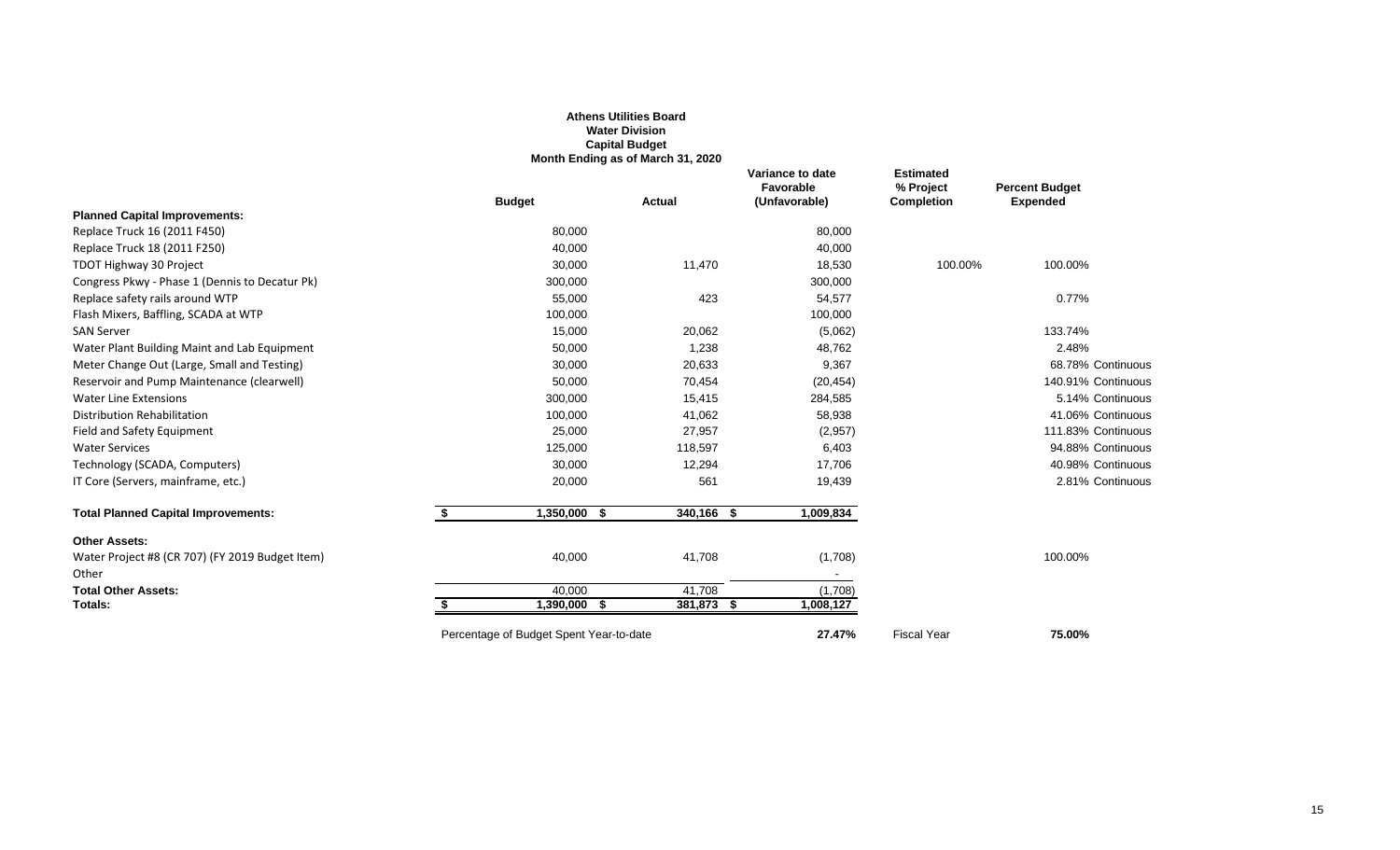#### **ATHENS UTILITIES BOARD GAS DIVISION BALANCE SHEET March 31, 2020**

|      | <b>Current Period</b> | <b>Prior Year</b>   | Change from       |                                                |    | <b>Current Period</b> |     | Prior          | Change<br>from prior |
|------|-----------------------|---------------------|-------------------|------------------------------------------------|----|-----------------------|-----|----------------|----------------------|
|      | March 31, 2020        |                     | <b>Prior Year</b> |                                                |    | March 31, 2020        |     | <b>Month</b>   | <b>Month</b>         |
|      |                       |                     |                   | Assets:                                        |    |                       |     |                |                      |
|      | 5,904,627.99          | 5,649,148.38        | 255.479.61        | Cash and Cash Equivalents                      |    | 5,904,627.99          |     | 5,497,830.87   | 406,797.12           |
|      | 723.106.59            | 657.136.71          | 65.969.88         | <b>Receivables</b>                             |    | 723.106.59            |     | 766.335.78     | (43, 229.19)         |
|      | 139,496.07            | 79,657.73           | 59,838.34         | <b>Prepaid Expenses</b>                        |    | 139,496.07            |     | 139,388.37     | 107.70               |
|      | 0.00                  | 0.00                | 0.00              | Gas Unit Loans                                 |    | 0.00                  |     | 0.00           | 0.00                 |
|      | 130,172.36            | 119.881.06          | 10,291.30         | Materials and Supplies Inventory               |    | 130,172.36            |     | 128,034.48     | 2,137.88             |
|      | 6,897,403.01          | 6,505,823.88        | 391,579.13        | <b>Total Current Assets</b>                    |    | 6,897,403.01          |     | 6,531,589.50   | 365,813.51           |
|      | 24,065,870.57         | 23,679,403.17       | 386,467.40        | Gas Utility Plant, at Cost                     |    | 24,065,870.57         |     | 24,039,688.82  | 26,181.75            |
|      | (9.689.771.50)        | (9, 149, 521.64)    | (540, 249.86)     | Less: Accumulated Depreciation                 |    | (9,689,771.50)        |     | (9,630,413.14) | (59, 358.36)         |
|      | 14,376,099.07         | 14,529,881.53       | (153, 782.46)     | <b>Net Gas Utility Plant</b>                   |    | 14,376,099.07         |     | 14,409,275.68  | (33, 176.61)         |
|      | 325,187.59            | 189,206.10          | 135,981.49        | <b>Deferred Pension Outflows</b>               |    | 325,187.59            |     | 325,187.59     | 0.00                 |
| - \$ | 21,598,689.67         | \$<br>21,224,911.51 | \$<br>373,778.16  | <b>Total Assets</b>                            | S. | 21,598,689.67         | \$  | 21,266,052.77  | \$<br>332,636.90     |
|      |                       |                     |                   |                                                |    |                       |     |                |                      |
|      |                       |                     |                   | <b>Liabilities and Retained Earnings:</b>      |    |                       |     |                |                      |
|      | 0.00                  | 0.00                | 0.00              | Short Term Notes Payable                       |    | 0.00                  |     | 0.00           | 0.00                 |
|      | 261.756.58            | 350.952.57          | (89, 195.99)      | <b>Accounts Payable</b>                        |    | 261.756.58            |     | 289,315.91     | (27, 559.33)         |
|      | 95,780.00             | 103,110.00          | (7,330.00)        | <b>Customer Deposits</b>                       |    | 95,780.00             |     | 95,645.00      | 135.00               |
|      | 75,983.44             | 83,531.48           | (7,548.04)        | <b>Accrued Liabilities</b>                     |    | 75.983.44             |     | 75,265.64      | 717.80               |
|      | 433,520.02            | 537,594.05          | (104, 074.03)     | <b>Total Current Liabilities</b>               |    | 433,520.02            |     | 460,226.55     | (26, 706.53)         |
|      | 452,039.84            | 374.061.71          | 77.978.13         | <b>Net Pension Liability</b>                   |    | 452.039.84            |     | 442.973.70     | 9,066.14             |
|      | 34,666.96             | 43.761.34           | (9,094.38)        | Deferred Pension Inflows                       |    | 34,666.96             |     | 34,666.96      | 0.00                 |
|      | 20,678,462.85         | 20.269.494.41       | 408,968.44        | Net Position                                   |    | 20,678,462.85         |     | 20,328,185.56  | 350,277.29           |
| S.   | 21,598,689.67         | \$<br>21,224,911.51 | \$<br>373,778.16  | <b>Total Liabilities and Retained Earnings</b> | S. | 21,598,689.67         | -96 | 21,266,052.77  | \$<br>332,636.90     |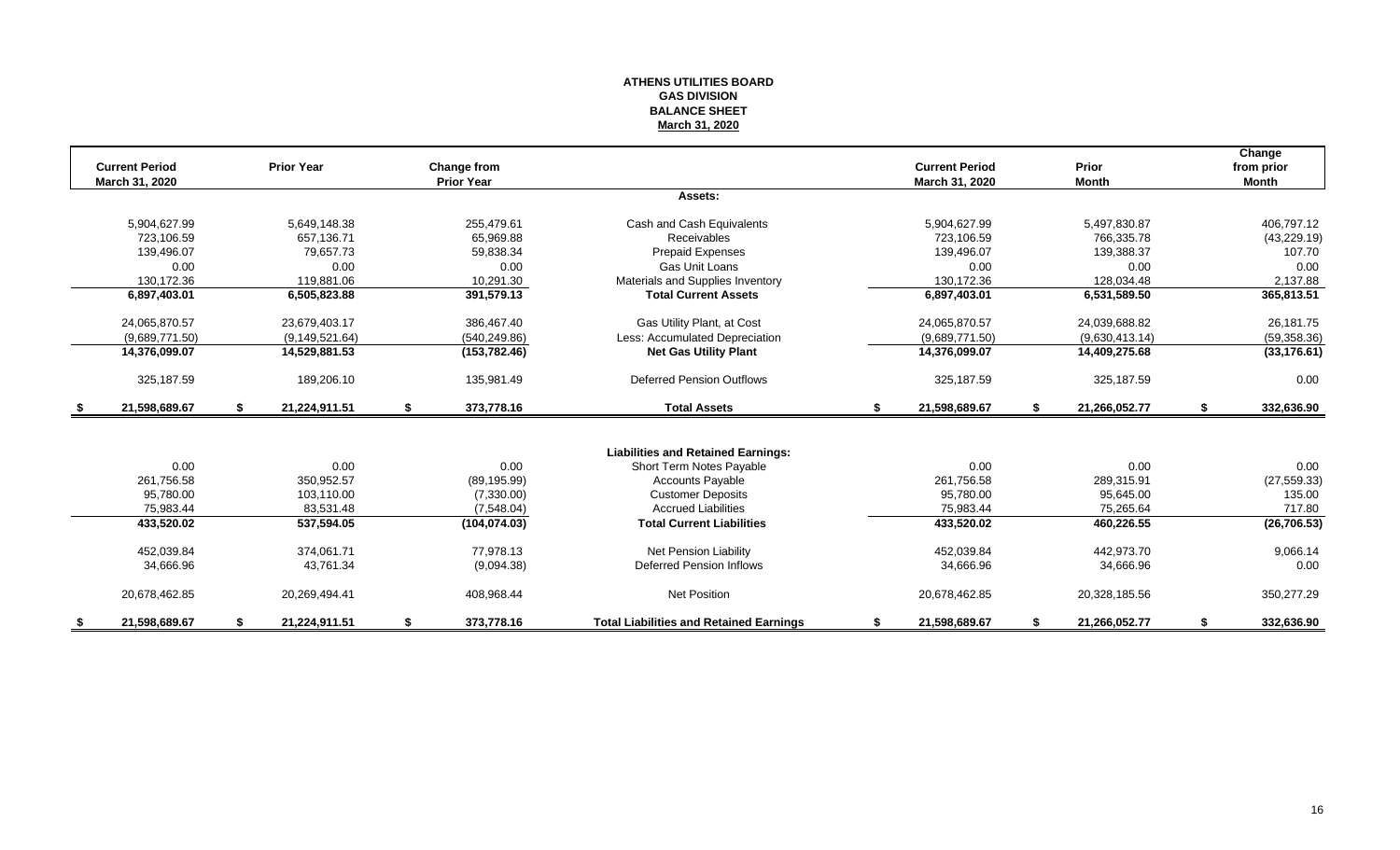#### Athens Utilities Board Profit and Loss Statement - Gas March 31, 2020

| Year-to-Date<br>March 31, 2020 | Year-to-Date<br><b>Prior Year</b> | Variance<br>Favorable<br>(Unfavorable) |                                           | Current<br>Month<br>March 31, 2020 | Current<br>Month<br><b>Prior Year</b> | Variance<br>Favorable<br>(Unfavorable) |
|--------------------------------|-----------------------------------|----------------------------------------|-------------------------------------------|------------------------------------|---------------------------------------|----------------------------------------|
|                                |                                   |                                        | <b>REVENUE:</b>                           |                                    |                                       |                                        |
| 1,876,986.30                   | 2,112,623.96                      | (235, 637.66)                          | Residential                               | 398,710.06                         | 387,132.03                            | 11,578.03                              |
| 1,345,538.36                   | 1,491,828.10                      | (146, 289.74)                          | <b>Small Commercial</b>                   | 236,710.35                         | 247,101.57                            | (10, 391.22)                           |
| 700,679.30                     | 630,344.46                        | 70,334.84                              | Large Commercial                          | 77,300.82                          | 82,564.03                             | (5,263.21)                             |
| 904,609.75                     | 982,724.74                        | (78, 114.99)                           | Interruptible                             | 98,776.20                          | 120,903.19                            | (22, 126.99)                           |
| 8,366.77                       | 10,885.63                         | (2,518.86)                             | <b>CNG</b>                                | 1,424.32                           | 2,227.33                              | (803.01)                               |
| 53,654.26                      | 46,956.35                         | 6,697.91                               | Fees and Other Gas Revenues               | 4,442.67                           | 7,301.74                              | (2,859.07)                             |
| 4,889,834.74                   | 5,275,363.24                      | (385, 528.50)                          | <b>Total Revenue</b>                      | 817,364.42                         | 847,229.89                            | (29, 865.47)                           |
| 2,546,294.00                   | 3,273,622.33                      | 727,328.33                             | Purchased supply                          | 263,042.33                         | 430,429.65                            | 167,387.32                             |
| 2,343,540.74                   | 2,001,740.91                      | 341,799.83                             | <b>Contribution Margin</b>                | 554,322.09                         | 416,800.24                            | 137,521.85                             |
|                                |                                   |                                        | <b>OPERATING EXPENSES:</b>                |                                    |                                       |                                        |
| 308,386.71                     | 303,338.97                        | (5,047.74)                             | <b>Distribution Expense</b>               | 33,318.06                          | 45,160.45                             | 11,842.39                              |
| 301.279.40                     | 248.326.99                        | (52, 952.41)                           | Customer Service and Customer Acct. Exp.  | 27.719.77                          | 32,704.80                             | 4,985.03                               |
| 494,366.15                     | 472,485.63                        | (21,880.52)                            | Administrative and General Expense        | 50,529.27                          | 53,262.04                             | 2,732.77                               |
| 1,104,032.26                   | 1,024,151.59                      | (79,880.67)                            | <b>Total operating expenses</b>           | 111,567.10                         | 131,127.29                            | 19,560.19                              |
|                                |                                   |                                        | <b>Maintenance Expense</b>                |                                    |                                       |                                        |
| 195,542.26                     | 165,903.72                        | (29, 638.54)                           | <b>Distribution Expense</b>               | 21,867.94                          | 19,455.14                             | (2,412.80)                             |
| 11,202.84                      | 8,077.34                          | (3, 125.50)                            | Administrative and General Expense        | 4,764.80                           | 675.36                                | (4,089.44)                             |
| 206,745.10                     | 173,981.06                        | (32,764.04)                            | <b>Total Maintenance Expense</b>          | 26,632.74                          | 20,130.50                             | (6, 502.24)                            |
|                                |                                   |                                        | <b>Other Operating Expenses</b>           |                                    |                                       |                                        |
| 481,190.97                     | 469,559.91                        | (11,631.06)                            | Depreciation                              | 54,125.76                          | 52,979.40                             | (1, 146.36)                            |
| 177,860.41                     | 180,053.51                        | 2,193.10                               | <b>Tax Equivalents</b>                    | 18,945.42                          | 19,981.91                             | 1,036.49                               |
| 659,051.38                     | 649.613.42                        | (9,437.96)                             | <b>Total Other Operating Expenses</b>     | 73,071.18                          | 72,961.31                             | (109.87)                               |
| 4,516,122.74                   | 5,121,368.40                      | 605,245.66                             | <b>Operating and Maintenance Expenses</b> | 474,313.35                         | 654,648.75                            | 180,335.40                             |
| 373,712.00                     | 153,994.84                        | 219.717.16                             | <b>Operating Income</b>                   | 343,051.07                         | 192,581.14                            | 150,469.93                             |
| 46,525.71                      | 41,578.71                         | 4,947.00                               | Other Income                              | 4,324.54                           | 2,585.28                              | 1,739.26                               |
| 420,237.71                     | 195,573.55                        | 224,664.16                             | <b>Total Income</b>                       | 347,375.61                         | 195,166.42                            | 152,209.19                             |
| 25,331.79                      | 10,653.34                         | (14, 678.45)                           | Miscellaneous Income Deductions           | (2,901.68)                         | (2,897.43)                            | 4.25                                   |
| 394,905.92                     | 184,920.21                        | 209,985.71                             | <b>Net Income Before Extraordinary</b>    | 350,277.29                         | 198,063.85                            | 152,213.44                             |
| 0.00                           | 0.00                              | 0.00                                   | Grants, Contributions, Extraordinary      | 0.00                               | 0.00                                  | 0.00                                   |
| 394,905.92                     | 184,920.21                        | 209,985.71                             | <b>Change in Net Assets</b>               | 350,277.29                         | 198,063.85                            | 152,213.44                             |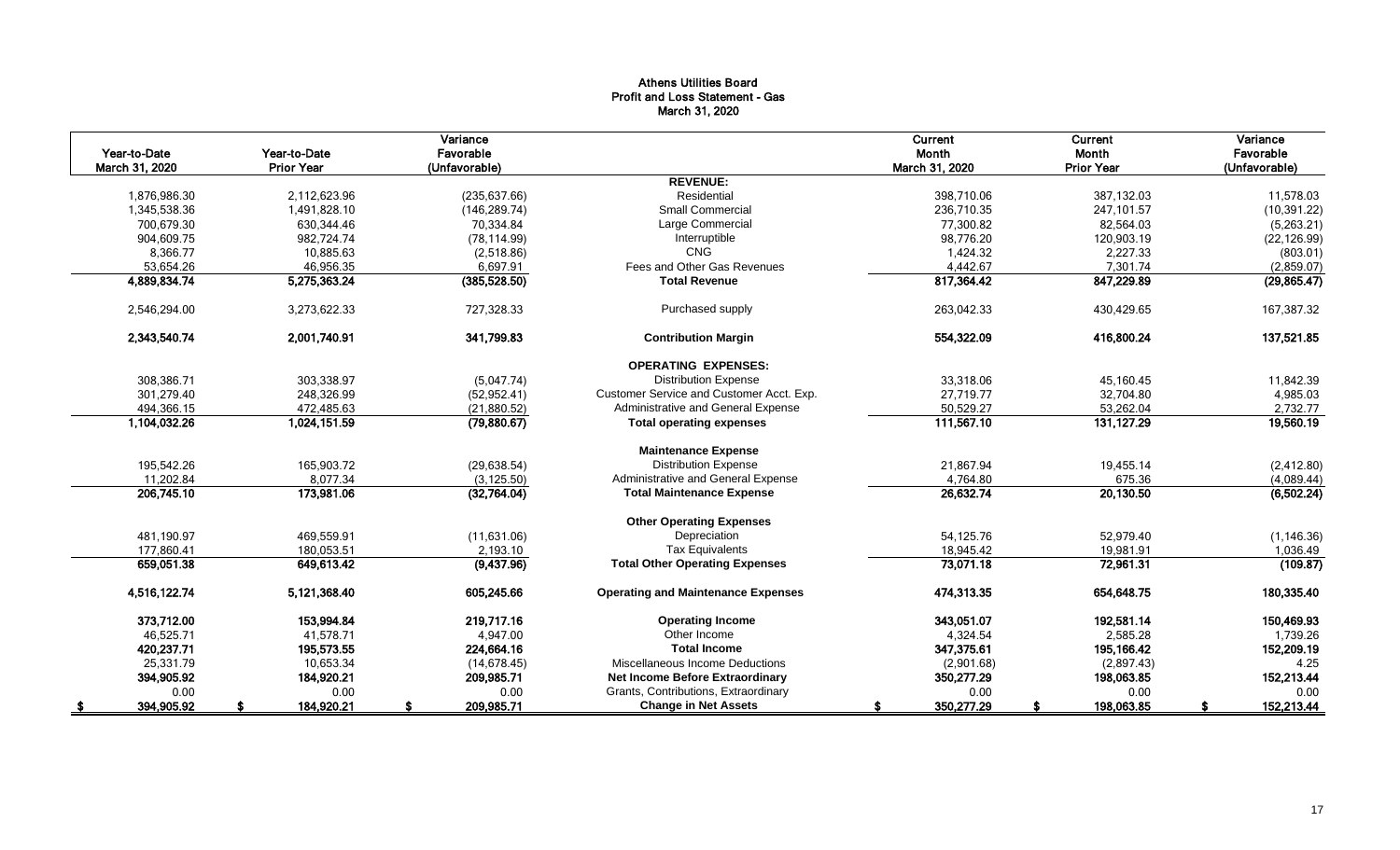#### Athens Utilities Board Budget Comparison - Gas March 31, 2020

| Year-to-Date   | Year-to-Date    | $Y-T-D$          | <b>Description</b>                        | <b>Current Month</b> | <b>Monthly</b>   | <b>Budget</b>   |
|----------------|-----------------|------------------|-------------------------------------------|----------------------|------------------|-----------------|
| March 31, 2020 | <b>Budget</b>   | Variance         |                                           | March 31, 2020       | <b>Budget</b>    | Variance        |
|                |                 |                  | <b>REVENUE:</b>                           |                      |                  |                 |
| 1.876.986.30   | 2,058,337.57    | (181, 351.27)    | Residential                               | 398.710.06           | 464.339.87       | (65, 629.81)    |
| 1,345,538.36   | 1,411,767.97    | (66, 229.61)     | <b>Small Commercial</b>                   | 236,710.35           | 270,244.58       | (33,534.23)     |
| 700.679.30     | 638.129.94      | 62.549.36        | Large Commercial                          | 77,300.82            | 91,557.56        | (14, 256.74)    |
| 904,609.75     | 926,531.94      | (21, 922.19)     | Interruptible                             | 98,776.20            | 114,209.89       | (15, 433.69)    |
| 8,366.77       | 9,750.00        | (1,383.23)       | CNG                                       | 1,424.32             | 1,083.33         | 340.99          |
| 53,654.26      | 52,784.52       | 869.74           | Fees and Other Gas Revenues               | 4,442.67             | 6,977.83         | (2,535.16)      |
| 4,889,834.74   | 5,097,301.93    | (207, 467.19)    | <b>Total Revenue</b>                      | 817,364.42           | 948,413.06       | (131, 048.64)   |
| 2,546,294.00   | 3,186,127.63    | 639,833.63       | Purchased supply                          | 263,042.33           | 416,932.41       | 153,890.08      |
| 2,343,540.74   | 1,911,174.31    | 432,366.43       | <b>Contribution Margin</b>                | 554,322.09           | 531,480.66       | 22,841.43       |
|                |                 |                  | <b>OPERATING EXPENSES:</b>                |                      |                  |                 |
| 308,386.71     | 267,524.43      | (40, 862.28)     | <b>Distribution Expense</b>               | 33,318.06            | 30,373.19        | (2,944.87)      |
| 301.279.40     | 241,828.50      | (59, 450.90)     | Cust. Service and Cust. Acct. Expense     | 27,719.77            | 24,243.61        | (3,476.16)      |
| 494,366.15     | 568,385.59      | 74,019.44        | Administrative and General Expense        | 50,529.27            | 60,764.21        | 10,234.94       |
| 1,104,032.26   | 1,077,738.53    | (26, 293.73)     | <b>Total operating expenses</b>           | 111,567.10           | 115,381.01       | 3,813.91        |
|                |                 |                  | <b>Maintenance Expense</b>                |                      |                  |                 |
| 195,542.26     | 158,730.63      | (36, 811.63)     | <b>Distribution Expense</b>               | 21,867.94            | 14,982.25        | (6,885.69)      |
| 11,202.84      | 9,903.58        | (1,299.26)       | Administrative and General Expense        | 4,764.80             | 1,601.03         | (3, 163.77)     |
| 206,745.10     | 168,634.21      | (38, 110.89)     | <b>Total Maintenance Expense</b>          | 26,632.74            | 16,583.29        | (10,049.45)     |
|                |                 |                  | <b>Other Operating Expenses</b>           |                      |                  |                 |
| 481,190.97     | 441.757.79      | (39, 433.18)     | Depreciation                              | 54,125.76            | 48,844.07        | (5,281.69)      |
| 177,860.41     | 187,845.50      | 9,985.09         | <b>Tax Equivalents</b>                    | 18,945.42            | 20,714.54        | 1,769.12        |
| 659,051.38     | 629,603.29      | (29, 448.09)     | <b>Total Other Operating Expenses</b>     | 73,071.18            | 69,558.61        | (3,512.57)      |
| 4,516,122.74   | 5.062.103.65    | 545.980.91       | <b>Operating and Maintenance Expenses</b> | 474,313.35           | 618,455.31       | 144,141.96      |
| 373.712.00     | 35,198.28       | 338.513.72       | <b>Operating Income</b>                   | 343,051.07           | 329.957.75       | 13,093.32       |
| 46,525.71      | 22,281.47       | 24,244.24        | Other Income                              | 4,324.54             | 416.43           | 3,908.11        |
| 420.237.71     | 57,479.75       | 362,757.96       | <b>Total Income</b>                       | 347,375.61           | 330,374.19       | 17,001.42       |
| 25,331.79      | 9,562.36        | (15,769.43)      | Miscellaneous Income Deductions           | (2,901.68)           | (282.62)         | 2,619.06        |
| 394,905.92     | 47,917.39       | 346,988.53       | <b>Net Before Extraordinary</b>           | 350,277.29           | 330,656.81       | 19,620.48       |
| 0.00           | 0.00            | 0.00             | Grants, Contributions, Extraordinary      | 0.00                 | 0.00             | 0.00            |
| 394,905.92     | 47,917.39<br>\$ | \$<br>346,988.53 | <b>Change in Net Assets</b>               | 350,277.29<br>S      | 330,656.81<br>\$ | 19,620.48<br>\$ |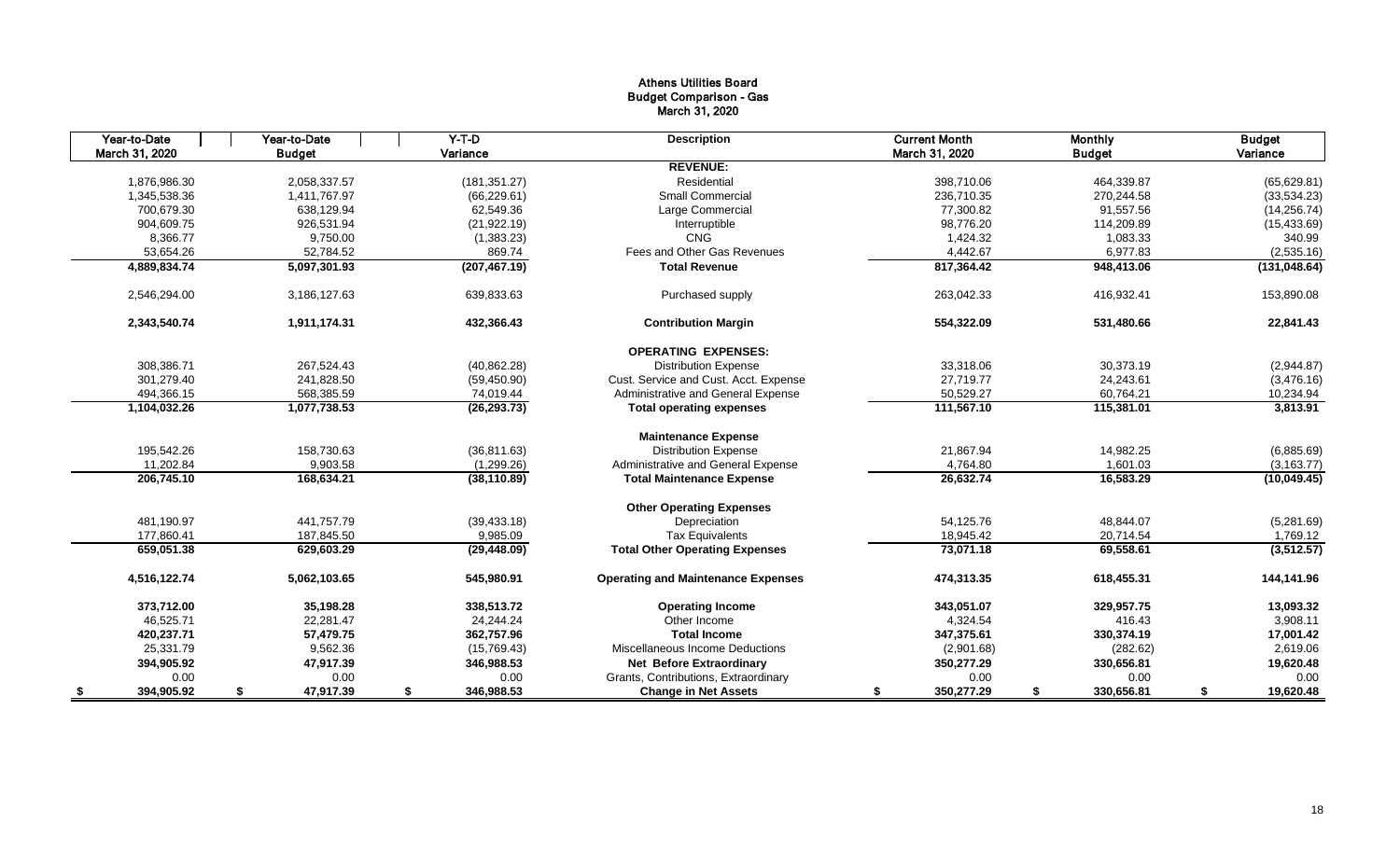#### **Athens Utilities Board Gas Division STATEMENTS OF CASH FLOWS March 31, 2020**

| Year-to-Date<br>March 31, 2020 | Year-to-Date<br><b>Prior Year</b> | Variance            |                                                              | <b>Month to Date</b><br>March 31, 2020 | <b>Month to Date</b><br><b>Prior Year</b> | Variance            |
|--------------------------------|-----------------------------------|---------------------|--------------------------------------------------------------|----------------------------------------|-------------------------------------------|---------------------|
|                                |                                   |                     | <b>CASH FLOWS FROM OPERATING ACTIVITIES:</b>                 |                                        |                                           |                     |
| 394,905.92                     | 184,920.21                        | 209,985.71          | Net Operating Income                                         | 350,277.29                             | 198,063.85                                | 152,213.44          |
|                                |                                   |                     | <b>Adjustments to Reconcile Operating Income</b>             |                                        |                                           |                     |
|                                |                                   |                     | to Net Cash Provided by Operations:                          |                                        |                                           |                     |
| 481,190.97                     | 469,559.91                        | 11,631.06           | Depreciation                                                 | 54,125.76                              | 52,979.40                                 | 1,146.36            |
|                                |                                   |                     | <b>Changes in Assets and Liabilities:</b>                    |                                        |                                           |                     |
| (421, 140.58)                  | (362,039.85)                      | (59, 100.73)        | Receivables                                                  | 43,229.19                              | 270,384.44                                | (227, 155.25)       |
| 0.00                           | 0.00                              | 0.00                | Due from (to) Other Divisions                                | 0.00                                   | 0.00                                      | 0.00                |
| 68,457.65                      | 299,245.14                        | (230, 787.49)       | <b>Prepaid Expenses</b>                                      | (107.70)                               | 84,908.94                                 | (85,016.64)         |
| (9,607.65)                     | 86,470.66                         | (96,078.31)         | <b>Deferred Pension Outflows</b>                             | 0.00                                   | 0.00                                      | 0.00                |
| (10,016.08)                    | 2,665.12                          | (12,681.20)         | <b>Materials and Supplies</b>                                | (2, 137.88)                            | 3,014.37                                  | (5, 152.25)         |
| (57, 538.60)                   | 107,712.30                        | (165, 250.90)       | <b>Accounts Payable</b>                                      | (27, 559.33)                           | 3,209.68                                  | (30,769.01)         |
| (1,775.98)                     | 12,832.59                         | (14,608.57)         | <b>Other Current Liabilities</b>                             | 717.80                                 | (1, 154.69)                               | 1,872.49            |
| (855.00)                       | (15, 285.00)                      | 14,430.00           | <b>Customer Deposits</b>                                     | 135.00                                 | 425.00                                    | (290.00)            |
| (12, 728.55)                   | (21, 275.29)                      | 8,546.74            | <b>Net Pension Liabilities</b>                               | 9,066.14                               | 7,243.93                                  | 1,822.21            |
| 0.00                           | 0.00                              | 0.00                | Deferred Pension Inflows                                     | 0.00                                   | 0.00                                      | 0.00                |
| 41,530.21                      | 44,785.24                         | (3,255.03)          | Retirements and Salvage                                      | 5,232.60                               | 4,777.48                                  | 455.12              |
| 0.00                           | 0.00                              | 0.00                | Gas Unit Loans                                               | 0.00                                   | 0.00                                      | 0.00                |
| 472,422.31                     | 809,591.03                        | (337, 168.72)       | <b>Net Cash from Operating Activities</b>                    | 432,978.87                             | 623,852.40                                | (190, 873.53)       |
|                                |                                   |                     |                                                              |                                        |                                           |                     |
|                                |                                   |                     | <b>CASH FROM CAPITAL AND INVESTING ACTIVITIES:</b>           |                                        |                                           |                     |
| 0.00                           | 0.00                              | 0.00                | Adjust Net Pension Obligation                                | 0.00                                   | 0.00                                      | 0.00                |
| 0.00                           | 0.00                              | 0.00                | Prior Period Adjustment                                      | 0.00                                   | 0.00                                      | 0.00                |
| 0.00                           | 0.00                              | 0.00                | Grants, Contributions & Other Extraordinary Income (Expense) | 0.00                                   | 0.00                                      | 0.00                |
| (471, 460.08)                  | (299, 779.19)                     | (171, 680.89)       | Changes in Gas Utility Plant                                 | (26, 181.75)                           | (49,076.79)                               | 22,895.04           |
| (471, 460.08)                  | (299, 779.19)                     | (171,680.89)        | Net Cash from Capital and Related Investing Activities       | (26, 181.75)                           | (49,076.79)                               | 22,895.04           |
|                                |                                   |                     | <b>Cash from Financing Activities</b>                        |                                        |                                           |                     |
| 0.00                           | 0.00                              | 0.00                | Short Term Notes Payable                                     | 0.00                                   | 0.00                                      | 0.00                |
| 962.23                         | \$<br>509,811.84                  | \$<br>(508, 849.61) | <b>Net Changes in Cash Position</b>                          | 406,797.12<br>\$                       | \$<br>574,775.61                          | \$<br>(167, 978.49) |
|                                |                                   |                     |                                                              |                                        |                                           |                     |
| 5,903,665.76                   | 5,139,336.54                      | 764,329.22          | Cash at Beginning of Period                                  | 5,497,830.87                           | 5,074,372.77                              | 423,458.10          |
| 5,904,627.99                   | 5,649,148.38                      | 255,479.61          | Cash at End of Period                                        | 5,904,627.99                           | 5,649,148.38                              | 255,479.61          |
| 962.23                         | \$<br>509,811.84                  | \$<br>(508, 849.61) | <b>Changes in Cash and Equivalents</b>                       | 406,797.12<br>S.                       | \$<br>574,775.61                          | \$<br>(167, 978.49) |
|                                |                                   |                     |                                                              |                                        |                                           |                     |

**Long-Term Debt** \$0.00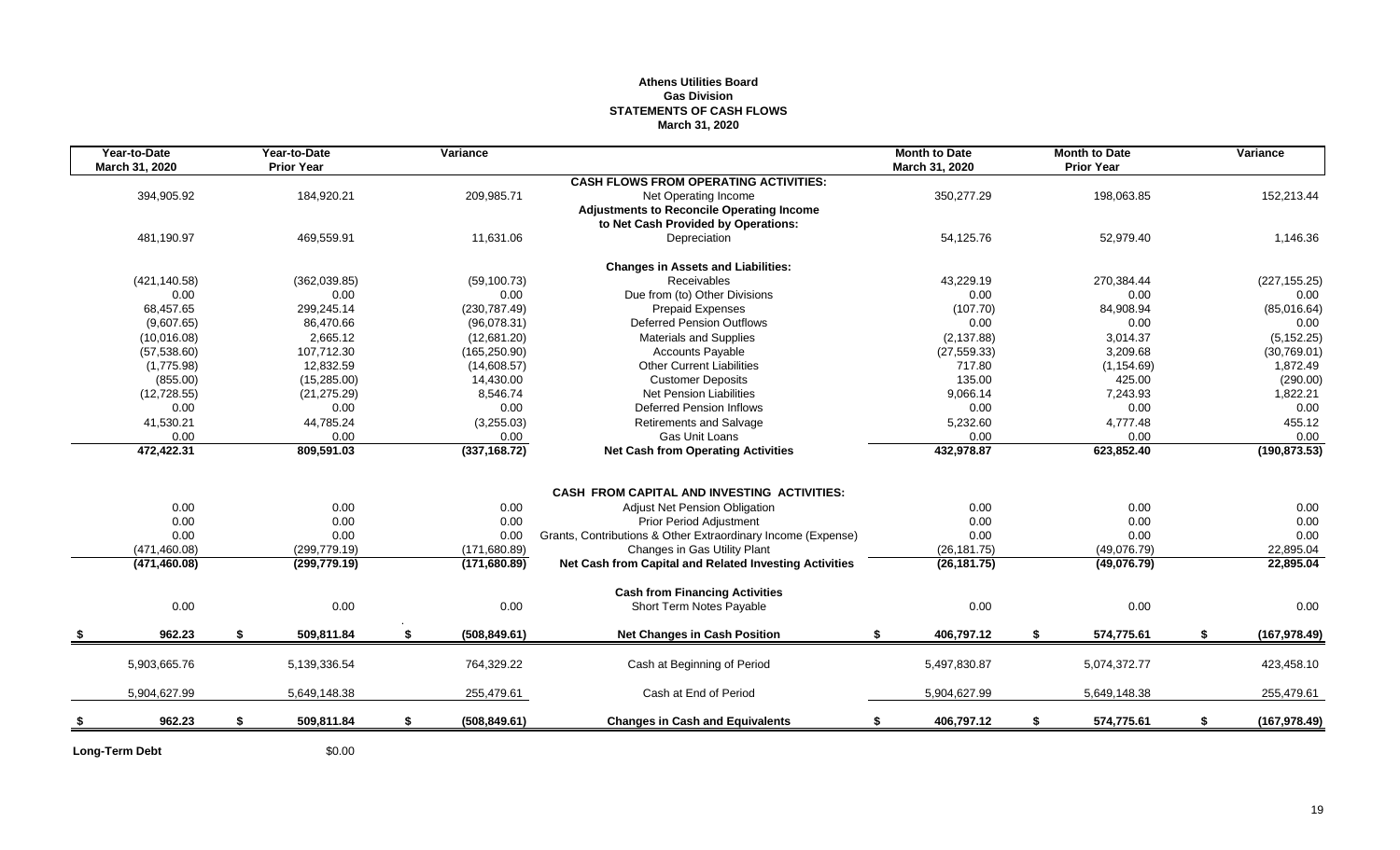#### Athens Utilities Board Statistics Report March 31, 2020

| Gas:                |         |              |          |            |
|---------------------|---------|--------------|----------|------------|
|                     | Current | <b>Prior</b> |          | # Accounts |
| Number of services: | Month   | Year         | Change   | Change     |
| Residential         | 5,502   | 5,449        | 0.97%    | 53         |
| Small Commercial    | 943     | 940          | 0.32%    |            |
| Large Commercial    | 10      | 10           | $0.00\%$ | 0          |
| Interruptible       | 6       |              | 0.00%    |            |
| <b>CNG</b>          |         |              | 0.00%    |            |
| Total Services      | 6,462   | 6,406        | 0.87%    | 56         |

| Sales Volumes:          |           | <b>Current Month</b> |            | Year-to-Date |                   |          |  |  |
|-------------------------|-----------|----------------------|------------|--------------|-------------------|----------|--|--|
| Units Sold              | 3/31/2020 | <b>Prior Year</b>    | Change     | 3/31/2020    | <b>Prior Year</b> | Change   |  |  |
| Residential             | 424,937   | 386,745              | $9.88\%$   | 1,825,787    | 1,960,388         | -6.87%   |  |  |
| <b>Small Commercial</b> | 318,678   | 309,188              | 3.07%      | 1,752,680    | 1,797,441         | $-2.49%$ |  |  |
| Large Commercial        | 116,631   | 115,239              | 1.21%      | 1,056,375    | 878,091           | 20.30%   |  |  |
| Interruptible           | 211,308   | 241,798              | $-12.61\%$ | 1,923,551    | 1,893,891         | 1.57%    |  |  |
| <b>CNG</b>              | 2,373     | 3,184                | $-25.47%$  | 19,182       | 20,201            | $-5.04%$ |  |  |
|                         | 1,073,927 | 1,056,154            | 1.68%      | 6.577.575    | 6,550,012         | 0.42%    |  |  |

ᆜ

| Employment                     |                |                   |                   |
|--------------------------------|----------------|-------------------|-------------------|
|                                | March 31, 2020 | <b>Prior Year</b> | <b>Difference</b> |
| Employee Headcount             | 9.00           | 9.00              | 0.00              |
| <b>IFTE</b>                    | 9.82           | 9.55              | 0.27              |
| $\blacktriangleright$ -T-D FTE | 10.36          | 9.23              | l.13              |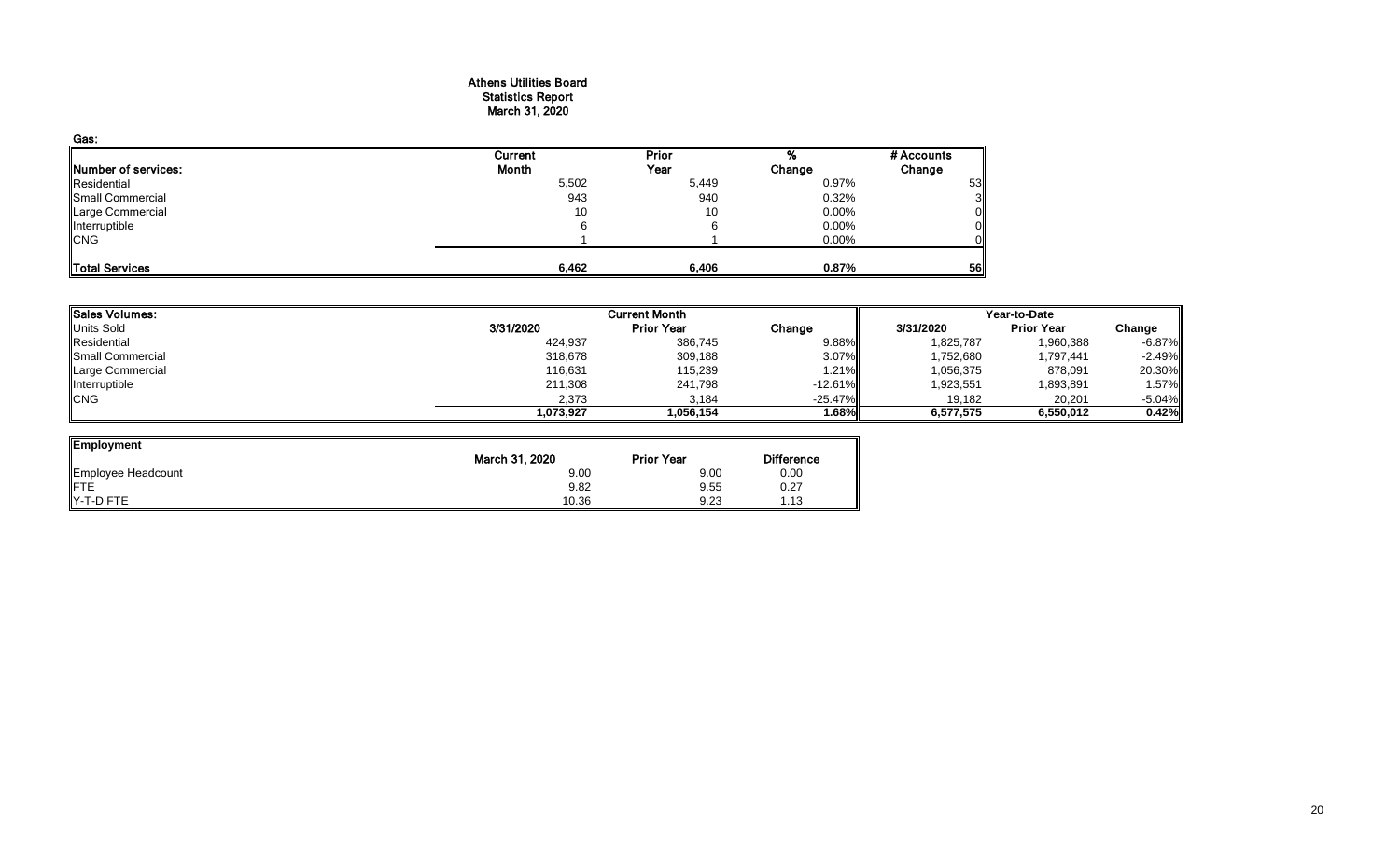#### **Athens Utilities Board Gas Division Capital Budget Month Ending as of March 31, 2020**

|                                               | <b>Budget</b>                           | <b>Actual</b> | Variance to date<br>Favorable<br>(Unfavorable) | <b>Estimated</b><br>% Project<br><b>Completion</b> | <b>Percent Budget</b><br><b>Expended</b> |
|-----------------------------------------------|-----------------------------------------|---------------|------------------------------------------------|----------------------------------------------------|------------------------------------------|
| <b>Planned Capital Improvements:</b>          |                                         |               |                                                |                                                    |                                          |
| Truck 5 (Meter Reader)                        | 40,000                                  |               | 40,000                                         |                                                    |                                          |
| Truck 30 (2010) if not purchased FY 2019      | 40,000                                  |               | 40,000                                         |                                                    |                                          |
| Truck 22 (2013) w/utility bed - service truck | 50,000                                  | 46,498        | 3,502                                          | 100%                                               | 93.00%                                   |
| Truck 34(2014) locating tk                    | 40,000                                  | 21,473        | 18,527                                         | 100%                                               | 53.68%                                   |
| Upgrading Cathodic Protection Field -         | 15,000                                  |               | 15,000                                         |                                                    |                                          |
| <b>Replace Mechanical Correctors</b>          | 10,000                                  | 5,609         | 4,391                                          |                                                    | 56.09%                                   |
| <b>Replace Pressue Charts</b>                 | 6,500                                   |               | 6,500                                          |                                                    |                                          |
| Replace Leak Machines                         | 10,000                                  |               | 10,000                                         |                                                    |                                          |
| 25% of 5 Year Leak Survey                     | 30,000                                  |               | 30,000                                         |                                                    |                                          |
| Rock Hammer for Komatsu (Trac Hoe)            | 15,000                                  | 14,500        | 500                                            | 100%                                               | 96.67%                                   |
| Mini-Max 3/4" HeatFusion Machine              | 4,000                                   |               | 4,000                                          |                                                    |                                          |
| Replace Locating Equipment - Digital          | 5,000                                   |               | 5,000                                          |                                                    |                                          |
| <b>Tilt Trailer</b>                           | 10,500                                  | 10,000        | 500                                            | 100%                                               | 95.24%                                   |
| Quick Coupler for Komatsu (Trac Hoe)          | 1,796                                   |               | 1,796                                          |                                                    | Continuous                               |
| Replace Odorant System - Athens / Riceville   | 25,000                                  |               | 25,000                                         |                                                    | Continuous                               |
| <b>SAN Server</b>                             | 11,400                                  | 15,247        | (3, 847)                                       |                                                    | 133.74% Continuous                       |
| System Improvement                            | 60,000                                  |               | 60,000                                         |                                                    | Continuous                               |
| Main                                          | 100,000                                 | 41,607        | 58,393                                         |                                                    | 41.61% Continuous                        |
| Services                                      | 130,000                                 | 209,890       | (79, 890)                                      |                                                    | 161.45% Continuous                       |
| <b>CNG Conversions</b>                        | 70,000                                  | 36,108        | 33,892                                         |                                                    | 51.58% Continuous                        |
| IT Core (Servers, mainframe, etc.)            | 20,000                                  | 1,258         | 18,742                                         |                                                    | 6.29% Continuous                         |
| <b>Total Planned Capital Improvements:</b>    | \$<br>694,196<br>- \$                   | $402,190$ \$  | 292,006                                        |                                                    |                                          |
| <b>Other Assets:</b>                          |                                         |               |                                                |                                                    |                                          |
| <b>Meter Testing</b>                          |                                         | 5,374         | (5, 374)                                       |                                                    |                                          |
| Cashier Area Rennovation (FY 2019 Budget)     | 50,000                                  | 49,313        | 687                                            |                                                    |                                          |
| Replace Truck 53 (FY 2019 Budget)             | 50,000                                  | 42,998        | 7,002                                          |                                                    |                                          |
| Other                                         |                                         | 8,030         | (8,030)                                        |                                                    |                                          |
| <b>Total Other Assets:</b>                    | $\blacksquare$                          | $105,714$ \$  | (5, 714)                                       |                                                    |                                          |
| Totals:                                       | 694,196                                 | $507,905$ \$  | 286,291                                        |                                                    |                                          |
|                                               | Percentage of Budget Spent Year-to-date |               | 73.16%                                         | <b>Fiscal Year</b>                                 | 75.00%                                   |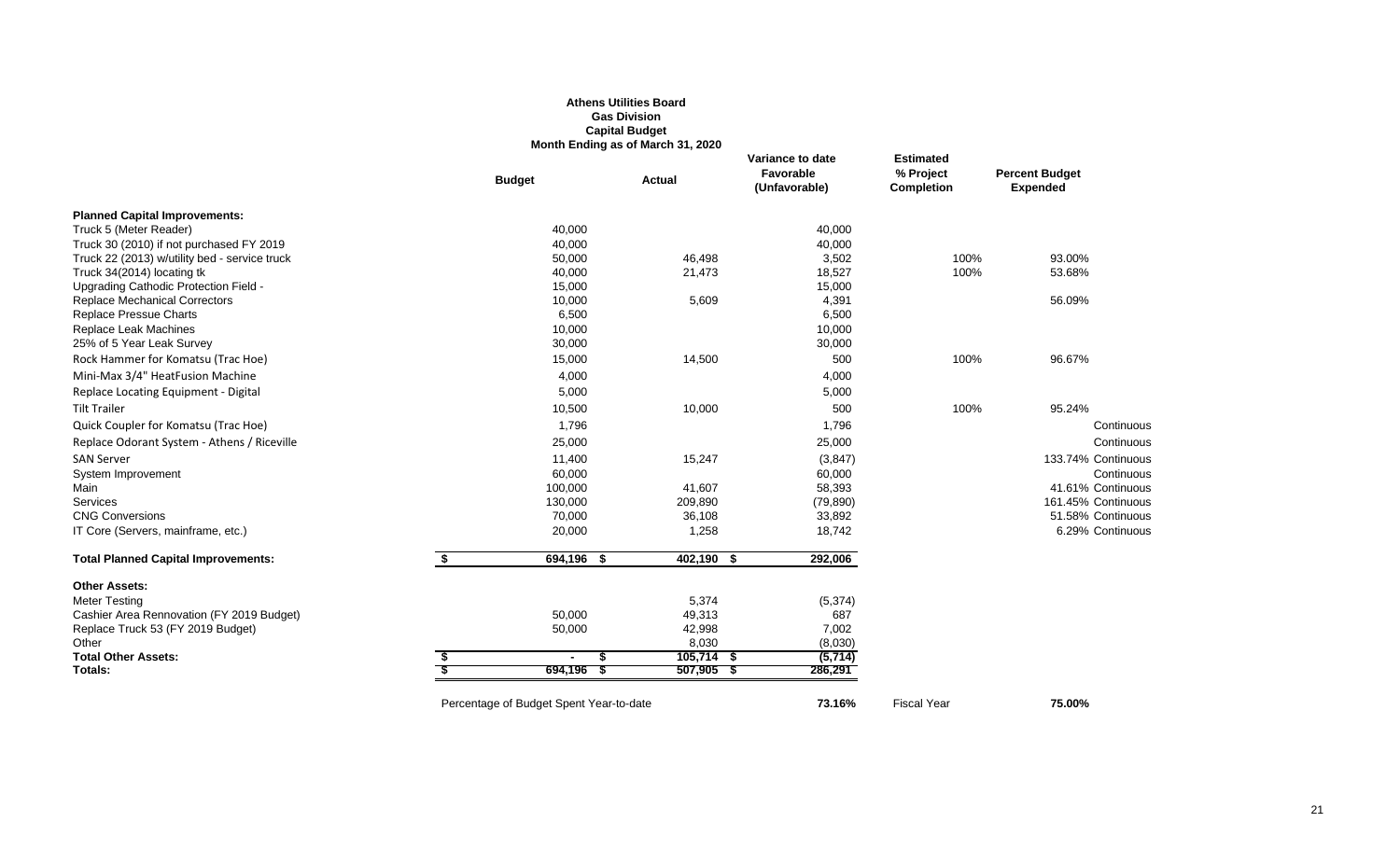#### **ATHENS UTILITIES BOARD WASTEWATER DIVISION BALANCE SHEET March 31, 2020**

|      |                                         |                     |                                  |                                            |    | <b>Current Period</b> | Prior               | Change                     |
|------|-----------------------------------------|---------------------|----------------------------------|--------------------------------------------|----|-----------------------|---------------------|----------------------------|
|      | <b>Current Period</b><br>March 31, 2020 | <b>Prior Year</b>   | Change from<br><b>Prior Year</b> |                                            |    | March 31, 2020        | <b>Month</b>        | from prior<br><b>Month</b> |
|      |                                         |                     |                                  | Assets:                                    |    |                       |                     |                            |
|      | 4.812.479.98                            | 4,923,807.71        | (111, 327.73)                    | Cash and Cash Equivalents                  |    | 4.812.479.98          | 4.621.156.38        | 191,323.60                 |
|      | 483,868.49                              | 483,751.31          | 117.18                           | Receivables                                |    | 483,868.49            | 493,644.52          | (9,776.03)                 |
|      | 0.00                                    | 0.00                | 0.00                             | Short Term Balances Due from Other Div.    |    | 0.00                  | 0.00                | 0.00                       |
|      | 54,432.96                               | 67,792.50           | (13, 359.54)                     | Prepaid Expenses                           |    | 54,432.96             | 69,638.42           | (15, 205.46)               |
|      | 311,725.80                              | 280,424.50          | 31,301.30                        | Materials and Supplies Inventory           |    | 311,725.80            | 312,486.95          | (761.15)                   |
|      | 5,662,507.23                            | 5,755,776.02        | (93, 268.79)                     | <b>Total Current Assets</b>                |    | 5,662,507.23          | 5,496,926.27        | 165,580.96                 |
|      | 0.00                                    | 0.00                | 0.00                             | Bond and Interest Sinking Fund and Reserve |    | 0.00                  | 0.00                | 0.00                       |
|      | 0.00                                    | 0.00                | 0.00                             | Reserve and Other                          |    | 0.00                  | 0.00                | 0.00                       |
|      | 0.00                                    | 0.00                | 0.00                             | <b>Total Restricted Assets</b>             |    | 0.00                  | 0.00                | 0.00                       |
|      | 0.00                                    | 299.999.31          | (299, 999.31)                    | Debt Issue Costs, Net of Amortization      |    | 0.00                  | 0.00                | 0.00                       |
|      | 510,520.69                              | 0.00                | 510,520.69                       | <b>Deferred Pension Outflows</b>           |    | 510,520.69            | 510,520.69          | 0.00                       |
|      | 56,484,147.40                           | 55,146,647.33       | 1,337,500.07                     | Sewer Utility Plant, at Cost               |    | 56,484,147.40         | 56,422,319.85       | 61,827.55                  |
|      | (21, 226, 497.61)                       | (20,060,142.40)     | (1, 166, 355.21)                 | Less: Accumulated Depreciation             |    | (21, 226, 497.61)     | (21,066,977.71)     | (159, 519.90)              |
|      | 35,257,649.79                           | 35,086,504.93       | 171,144.86                       | <b>Net Sewer Utility Plant</b>             |    | 35,257,649.79         | 35,355,342.14       | (97,692.35)                |
|      | 35,768,170.48                           | 35,386,504.24       | 381,666.24                       | <b>Total Long Term Assets</b>              |    | 35,768,170.48         | 35,865,862.83       | (97, 692.35)               |
| - \$ | 41,430,677.71                           | \$<br>41,142,280.26 | \$<br>288,397.45                 | <b>Total Assets</b>                        | \$ | 41,430,677.71         | \$<br>41,362,789.10 | \$<br>67,888.61            |
|      |                                         |                     |                                  | <b>Liabilities and Retained Earnings:</b>  |    |                       |                     |                            |
|      | 60.463.19                               | 80.847.11           | (20, 383.92)                     | <b>Accounts Payable</b>                    |    | 60.463.19             | 56.440.73           | 4,022.46                   |
|      | 59,300.00                               | 61,605.00           | (2,305.00)                       | <b>Customer Deposits</b>                   |    | 59,300.00             | 59,315.00           | (15.00)                    |
|      | 166,707.65                              | 152,175.22          | 14,532.43                        | <b>Other Current Liabilities</b>           |    | 166,707.65            | 163,979.03          | 2,728.62                   |
|      | 286,470.84                              | 294,627.33          | (8, 156.49)                      | <b>Total Current Liabilities</b>           |    | 286,470.84            | 279,734.76          | 6,736.08                   |
|      | 0.00                                    | 0.00                | 0.00                             | <b>Bonds Payable</b>                       |    | 0.00                  | 0.00                | 0.00                       |
|      | 1,764,566.49                            | 1,899,678.35        | (135, 111.86)                    | Notes Payable - State of Tennessee         |    | 1,764,566.49          | 1,775,949.43        | (11, 382.94)               |
|      | 13,590,578.39                           | 14,637,095.89       | (1,046,517.50)                   | Notes Payable - Other                      |    | 13,590,578.39         | 13,590,578.39       | 0.00                       |
|      | 696,338.19                              | 579,388.02          | 116,950.17                       | Net Pension Liability                      |    | 696,338.19            | 682,417.08          | 13,921.11                  |
|      | 53,070.27                               | 66,900.29           | (13,830.02)                      | <b>Deferred Pension Inflows</b>            |    | 53,070.27             | 53,070.27           | 0.00                       |
|      | 16,104,553.34                           | 17,183,062.55       | (1,078,509.21)                   | <b>Total Long Term Liabilities</b>         |    | 16,104,553.34         | 16,102,015.17       | 2,538.17                   |
|      | 25,039,653.53                           | 23,664,590.38       | 1,375,063.15                     | <b>Net Position</b>                        |    | 25,039,653.53         | 24,981,039.17       | 58,614.36                  |
| - 5  | 41,430,677.71                           | \$<br>41,142,280.26 | \$<br>288,397.45                 | <b>Total Liabilities and Net Assets</b>    | s. | 41,430,677.71         | \$<br>41,362,789.10 | \$<br>67,888.61            |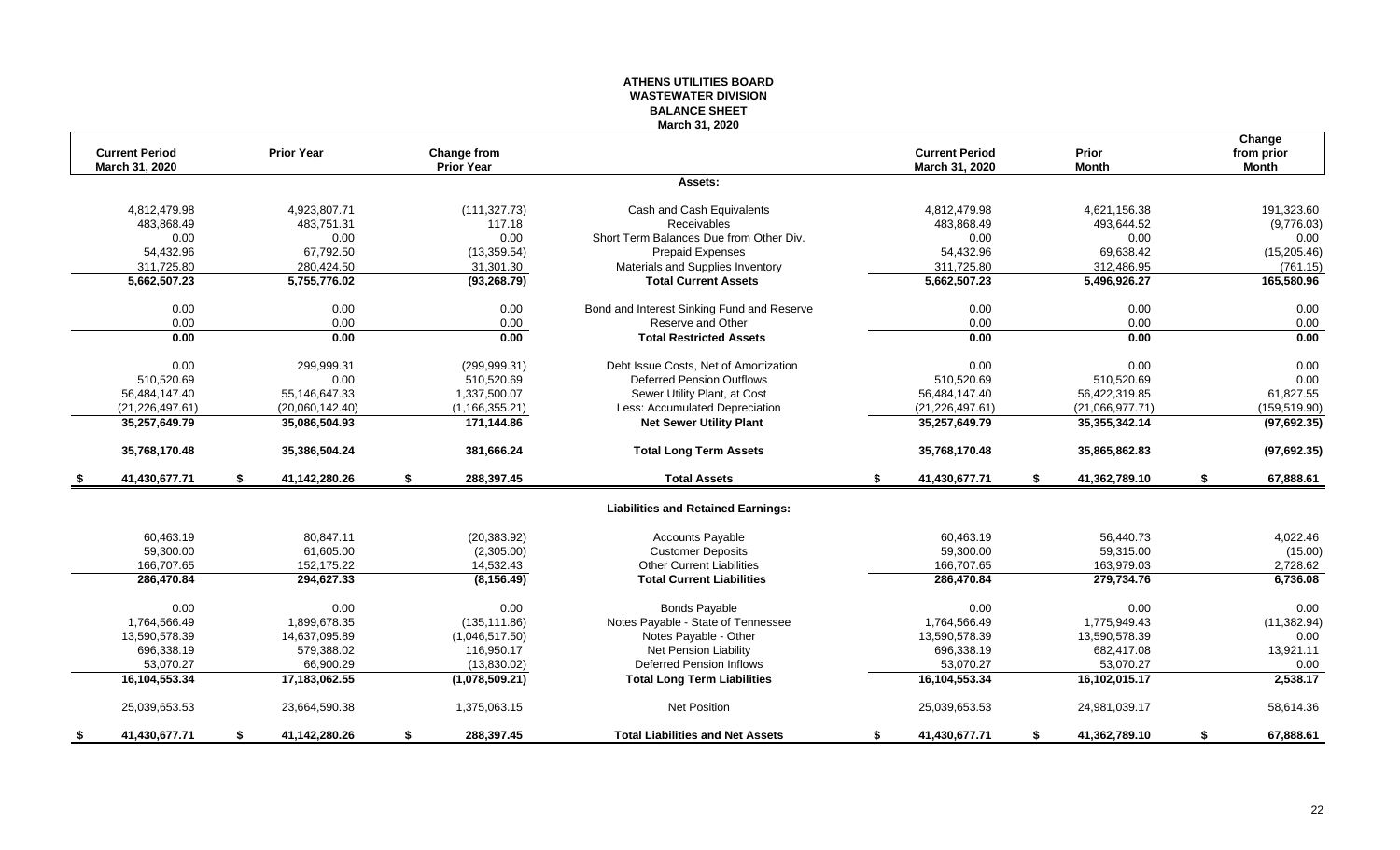#### Athens Utilities Board Profit and Loss Statement - Wastewater March 31, 2020

| Year-to-Date<br>March 31, 2020 | Year-to-Date<br><b>Prior Year</b> | Variance<br>Favorable<br>(Unfavorable) |                                            | Current<br>Month<br>March 31, 2020 | Current<br>Month<br><b>Prior Year</b> | Variance<br>Favorable<br>(Unfavorable) |
|--------------------------------|-----------------------------------|----------------------------------------|--------------------------------------------|------------------------------------|---------------------------------------|----------------------------------------|
|                                |                                   |                                        | <b>REVENUE:</b>                            |                                    |                                       |                                        |
| 1,575,761.54                   | 1,531,265.77                      | 44,495.77                              | Residential                                | 169,060.19                         | 165,010.75                            | 4,049.44                               |
| 1,385,069.75                   | 1,339,231.27                      | 45,838.48                              | <b>Small Commercial</b>                    | 148,851.03                         | 146,768.90                            | 2,082.13                               |
| 2,002,642.46                   | 1,814,397.24                      | 188,245.22                             | Large Commercial                           | 206,808.71                         | 208,880.96                            | (2,072.25)                             |
| 132,276.38                     | 143,619.36                        | (11, 342.98)                           | Other                                      | 24,711.45                          | 21,931.25                             | 2,780.20                               |
| 5,095,750.13                   | 4,828,513.64                      | 267,236.49                             | <b>Total Revenue</b>                       | 549,431.38                         | 542,591.86                            | 6,839.52                               |
|                                |                                   |                                        | <b>OPERATING AND MAINTENANCE EXPENSES:</b> |                                    |                                       |                                        |
| 1,040,122.07                   | 1,099,627.05                      | 59,504.98                              | Sewer Treatment Plant Expense              | 118,582.41                         | 141.133.96                            | 22,551.55                              |
| 67,918.04                      | 78,463.06                         | 10,545.02                              | <b>Pumping Station Expense</b>             | 10,969.03                          | 12,427.21                             | 1,458.18                               |
| 251.959.72                     | 222,860.48                        | (29,099.24)                            | <b>General Expense</b>                     | 28.331.29                          | 28.287.53                             | (43.76)                                |
| 403,535.14                     | 107.053.03                        | (296, 482.11)                          | Cust. Service and Cust. Acct. Expense      | 11,809.56                          | 13,960.42                             | 2,150.86                               |
| 725,502.53                     | 672,605.87                        | (52,896.66)                            | Administrative and General Expense         | 102,287.94                         | 79,849.09                             | (22, 438.85)                           |
| 2,489,037.50                   | 2,180,609.49                      | (308, 428.01)                          | <b>Total Operating Expenses</b>            | 271,980.23                         | 275,658.21                            | 3,677.98                               |
|                                |                                   |                                        | <b>Maintenance Expense</b>                 |                                    |                                       |                                        |
| 127,816.01                     | 127,071.81                        | (744.20)                               | Sewer Treatment Plant Expense              | 13,596.96                          | 16,690.93                             | 3,093.97                               |
| 61,342.94                      | 66,872.51                         | 5,529.57                               | <b>Pumping Station Expense</b>             | 6,757.32                           | 7,092.09                              | 334.77                                 |
| 305,389.76                     | 260,460.22                        | (44, 929.54)                           | <b>General Expense</b>                     | 29,430.62                          | 39,851.31                             | 10,420.69                              |
| 5,191.15                       | 6,027.34                          | 836.19                                 | Administrative and General Expense         | 1,519.99                           | 274.31                                | (1,245.68)                             |
| 499,739.86                     | 460,431.88                        | (39, 307.98)                           | <b>Total Maintenance Expense</b>           | 51,304.89                          | 63,908.64                             | 12,603.75                              |
|                                |                                   |                                        | <b>Other Operating Expenses</b>            |                                    |                                       |                                        |
| 1,209,170.96                   | 1,174,693.86                      | (34, 477.10)                           | Depreciation                               | 151,927.01                         | 132,100.12                            | (19, 826.89)                           |
| 1,209,170.96                   | 1,174,693.86                      | (34, 477.10)                           | <b>Total Other Operating Expenses</b>      | 151,927.01                         | 132,100.12                            | (19, 826.89)                           |
| 4,197,948.32                   | 3,815,735.23                      | (382, 213.09)                          | <b>Operating and Maintenance Expenses</b>  | 475,212.13                         | 471,666.97                            | (3,545.16)                             |
| 897,801.81                     | 1,012,778.41                      | (114, 976.60)                          | <b>Operating Income</b>                    | 74,219.25                          | 70,924.89                             | 3,294.36                               |
| 42,403.77                      | 13,746.17                         | 28,657.60                              | Other Income                               | 4,183.90                           | 1,611.93                              | 2,571.97                               |
| 940,205.58                     | 1,026,524.58                      | (86,319.00)                            | <b>Total Income</b>                        | 78,403.15                          | 72,536.82                             | 5,866.33                               |
| 7,653.63                       | 7,726.74                          | 73.11                                  | Other Expense                              | (2,930.50)                         | (2,919.30)                            | 11.20                                  |
| 932,551.95                     | 1,018,797.84                      | (86, 245.89)                           | Net Income Before Debt Expense             | 81,333.65                          | 75,456.12                             | 5,877.53                               |
|                                |                                   |                                        | <b>DEBT RELATED EXPENSES:</b>              |                                    |                                       |                                        |
| 0.00                           | 0.00                              | 0.00                                   | Amortization of Debt Discount              | 0.00                               | 0.00                                  | 0.00                                   |
| 0.00                           | 0.00                              | 0.00                                   | <b>Bond Interest</b>                       | 0.00                               | 0.00                                  | 0.00                                   |
| 184,994.04                     | 220,375.66                        | 35,381.62                              | <b>Other Debt Interest</b>                 | 22,719.29                          | 24,745.29                             | 2,026.00                               |
| 184,994.04                     | 220,375.66                        | 35,381.62                              | <b>Total debt related expenses</b>         | 22,719.29                          | 24,745.29                             | 2,026.00                               |
| 747,557.91                     | 798,422.18                        | (50, 864.27)                           | <b>Net Before Extraordinary</b>            | 58,614.36                          | 50,710.83                             | 7,903.53                               |
| 234,707.60                     | 380.933.09                        | (146, 225.49)                          | Grants, Contributions, Extraordinary       | 0.00                               | 71,503.01                             | (71,503.01)                            |
| 982,265.51                     | 1,179,355.27                      | (197,089.76)                           | <b>Change in Net Assets</b>                | 58,614.36                          | 122,213.84                            | (63, 599.48)                           |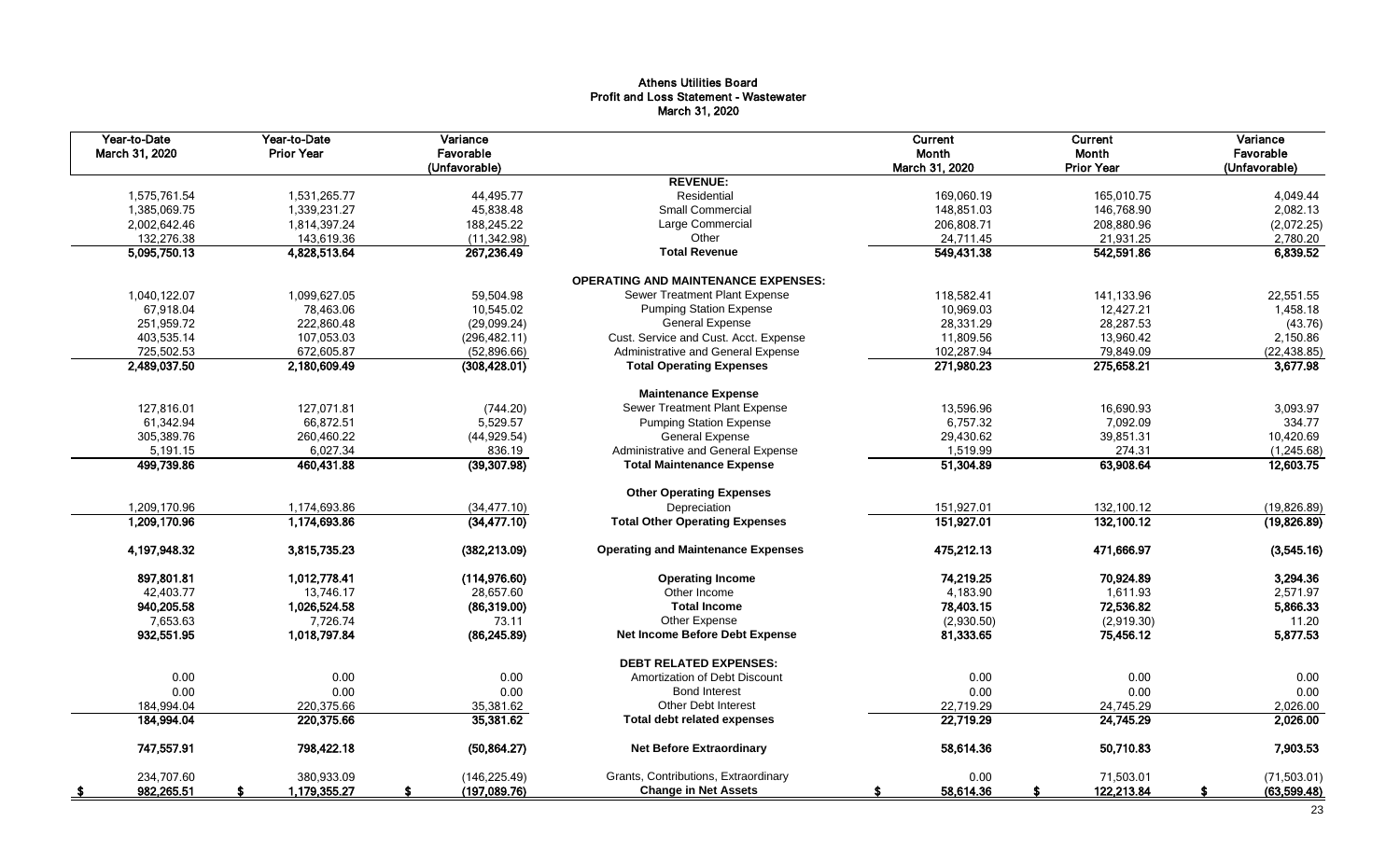#### Athens Utilities Board Budget Comparison - Wastewater March 31, 2020

| Year-to-Date<br>March 31, 2020 | Year-to-Date<br><b>Budget</b> | $Y-T-D$<br>Variance | <b>Description</b>                          | <b>Current Month</b><br>March 31, 2020 | <b>Monthly</b><br><b>Budget</b> | <b>Budget</b><br>Variance |
|--------------------------------|-------------------------------|---------------------|---------------------------------------------|----------------------------------------|---------------------------------|---------------------------|
|                                |                               |                     |                                             |                                        |                                 |                           |
|                                |                               |                     | <b>REVENUE:</b>                             |                                        |                                 |                           |
| 1,575,761.54                   | 1,565,167.20                  | 10,594.34           | Residential                                 | 169,060.19                             | 172,234.90                      | (3, 174.71)               |
| 1,385,069.75                   | 1,275,967.06                  | 109,102.69          | Small Commercial                            | 148,851.03                             | 138,920.83                      | 9,930.20                  |
| 2,002,642.46                   | 1,347,149.97                  | 655,492.49          | Large Commercial                            | 206,808.71                             | 135,802.27                      | 71,006.44                 |
| 132,276.38                     | 127,448.99                    | 4,827.39            | Other                                       | 24,711.45                              | 11,238.01                       | 13,473.44                 |
| 5,095,750.13                   | 4,315,733.22                  | 780,016.91          | <b>Total Revenue</b>                        | 549,431.38                             | 458,196.01                      | 91,235.37                 |
|                                |                               |                     | <b>OPERATING AND MAINTENANCE EXPENSES:</b>  |                                        |                                 |                           |
| 1,040,122.07                   | 973,664.31                    | (66, 457.76)        | Sewer Treatment Plant Expense               | 118,582.41                             | 108,714.24                      | (9,868.17)                |
| 67,918.04                      | 64,322.13                     | (3,595.91)          | <b>Pumping Station Expense</b>              | 10,969.03                              | 7,183.22                        | (3,785.81)                |
| 251,959.72                     | 245,121.00                    | (6,838.72)          | <b>General Expense</b>                      | 28,331.29                              | 35,118.18                       | 6,786.89                  |
| 403,535.14                     | 111,452.41                    | (292, 082.73)       | Customer Service and Customer Acct. Expense | 11,809.56                              | 10,902.25                       | (907.31)                  |
| 725,502.53                     | 724,414.28                    | (1,088.25)          | Administrative and General Expense          | 102,287.94                             | 83,198.91                       | (19,089.03)               |
| 2,489,037.50                   | 2,118,974.14                  | (370,063.36)        | <b>Total Operating Expenses</b>             | 271,980.23                             | 245,116.79                      | (26, 863.44)              |
|                                |                               |                     | <b>Maintenance Expense</b>                  |                                        |                                 |                           |
| 127.816.01                     | 128,870.24                    | 1.054.23            | Sewer Treatment Plant Expense               | 13,596.96                              | 14,068.56                       | 471.60                    |
| 61,342.94                      | 61,983.73                     | 640.79              | <b>Pumping Station Expense</b>              | 6,757.32                               | 8,459.97                        | 1,702.65                  |
| 305,389.76                     | 199,143.25                    | (106, 246.51)       | <b>General Expense</b>                      | 29,430.62                              | 29,190.18                       | (240.44)                  |
| 5,191.15                       | 4,099.96                      | (1,091.19)          | Administrative and General Expense          | 1,519.99                               | 535.94                          | (984.05)                  |
| 499,739.86                     | 394,097.18                    | (105, 642.68)       | <b>Total Maintenance Expense</b>            | 51,304.89                              | 52,254.66                       | 949.77                    |
|                                |                               |                     | <b>Other Operating Expenses</b>             |                                        |                                 |                           |
|                                |                               |                     |                                             |                                        |                                 |                           |
| 1,209,170.96                   | 1,105,390.64                  | (103,780.32)        | Depreciation                                | 151,927.01                             | 123,445.29                      | (28, 481.72)              |
| 1,209,170.96                   | 1,105,390.64                  | (103,780.32)        | <b>Total Other Operating Expenses</b>       | 151,927.01                             | 123,445.29                      | (28, 481.72)              |
| 4,197,948.32                   | 3,618,461.96                  | (579, 486.36)       | <b>Operating and Maintenance Expenses</b>   | 475,212.13                             | 420,816.74                      | (54, 395.39)              |
| 897,801.81                     | 697,271.26                    | 200,530.55          | <b>Operating Income</b>                     | 74,219.25                              | 37,379.28                       | 36,839.97                 |
| 42,403.77                      | 13,721.03                     | 28,682.74           | Other Income                                | 4,183.90                               | 1,318.43                        | 2,865.47                  |
| 940,205.58                     | 710,992.29                    | 229,213.29          | <b>Total Income</b>                         | 78,403.15                              | 38,697.70                       | 39,705.45                 |
| 7,653.63                       | 4,857.64                      | (2,795.99)          | Other Expense                               | (2,930.50)                             | (766.67)                        | 2,163.83                  |
| 932,551.95                     | 706,134.65                    | 226,417.30          | Net Income Before Debt Expense              | 81,333.65                              | 39,464.37                       | 41,869.28                 |
|                                |                               |                     | <b>DEBT RELATED EXPENSES:</b>               |                                        |                                 |                           |
| 0.00                           | 0.00                          | 0.00                | Amortization of Debt Discount               | 0.00                                   | 0.00                            | 0.00                      |
| 0.00                           | 0.00                          | 0.00                | <b>Bond Interest</b>                        | 0.00                                   | 0.00                            | 0.00                      |
| 184,994.04                     | 182,109.81                    | (2,884.23)          | <b>Other Debt Interest</b>                  | 22,719.29                              | 20,222.38                       | (2,496.91)                |
| 184,994.04                     | 182,109.81                    | (2,884.23)          | <b>Total debt related expenses</b>          | 22,719.29                              | 20,222.38                       | (2,496.91)                |
| 747,557.91                     | 524,024.84                    | 223,533.07          | <b>Net Before Extraordinary</b>             | 58,614.36                              | 19,241.99                       | 39,372.37                 |
| 234,707.60                     | 337,500.00                    | (102, 792.40)       | Grants, Contributions, Extraordinary        | 0.00                                   | 37,500.00                       | (37,500.00)               |
| 982,265.51<br>- \$             | 861,524.84<br>\$              | 120,740.67<br>\$    | <b>Change in Net Assets</b>                 | 58,614.36<br>S.                        | \$<br>56,741.99                 | 1,872.37<br>\$            |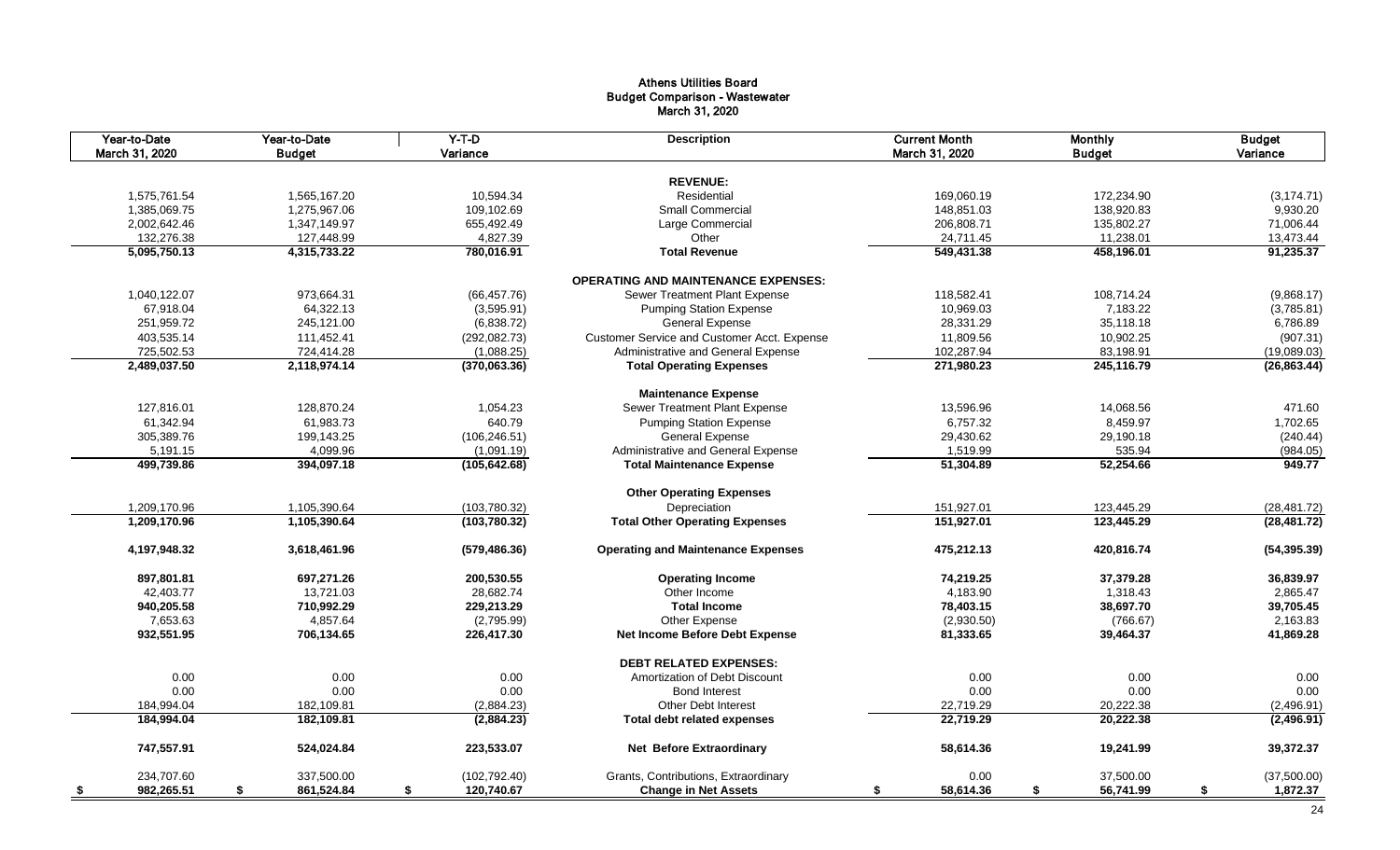#### **Athens Utilities Board Wastewater Division STATEMENTS OF CASH FLOWS March 31, 2020**

| Year-to-Date<br>March 31, 2020 |    | Year-to-Date<br><b>Prior Year</b> |    | Variance      |                                                                 | <b>Month to Date</b><br>March 31, 2020 |     | <b>Month to Date</b><br><b>Prior Year</b> |    | Variance      |
|--------------------------------|----|-----------------------------------|----|---------------|-----------------------------------------------------------------|----------------------------------------|-----|-------------------------------------------|----|---------------|
|                                |    |                                   |    |               | <b>CASH FLOWS FROM OPERATING ACTIVITIES:</b>                    |                                        |     |                                           |    |               |
| 747,557.91                     |    | 798,422.18                        |    | (50, 864.27)  | Net Operating Income                                            | 58,614.36                              |     | 50,710.83                                 |    | 7,903.53      |
|                                |    |                                   |    |               | <b>Adjustments to Reconcile Operating Income</b>                |                                        |     |                                           |    |               |
|                                |    |                                   |    |               | to Net Cash Provided by Operations:                             |                                        |     |                                           |    |               |
| 1.209.170.96                   |    | 1.174.693.86                      |    | 34,477.10     | Depreciation                                                    | 151.927.01                             |     | 132.100.12                                |    | 19.826.89     |
|                                |    |                                   |    |               | <b>Changes in Assets and Liabilities:</b>                       |                                        |     |                                           |    |               |
| 47,003.68                      |    | (52,036.49)                       |    | 99,040.17     | <b>Accounts Receivable</b>                                      | 9,776.03                               |     | 129,998.06                                |    | (120, 222.03) |
| 0.00                           |    | 0.00                              |    | 0.00          | Due from (to) Other Divisions                                   | 0.00                                   |     | 0.00                                      |    | 0.00          |
| 0.00                           |    | 0.00                              |    | 0.00          | Short Term Notes to Other Divisions                             | 0.00                                   |     | 0.00                                      |    | 0.00          |
| (43,089.83)                    |    | 114,757.27                        |    | (157, 847.10) | <b>Prepaid Expenses</b>                                         | 15,205.46                              |     | (6, 112.96)                               |    | 21,318.42     |
| (26, 106.98)                   |    | 132.776.17                        |    | (158, 883.15) | <b>Deferred Pension Outflows</b>                                | 0.00                                   |     | 0.00                                      |    | 0.00          |
| (46, 241.00)                   |    | (35, 466.30)                      |    | (10,774.70)   | <b>Materials and Supplies</b>                                   | 761.15                                 |     | 10,813.11                                 |    | (10,051.96)   |
| (168,066.64)                   |    | 10,352.56                         |    | (178, 419.20) | <b>Accounts Payable</b>                                         | 4,022.46                               |     | (13,058.99)                               |    | 17,081.45     |
| (2,414.46)                     |    | (6, 145.93)                       |    | 3,731.47      | <b>Accrued Liabilities</b>                                      | 2,728.62                               |     | (5.44)                                    |    | 2,734.06      |
| (84, 409.39)                   |    | 21,903.13                         |    | (106, 312.52) | Retirements and Salvage                                         | 7,592.89                               |     | 6,134.19                                  |    | 1,458.70      |
| (2,900.00)                     |    | (1,745.00)                        |    | (1, 155.00)   | <b>Customer Deposits</b>                                        | (15.00)                                |     | 150.00                                    |    | (165.00)      |
| (17, 316.21)                   |    | (27, 654.10)                      |    | 10,337.89     | <b>Net Pension Liability</b>                                    | 13,921.11                              |     | 11,680.23                                 |    | 2,240.88      |
| 0.00                           |    | 0.00                              |    | 0.00          | Deferred Pension Inflows                                        | 0.00                                   |     | 0.00                                      |    | 0.00          |
| 1,613,188.04                   |    | 2,129,857.35                      |    | (516, 669.31) | <b>Total Cash from Operating Activities</b>                     | 264,534.09                             |     | 322,409.15                                |    | (57, 875.06)  |
|                                |    |                                   |    |               |                                                                 |                                        |     |                                           |    |               |
|                                |    |                                   |    |               | <b>CASH FLOWS FROM NONCAPITAL FINANCING ACTIVITIES:</b>         |                                        |     |                                           |    |               |
| 0.00                           |    | 0.00                              |    | 0.00          | Changes in Bonds payable                                        | 0.00                                   |     | 0.00                                      |    | 0.00          |
| (101, 635.73)                  |    | (99, 237.76)                      |    | (2,397.97)    | Changes in Notes Payable                                        | (11, 382.94)                           |     | (11, 136.42)                              |    | (246.52)      |
| (101, 635.73)                  |    | (99, 237.76)                      |    | (2,397.97)    | <b>Total Cash from Noncapital Financing Activities</b>          | (11, 382.94)                           |     | (11, 136.42)                              |    | (246.52)      |
|                                |    |                                   |    |               | <b>CASH FROM INVESTING ACTIVITIES:</b>                          |                                        |     |                                           |    |               |
| 0.00                           |    | 0.00                              |    | 0.00          | <b>Prior Period Adjustment</b>                                  | 0.00                                   |     | 0.00                                      |    | 0.00          |
| 234.707.60                     |    | 380.933.09                        |    | (146, 225.49) | <b>Grants Contributions &amp; Other Extraordinary</b>           | 0.00                                   |     | 71,503.01                                 |    | (71, 503.01)  |
| 0.00                           |    | 0.00                              |    | 0.00          | <b>Adjust Net Pension Obligation</b>                            | 0.00                                   |     | 0.00                                      |    | 0.00          |
| (1,383,804.51)                 |    | (1,415,072.69)                    |    | 31,268.18     | Changes in Sewer Utility Plant                                  | (61, 827.55)                           |     | (169, 318.45)                             |    | 107,490.90    |
| (1, 149, 096.91)               |    | (1,034,139.60)                    |    | (114, 957.31) | <b>Total Cash from Capital and Related Investing Activities</b> | (61, 827.55)                           |     | (97, 815.44)                              |    | 35,987.89     |
| 362.455.40                     |    | 996,479.99                        | \$ | (634, 024.59) | <b>Net Changes in Cash Position</b>                             | 191,323.60                             | - 1 | 213,457.29                                | \$ | (22, 133.69)  |
|                                |    |                                   |    |               |                                                                 |                                        |     |                                           |    |               |
| 4,450,024.58                   |    | 3,927,327.72                      |    | 522,696.86    | Cash at Beginning of Period                                     | 4,621,156.38                           |     | 4,710,350.42                              |    | (89, 194.04)  |
| 4,812,479.98                   |    | 4,923,807.71                      |    | (111, 327.73) | Cash at End of Period                                           | 4,812,479.98                           |     | 4,923,807.71                              |    | (111, 327.73) |
| 362,455.40                     | S. | 996,479.99                        | S. | (634, 024.59) | <b>Changes in Cash and Equivalents</b>                          | \$<br>191,323.60                       | S.  | 213,457.29                                | S. | (22, 133.69)  |
|                                |    |                                   |    |               |                                                                 |                                        |     |                                           |    |               |

**Long-Term Debt** \$15,355,144.88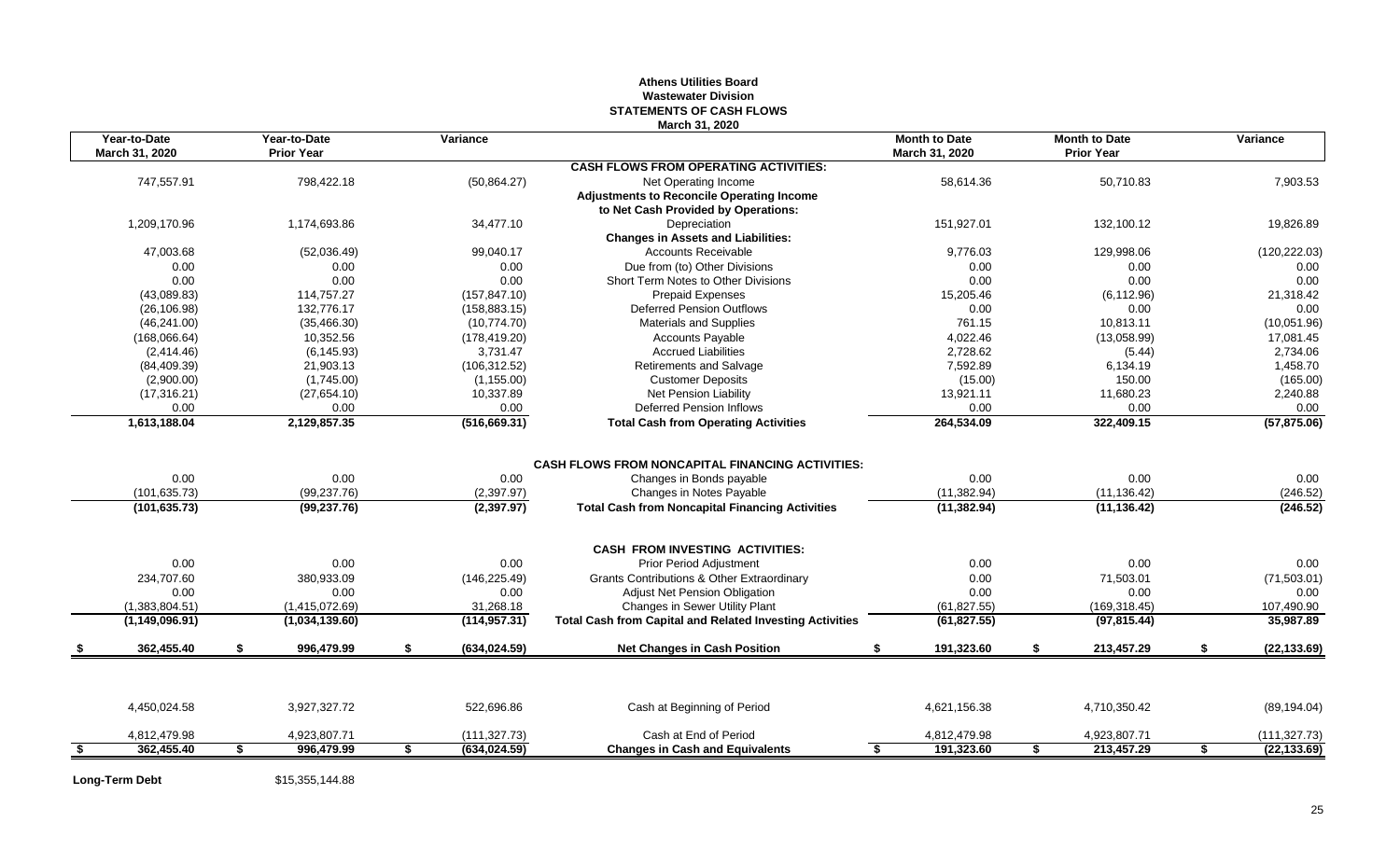#### Athens Utilities Board Statistics Report March 31, 2020

| Wastewater:                |         |       |          |            |
|----------------------------|---------|-------|----------|------------|
|                            | Current | Prior |          | # Accounts |
| Number of services:        | Month   | Year  | Change   | Change     |
| Residential - Inside City  | 4,375   | 4,322 | 1.23%    | 53         |
| Residential - Outside City | 60      | 55    | 9.09%    | 51         |
| Commercial - Inside City   | 932     | 929   | 0.32%    | 3          |
| Commercial - Outside City  |         |       | $0.00\%$ |            |
| <b>Total Services</b>      | 5,371   | 5,310 | 1.15%    | 61I        |

| <b>Sales Volumes:</b>      |           | Current Month     | Year-to-Date |           |                   |           |
|----------------------------|-----------|-------------------|--------------|-----------|-------------------|-----------|
| Gallonsx100                | 3/31/2020 | <b>Prior Year</b> | Change       | 3/31/2020 | <b>Prior Year</b> | Change    |
| Residential - Inside City  | 142,988   | 137,455           | 4.03%        | 1,379,662 | 1,373,930         | 0.42%     |
| Residential - Outside City | 1,737     | 2,199             | -21.01%I     | 21,197    | 20,575            | 3.02%     |
| Commercial - Inside City   | 210,057   | 205,758           | 2.09%        | 1,948,293 | 1,867,168         | 4.34%     |
| Commercial - Outside City  | 10.313    | 10,099            | 2.12%        | 97.471    | 100,069           | $-2.60\%$ |
|                            | 365,095   | 355.511           | 2.70%        | 3.446.623 | 3,361,742         | 2.52%     |

 $\overline{\phantom{0}}$ 

| Employment         |                |                   |                   |
|--------------------|----------------|-------------------|-------------------|
|                    | March 31, 2020 | <b>Prior Year</b> | <b>Difference</b> |
| Employee Headcount | 18.00          | 19.00             | $-1.00$           |
|                    | 18.92          | 19.14             | $-0.22$           |
| IY-T-D FTE         | 19.99          | 19.94             | 0.05              |

| Total Company Employment |                |                   |                   |
|--------------------------|----------------|-------------------|-------------------|
|                          | March 31, 2020 | <b>Prior Year</b> | <b>Difference</b> |
| Company Total Headcount: | 100.00         | 98.00             | 2.00              |
| Company Total FTE        | 104.56         | 101.42            | 3.14              |
| Company Y-T-D FTE        | 107.00         | 103.11            | 3.89              |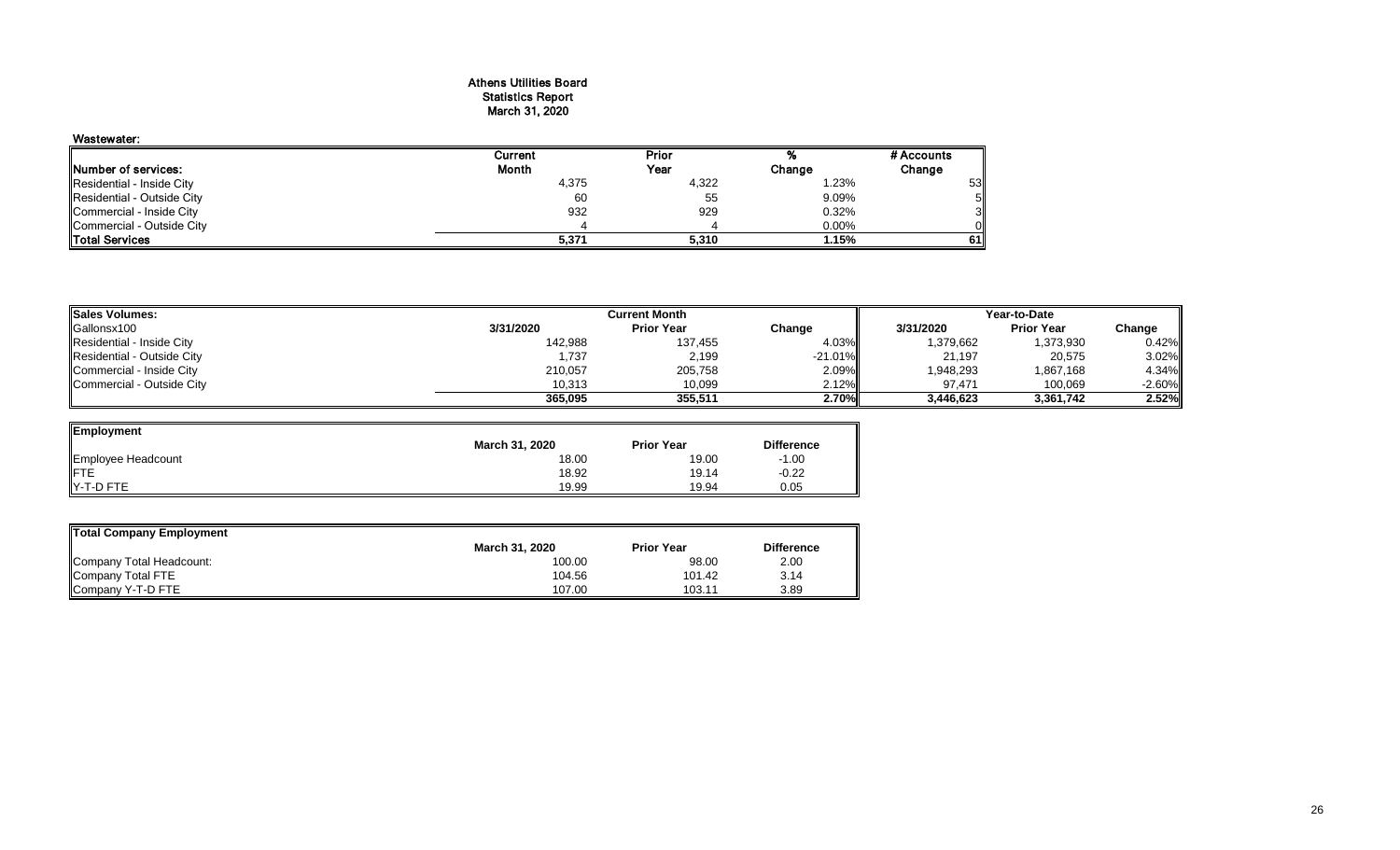#### **Athens Utilities Board Wastewater Division Capital Budget Month Ending as of March 31, 2020**

|                                                                        |                                         | MONTH ENGING AS OF MATCH 31, 2020 |                                                       |                                             |                                          |
|------------------------------------------------------------------------|-----------------------------------------|-----------------------------------|-------------------------------------------------------|---------------------------------------------|------------------------------------------|
|                                                                        | <b>Budget</b>                           | <b>Actual</b>                     | <b>Variance to Date</b><br>Favorable<br>(Unfavorable) | <b>Estimated</b><br>% Project<br>Completion | <b>Percent Budget</b><br><b>Expended</b> |
| <b>Planned Capital Improvements:</b>                                   |                                         |                                   |                                                       |                                             |                                          |
| Replace Truck #67 (1994 Chevy Dump Truck)                              | 80,000                                  | 87,520                            | (7, 520)                                              | 100%                                        | 109.40%                                  |
| Replace Trencher (2004)                                                | 18,000                                  | 17,850                            | 150                                                   | 100%                                        | 99.17%                                   |
| <b>Trailer for Mini Excavator</b>                                      | 8,000                                   | 6,690                             | 1,310                                                 | 100%                                        | 83.63%                                   |
| Denso Pump Station - ARC (\$450,000 grant)<br>*remaining 90% from FY19 | 880,000                                 | 692,871                           | 187,129                                               | 98%                                         | 78.74%                                   |
| Madison Avenue Gravity Sewer Replacement                               | 750,000                                 | 1,054                             | 748,946                                               |                                             | 0.14%                                    |
| Oost WWTP UV Bulbs                                                     | 45,000                                  |                                   | 45,000                                                |                                             |                                          |
| NMC WWTP UV Bulbs                                                      | 15,000                                  |                                   | 15,000                                                |                                             |                                          |
| <b>NMC Oxidation Ditch Mixer</b>                                       | 175,000                                 | 101,315                           | 73,685                                                | 65%                                         | 57.89%                                   |
| Flow Monitors for Collection System(6 units)                           | 30,000                                  | 1,951                             | 28,049                                                |                                             | 6.50%                                    |
| Sterling Road P.S. spare rotator assy.                                 | 17,000                                  | 15,818                            | 1,182                                                 | 100%                                        | 93.05%                                   |
| TDOT Highway 30 Project                                                | 30,000                                  | 4,712                             | 25,288                                                | 50%                                         | 15.71%                                   |
| <b>SAN Server</b>                                                      | 9,600                                   | 12,839                            | (3,239)                                               |                                             | 133.74%                                  |
| Oostanaula WWTP Refurbishment                                          | 100,000                                 | 58,978                            | 41,022                                                |                                             | 58.98% Continuous                        |
| NMC WWTP Refurbishment                                                 | 100,000                                 | 60,409                            | 39,591                                                |                                             | 60.41% Continuous                        |
| Admin and Operators Buildings Maint. - Oost.                           | 30,000                                  |                                   | 30,000                                                |                                             | Continuous                               |
| Laboratory Equipment                                                   | 15,000                                  | 3,613                             | 11,387                                                |                                             | 24.09% Continuous                        |
| <b>Lift Station Rehabilitation</b>                                     | 25,000                                  | 29,312                            | (4, 312)                                              |                                             | 117.25% Continuous                       |
| <b>Field and Safety Equipment</b>                                      | 15,000                                  | 7,115                             | 7,885                                                 |                                             | 47.44% Continuous                        |
| <b>Collection System Rehab</b>                                         | 500,000                                 | 218,609                           | 281,391                                               |                                             | 43.72% Continuous                        |
| <b>Material Donations</b>                                              | 5,000                                   | 1,502                             | 3,498                                                 |                                             | 30.04% Continuous                        |
| Technology (SCADA, Computers)                                          | 30,000                                  | 6,772                             | 23,228                                                |                                             | 22.57% Continuous                        |
| Services                                                               | 100,000                                 | 84,307                            | 15,693                                                |                                             | 84.31% Continuous                        |
| Extensions                                                             | 25,000                                  | 6,658                             | 18,342                                                |                                             | 26.63% Continuous                        |
| <b>Grinder Pump Core Replacements</b>                                  | 25,000                                  | 12.064                            | 12,936                                                |                                             | 48.26% Continuous                        |
| <b>Rehabilitation of Services</b>                                      | 75,000                                  | 38,762                            | 36,238                                                |                                             | 51.68% Continuous                        |
| IT Core (Servers, mainframe, etc.)                                     | 20,000                                  |                                   | 20,000                                                |                                             | Continuous                               |
| <b>Total Planned Capital Improvements:</b>                             | \$<br>3,122,600<br>-\$                  | $1,470,721$ \$                    | 1,651,879                                             |                                             |                                          |
| <b>Other Assets:</b>                                                   |                                         |                                   |                                                       |                                             |                                          |
| NMC Sludge Pit Mixer (FY2019 Budget)                                   | 30,000                                  | 29,300                            | 700                                                   |                                             |                                          |
| Tellico Hills CDBG (FY 2019 Budget)                                    | 804,245                                 | 815,356                           | (11, 111)                                             |                                             |                                          |
| Other                                                                  |                                         | $\Omega$                          | $\sim$                                                |                                             |                                          |
| <b>Total Other Assets</b>                                              | \$<br>834,245 \$                        | 844,656<br>-5                     | (10, 411)                                             |                                             |                                          |
| Totals:                                                                | \$<br>3,956,845 \$                      | 2,315,377 \$                      | 1,641,468                                             |                                             |                                          |
|                                                                        | Percentage of Budget Spent Year-to-date |                                   | 58.52%                                                | <b>Fiscal Year</b>                          | 75.00%                                   |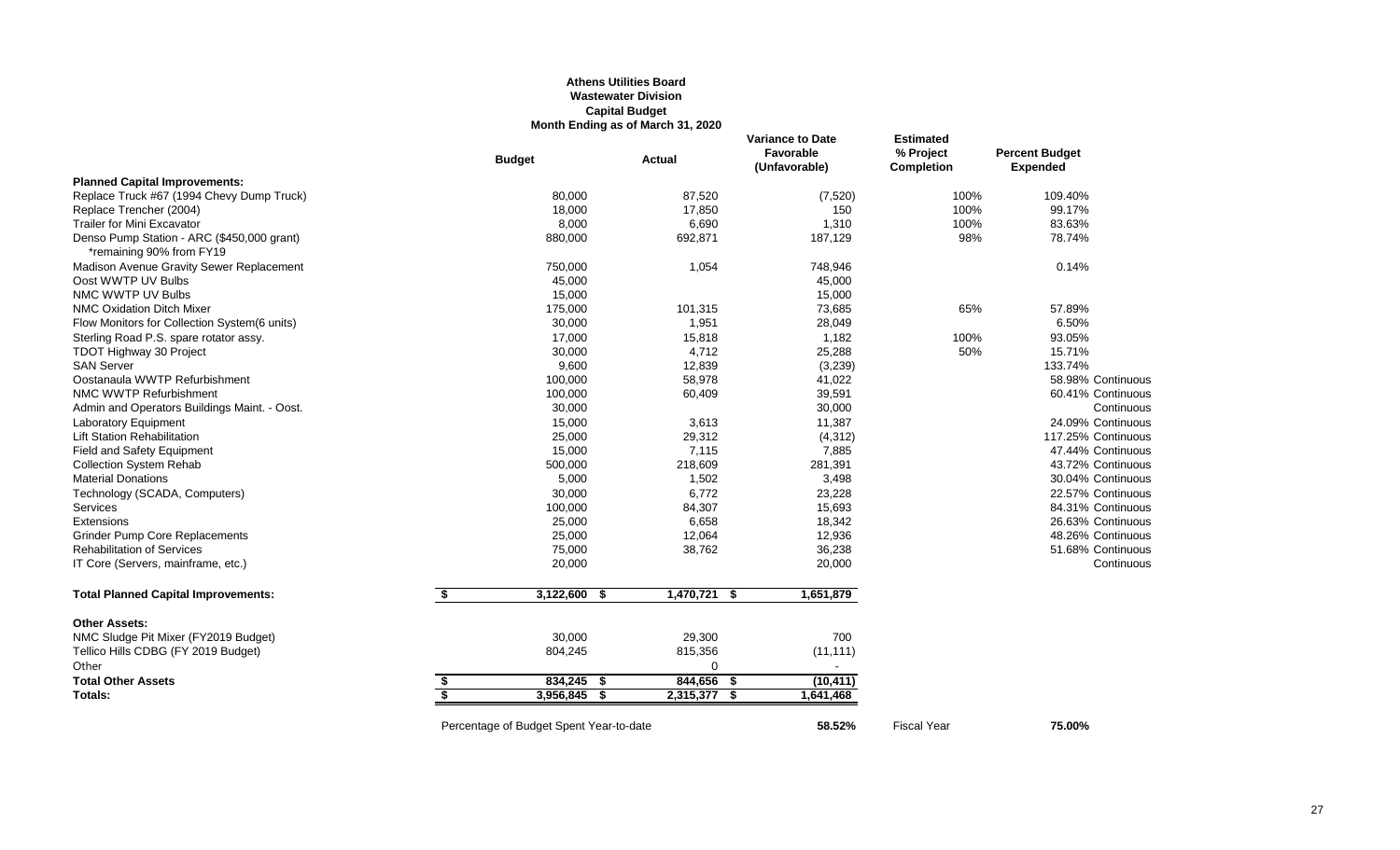|                                         |      |                                   |    |                                         | <b>FIBER</b><br><b>BALANCE SHEET</b><br>March 31, 2020 |                                                  |    |                |                               |
|-----------------------------------------|------|-----------------------------------|----|-----------------------------------------|--------------------------------------------------------|--------------------------------------------------|----|----------------|-------------------------------|
| <b>Current Period</b><br>March 31, 2020 |      | Year-to-Date<br><b>Prior Year</b> |    | <b>Change from</b><br><b>Prior Year</b> |                                                        | <b>Current Period</b><br><b>January 31, 2016</b> |    | Prior<br>Month | Change<br>from prior<br>Month |
|                                         |      |                                   |    |                                         | <b>Assets</b>                                          |                                                  |    |                |                               |
| 106,771.06                              |      | 84,362.53                         |    | 22,408.53                               | Services                                               | 106,771.06                                       |    | 103,752.13     | 3,018.93                      |
| 37,621.22                               |      | 30,142.03                         |    | 7,479.19                                | <b>Accumulated Depreciation</b>                        | 37,621.22                                        |    | 36,973.81      | 647.41                        |
| 69,149.84                               |      | 54,220.50                         |    | 14,929.34                               | <b>Total Fixed Assets</b>                              | 69,149.84                                        |    | 66,778.32      | 2,371.52                      |
|                                         |      |                                   |    |                                         | <b>Current Assets</b>                                  |                                                  |    |                |                               |
| 171,626.68                              |      | 123,403.26                        |    | 48,223.42                               | Cash                                                   | 171,626.68                                       |    | 162,448.44     | 9,178.24                      |
| 85.00                                   |      | 2,764.00                          |    | (2,679.00)                              | <b>Accounts Receivable</b>                             | 85.00                                            |    | 6,463.00       | (6,378.00)                    |
| 171,711.68                              |      | 126, 167. 26                      |    | 45,544.42                               | <b>Total Current Assets</b>                            | 171,711.68                                       |    | 168,911.44     | 2,800.24                      |
| 240,861.52                              | - \$ | 180,387.76                        | S  | 60,473.76                               | <b>Total Assets</b>                                    | 240,861.52                                       |    | 235,689.76     | 5,171.76                      |
| $\sim$                                  |      | $\blacksquare$                    |    | $\blacksquare$                          | <b>Liabilities</b><br>Payable to Other Divisions       |                                                  |    |                |                               |
|                                         |      |                                   |    |                                         |                                                        |                                                  |    |                |                               |
| 240,861.52                              |      | 180,387.76                        |    | 60,473.76                               | <b>Retained Earnings</b>                               | 240,861.52                                       |    | 235,689.76     | 5,171.76                      |
| \$<br>240,861.52                        | S.   | 180,387.76                        | \$ | 60,473.76                               | <b>Total Liabilities and Retained Earnings</b>         | \$<br>240,861.52                                 | -S | 235,689.76     | \$<br>5,171.76                |

# **ATHENS UTILITIES BOARD**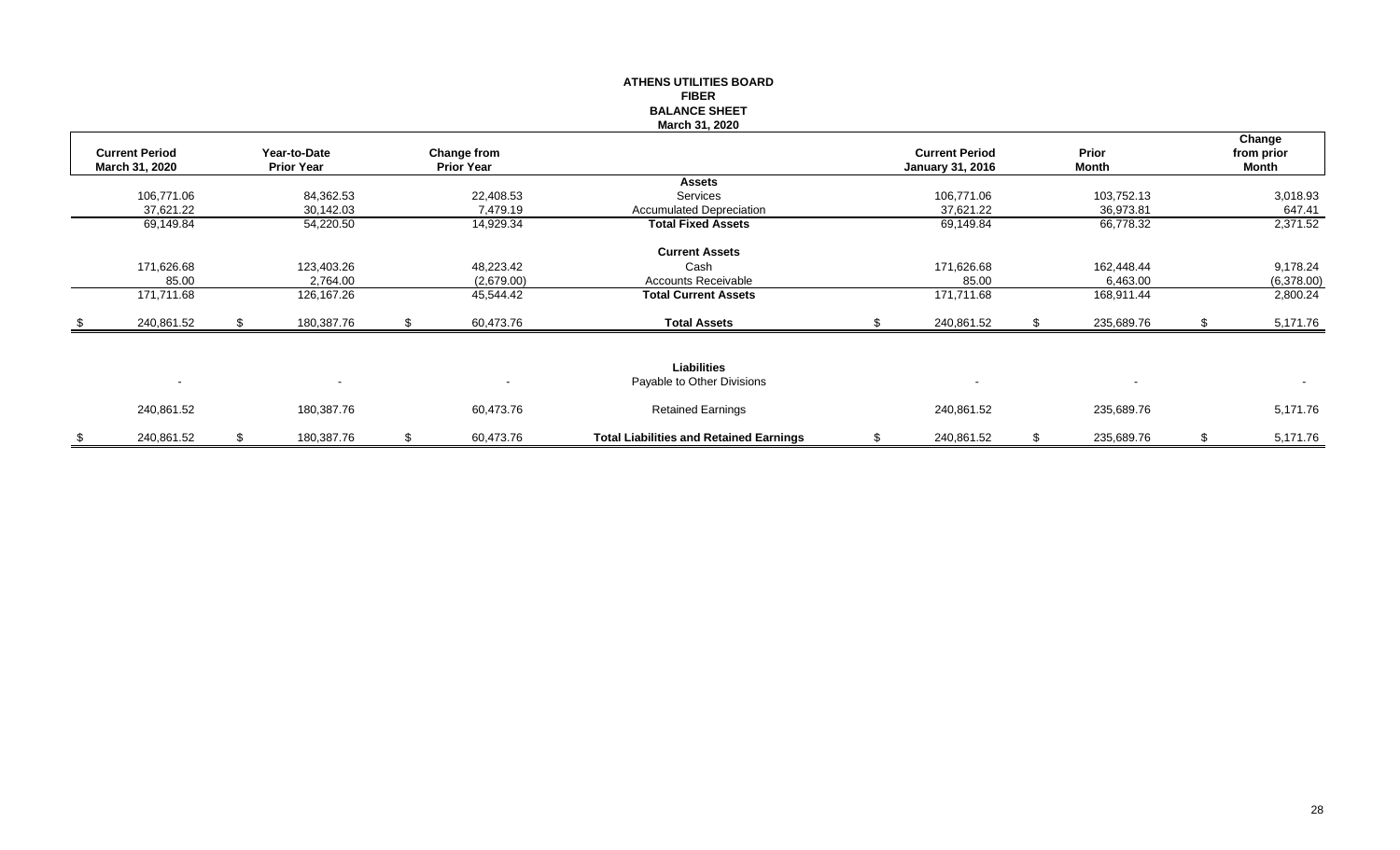|     | Year-to-Date   |    | Year-to-Date             | Variance        |                                                 | Current        |      | <b>Current</b>           |                |
|-----|----------------|----|--------------------------|-----------------|-------------------------------------------------|----------------|------|--------------------------|----------------|
|     | March 31, 2020 |    | <b>Prior Year</b>        | Favorable       |                                                 | Month          |      | Month                    |                |
|     |                |    |                          | (Unfavorable)   |                                                 | March 31, 2020 |      | <b>Prior Year</b>        |                |
|     | 89,281.00      |    | 75,326.00                | 13,955.00       | Revenue                                         | 10,299.00      |      | 8,614.00                 | 1,685.00       |
|     |                |    |                          |                 | <b>Operating and Maintenance Expenses</b>       |                |      |                          |                |
|     | 78.78          |    | $\overline{\phantom{a}}$ | (78.78)         | Overhead Line Expense                           | 78.78          |      | $\overline{\phantom{a}}$ | (78.78)        |
|     | 2,979.63       |    | 2,979.63                 | $\blacksquare$  | Administrative and General Expense              | 331.07         |      | 331.07                   |                |
|     | 39,404.87      |    | 37,641.58                | (1,763.29)      | <b>Telecom Expense</b>                          | 4,124.68       |      | 3,649.20                 | (475.48)       |
| \$. | 42,463.28      | Æ. | 40,621.21                | (1,842.07)      | <b>Total Operating and Maintenance Expenses</b> | 4,534.53       | - 35 | 3,980.27                 | (554.26)       |
|     | 458.40         |    | 312.12                   | 146.28          | Interest Income                                 | 54.70          |      | 39.87                    | 14.83          |
|     |                |    |                          |                 | <b>Other Operating Expense</b>                  |                |      |                          |                |
|     | 5,661.13       |    | 5,454.18                 | (206.95)        | <b>Depreciation Expense</b>                     | 647.41         |      | 606.02                   | (41.39)        |
|     | 41,614.99      |    | 29,562.73                | 12,052.26       | <b>Net Before Extraordinary</b>                 | 5,171.76       |      | 4,067.58                 | 1,104.18       |
|     | 5,000.00       |    |                          | 5,000.00        | Grants, Contributions, Extraordinary            |                |      | $\sim$                   | $\sim$         |
| \$  | 46,614.99      | \$ | 29,562.73                | \$<br>17,052.26 | <b>Change in Net Assets</b>                     | 5,171.76       | \$   | 4,067.58                 | \$<br>1,104.18 |

#### Athens Utilities Board Profit and Loss Statement - Fiber